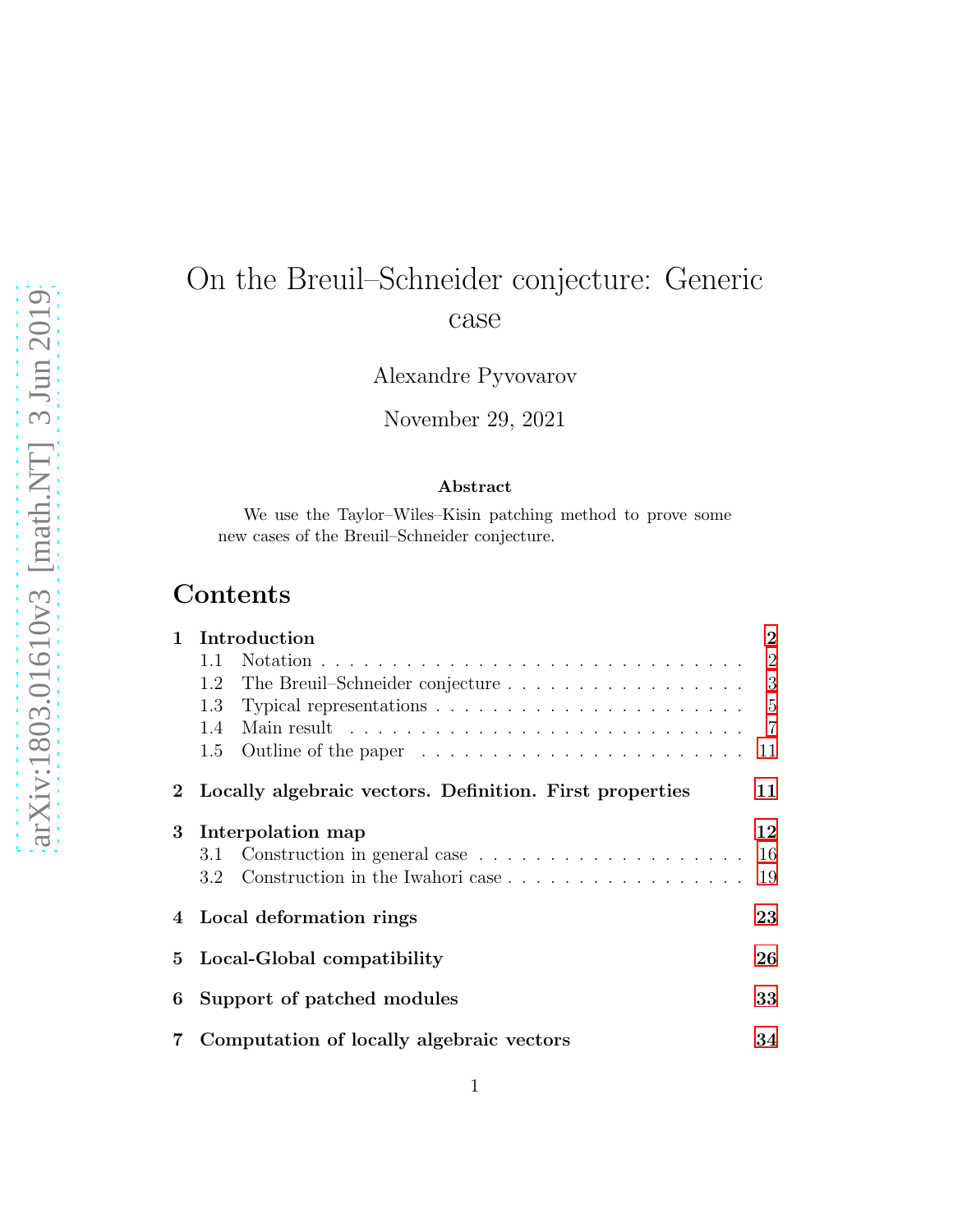#### 8 Points on automorphic components [38](#page-37-0)

#### <span id="page-1-0"></span>References [39](#page-38-0)

# 1 Introduction

The aim of this work is to deduce some new cases of Breuil–Schneider conjecture using the patching construction of [\[CEG](#page-40-0)<sup>+</sup>16]. The conjecture in question predicts the existence of  $GL_n(F)$ -invariant norms on locally algebraic  $GL_n(F)$ -representations, where F is a p-adic field. This conjecture was first proposed by Breuil and Schneider in [\[BS07\]](#page-40-1), and it may be seen as first evidence to a p-Langlands correspondence. For a brief survey of this conjecture one may consult [\[Sor15\]](#page-43-0). This introduction is strongly influenced by this survey. Our main result Theorem [1.6,](#page-9-0) computes the locally algebraic vectors in the unitary Banach space representation obtained from this theory.

### <span id="page-1-1"></span>1.1 Notation

Let p a prime number such that  $p \nmid 2n$ . Let F be a finite extension of  $\mathbb{Q}_p$ with a finite residue field  $k_F$ . Let  $\mathcal{O}_F$  be its complete discrete valuation ring, let **p** be the maximal ideal of  $\mathcal{O}_F$  with uniformizer  $\varpi$ , and let  $q = |\mathcal{O}_F/\varpi \mathcal{O}_F|$ . Let  $G = GL_n(F)$ .

Let E be a finite extension of  $\mathbb{Q}_p$  (the field of coefficients), O the ring of integers of  $E$  and  $\mathbb F$  the residue field. Fix a residual Galois representation  $\overline{r}: G_F \longrightarrow GL_n(\mathbb{F})$  of the local Galois group  $G_F := Gal(\overline{F}/F)$ . We assume that E is large enough to contain all the embeddings  $F \hookrightarrow \mathbb{Q}_p$ .

Fix an isomorphism  $\mathbb{C} \simeq \mathbb{Q}_p$ . In the literature, smooth representations of  $GL_n(F)$  are studied on complex vector spaces, hence the coefficients are in  $\overline{\mathbb{Q}}_p$ . The section 3.13 [\[CEG](#page-40-0)<sup>+</sup>16] provides a framework which shows that those results, which are valid in the classical theory over complex numbers, have an analogue over E by faithfully flat descent from  $\mathbb{Q}_p$  to E. For instance if  $\pi$  is an irreducible representation of  $GL_n(F)$  with coefficients in E, after extending scalars to larger extension  $E'/E$  we may assume that  $\pi$  is absolutely irreducible and hence do the base change to  $\mathbb{Q}_p$ . In this way all the results stated with E-coefficients can be proven over  $\overline{\mathbb{Q}}_p$  without loss of generality. With this in mind we will cite results from  $[Pyv18a]$  and  $[Pyv18b]$ , which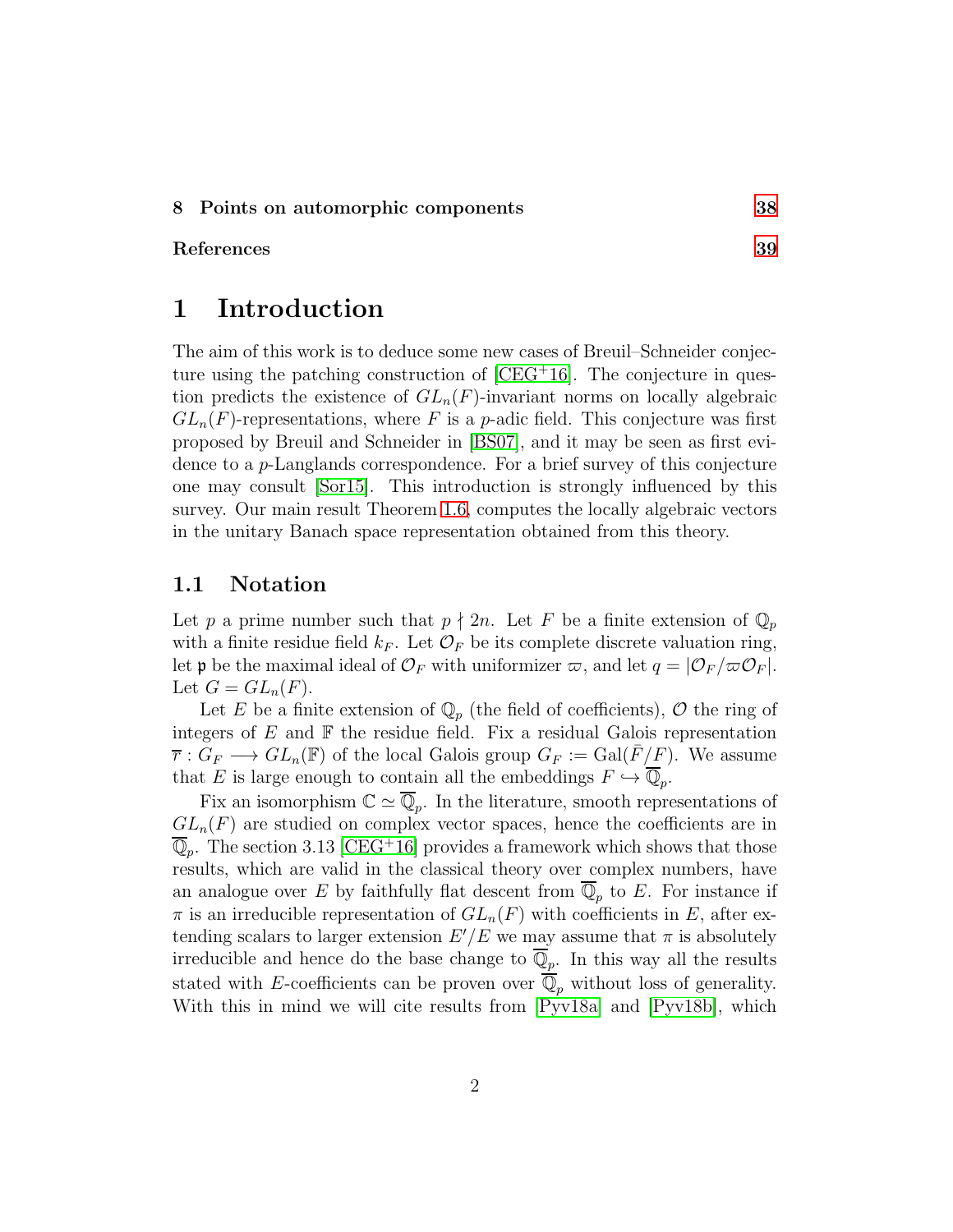were proven for  $\mathbb{Q}_p$ -coefficients and use them with E-coefficients where E is a finite extension of  $\mathbb{Q}_p$ .

In this paper we will follow the notation and conventions of  $[CEG^+16]$  (cf. 1.8), unless otherwise is stated.

### <span id="page-2-0"></span>1.2 The Breuil–Schneider conjecture

For the background on the Breuil–Schneider conjecture we refer the reader to [\[Sor15,](#page-43-0) §2].

Now suppose  $r: G_F \to GL_n(E)$  is a potentially semi-stable lift of  $\overline{r}$ , with Hodge-Tate weights  $HT_{\kappa} = \{i_{\kappa,1} < \ldots < i_{\kappa,n}\}\$ , for each embedding  $\kappa : F \hookrightarrow E$ . By Fontaine's recipe one associates an *n*-dimensional Weil-Deligne representation  $WD(r)$  to r with coefficients in  $\mathbb{Q}_p \simeq \mathbb{C}$ . Let rec denote the classical local Langlands correspondence with coefficients in C normalized in a way such that the central character of an irreducible smooth representation of  $GL_n(F)$  corresponds to the determinant of the associated Weil-Deligne representation via the local class field theory. This is compati-ble with convention in the book [\[HT01\]](#page-41-0), see Lemma VII.2.6. Let  $rec_p$  denote the local Langlands correspondence over  $\mathbb{Q}_p$ , defined by  $\iota \circ \text{rec}_p = \text{rec} \circ \iota$  and define  $r_p(\pi) = \text{rec}_p(\pi \otimes |\det|)$ . Let  $\pi_{sm}(r)$  an irreducible smooth representation of  $GL_n(F)$  with coefficients in E defined by  $\pi_{sm}(r) = r_p^{-1}(WD(r)^{F-ss}),$ where  $F - ss$  denotes the Frobenius semi-simplification of  $WD(r)$ . Assume that  $\pi_{sm}(r)$  is generic, i.e. admits a Whittaker model. Then there is a model of  $\pi_{sm}(r)$  with coefficients in E, denoted again  $\pi_{sm}(r)$  which a smooth irreducible E-representation of  $GL_n(F)$ . We say that r is generic when  $\pi_{sm}(r)$ is generic. In the case when  $\pi_{sm}(r)$  is not generic, we need to do some modifications, see [\[BS07\]](#page-40-1) for more details. Indeed, by the Bernstein-Zelevinsky classification,  $\pi_{sm}(r)$  is a Langlands quotient and there is a unique parabolic induction, denoted  $\pi_{gen}(r)$ , such that  $\pi_{gen}(r) \rightarrow \pi_{sm}(r)$ . This representation has a model over E, which we will denote again by  $\pi_{gen}(r)$ .

To the multi-set  ${HT<sub>\kappa</sub>}_{\kappa:F\hookrightarrow E}$  one can attach an irreducible algebraic representation of  $\text{Res}_{F/\mathbb{Q}_p}(GL_n/F)$ , which we evaluate at E to get an algebraic representation  $\pi_{alg}(r)$  of  $GL_n(F)$ . More precisely, for each  $\kappa$ , let  $\pi_{alg,\kappa}(r)$  be the irreducible algebraic representation of  $GL_n(F)$  of highest weight  $\{-i_{\kappa,1},\ldots,-i_{\kappa,n}+n-1\}$  relative to the upper-triangular Borel. Then define  $\pi_{alg}(r) = \bigotimes_{\kappa} \pi_{alg,\kappa}(r)$ , with  $GL_n(F)$  acting diagonally. This is the representation  $L_{\xi} \otimes_{\mathcal{O}} E$  with notation of section 1.8[\[CEG](#page-40-0)<sup>+</sup>16], with  $\xi_{\kappa,j} =$  $-i_{\kappa,j}+j-1.$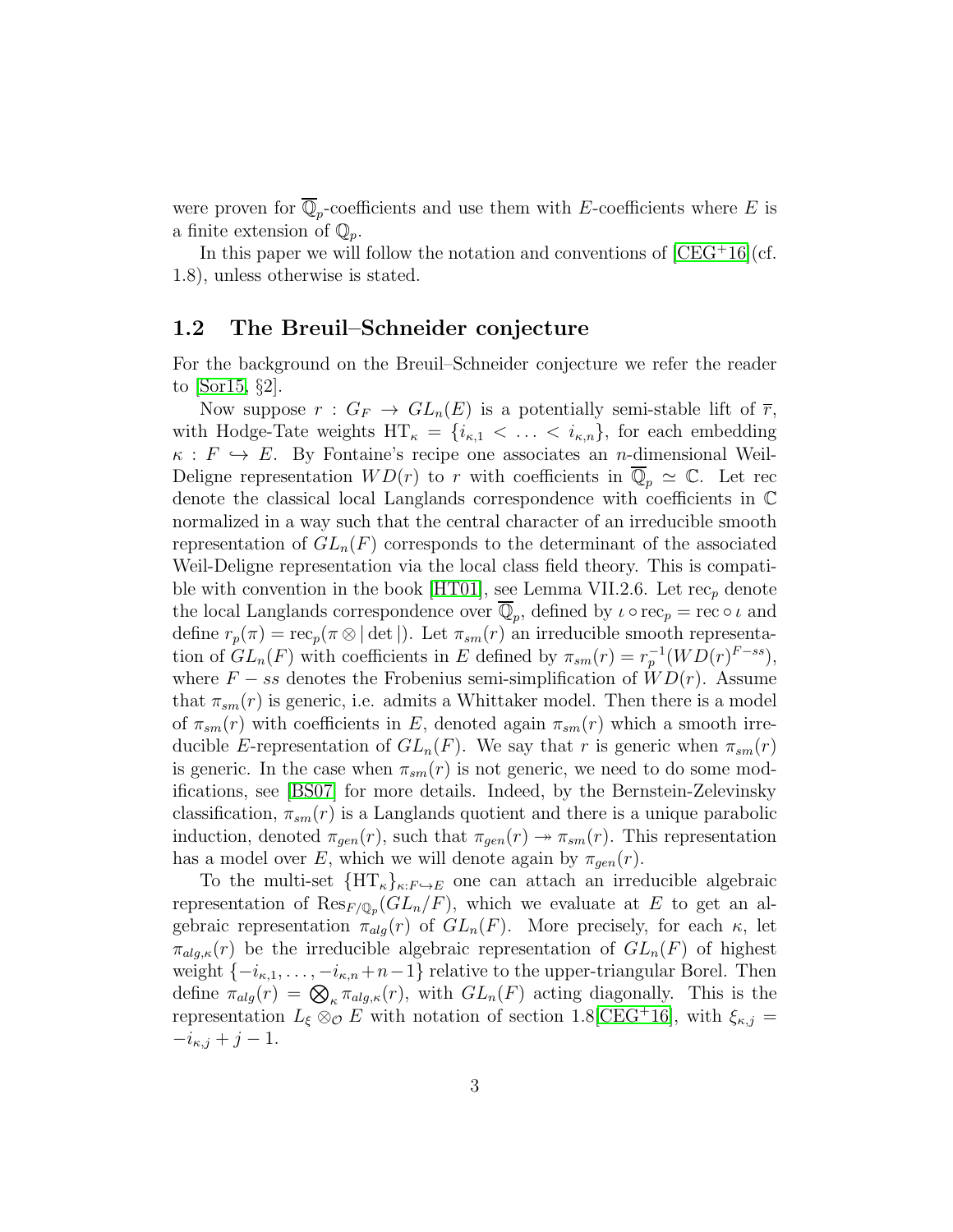Define:  $BS(r) := \pi_{gen}(r) \otimes_E \pi_{alg}(r)$ .

The conjecture, which we state in the generic case, predicts that irreducible locally algebraic representations of G admit integral structures if and only if they are related to Galois representations. More precisely:

**Conjecture 1.1.** Let  $\pi$  be an absolutely irreducible generic representation of  $GL_n(F)$  and  $\sigma$  an irreducible algebraic representation of algebraic group  $\text{Res}_{F/\mathbb{Q}_p}GL_n/F$ , both having coefficients in E. Then the following statements are equivalent:

- (1)  $\pi \otimes_E \sigma$  admits a G-invariant norm.
- (2) There is a potentially semi-stable Galois representation  $r : G_F \rightarrow$  $GL_n(E)$  such that  $\pi = \pi_{sm}(r)$  and  $\sigma = \pi_{alg}(r)$ .

The implication  $(1) \Rightarrow (2)$ , was proven by Hu in full generality in his paper  $[Hu09]$ . The converse is still largely open. In  $[CEG<sup>+</sup>16]$ , the authors prove many cases of this conjecture by constructing an admissible unitary E-Banach space representation  $V(r)$  of  $GL_n(F)$ , such that the locally algebraic vectors in  $V(r)$  are isomorphic to  $BS(r)$  as  $GL_n(F)$ . In [\[CEG](#page-40-0)+16] the authors assume that  $r$  is potentially crystalline. This corresponds to the case when the monodromy operator N of the Weil-Deligne representation  $WD(r)$  is zero.

In this paper we extend the methods of  $[CEG+16]$  to handle the case, when  $r$  is potentially semi-stable. This corresponds to the case when the monodromy operator N of the Weil-Deligne representation  $WD(r)$  is allowed to be arbitrary. We will be mostly concerned with the case when the Galois representation r is generic, in this case  $BS(r) = \pi_{sm}(r) \otimes_{E} \pi_{ala}(r)$  is irreducible. We prove, that the locally algebraic vectors of  $V(r)$  are isomorphic to  $BS(r)$ . This will allow us to deduce new cases for the implication  $(2) \Rightarrow$ (1).

It was observed in [\[Sor15\]](#page-43-0), that norms are related to lattices, up to equivalence. Indeed given a norm  $\|.\|$ , the lattice  $\Lambda$  will be a unit ball for this norm. Conversely, given a lattice  $\Lambda$ , set  $||x|| = q_E^{-v_\Lambda(x)}$  $E^{-v_{\Lambda}(x)}$ , where  $q_E = |\mathbb{F}|$  and  $v_{\Lambda}(x)$  is the largest k such that  $x \in \overline{\omega}_{E}^{k} \Lambda$  ( $\overline{\omega}_{E}$  is a uniformizer of E). Thus we are looking for integral structures in  $BS(r)$ .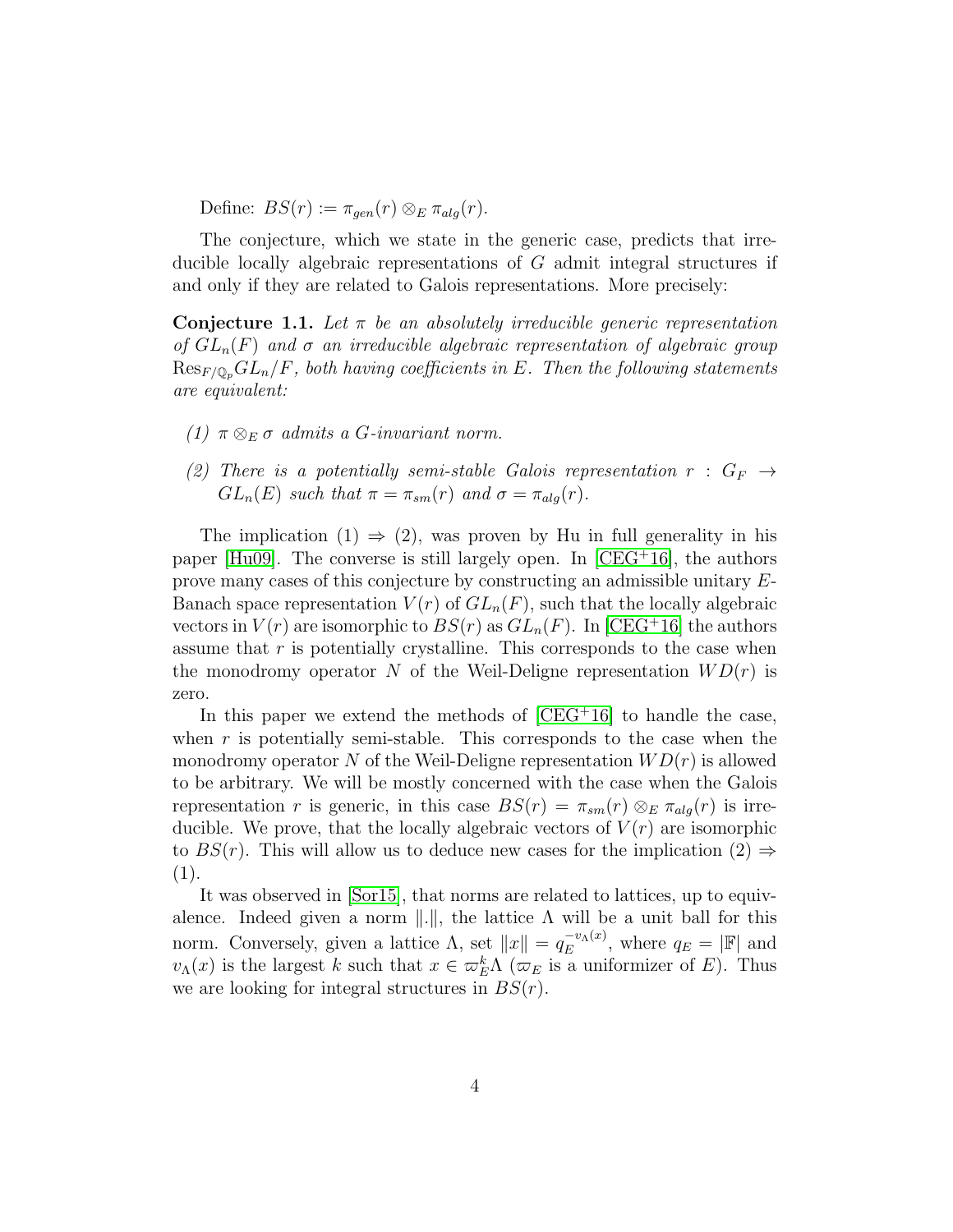#### <span id="page-4-0"></span>1.3 Typical representations

Recall that the Bernstein decomposition expresses the category of smooth  $\mathbb{Q}_p$ -valued representations of a p-adic reductive group G as the product of certain indecomposable full subcategories, called Bernstein components. Those components are parametrized by the inertial classes. Let us now recall the definition of an inertial class. Let  $M$  be a Levi subgroup of some parabolic subgroup of G and let  $\rho$  be an irreducible supercuspidal representation of M and consider a set of pairs  $(M, \rho)$  as above. We say that two pairs  $(M_1, \rho_1)$ and  $(M_2, \rho_2)$  are inertially equivalent if and only if there is  $g \in G$  and an unramified character  $\chi$  of  $M_2$  such that:

$$
M_2 = M_1^g
$$
 and  $\rho_2 \simeq \rho_1^g \otimes \chi$ 

where  $M_1^g$  $j_1^g := g^{-1} M_1 g$  and  $\rho_1^g$  $j_1^g(x) = \rho_1(gxg^{-1}), \forall x \in M_1^g$  $1<sup>g</sup>$ . An equivalence class of all such pairs will be denoted  $[M, \rho]_G$ . The set of inertial class equivalences of all such pairs will be denoted by  $\mathcal{B}(G)$ .

Let  $\mathcal{R}(G)$  be the category of all smooth E-representations of G. We denote by  $i_P^G : \mathcal{R}(M) \longrightarrow \mathcal{R}(G)$  the normalized parabolic induction functor, where  $P = MN$  is a parabolic subgroup of G with Levi subgroup M. Let  $\overline{P}$ be the opposite parabolic with respect to  $M$ . We use the notation Ind and c–Ind to denote the induction and compact induction respectively.

We are given an inertial class  $\Omega := [M, \rho]_G$ , where  $\rho$  is a supercuspidal representation of M and  $D := [M, \rho]_M$ . To any inertial class  $\Omega$  we may associate a full subcategory  $\mathcal{R}^{\Omega}(G)$  of  $\mathcal{R}(G)$ , such that  $(\pi, V) \in \mathrm{Ob}(\mathcal{R}^{\Omega}(G))$ if and only if every irreducible G-subquotient  $\pi_0$  of  $\pi$  appear as a composition factor of  $i_P^G(\rho \otimes \omega)$  for  $\omega$  some unramified character of  $M$  and  $P$  some parabolic subgroup of G with Levi factor M. The category  $\mathcal{R}^{\Omega}(G)$  is called a Bernstein component of  $\mathcal{R}(G)$ . We will say that a representation  $\pi$  is in  $\Omega$  if  $\pi$  is an object of  $\mathcal{R}^{\Omega}(G)$ . According to [\[Ber84\]](#page-38-1), we have a decomposition:

$$
\mathcal{R}(G) = \prod_{\Omega \in \mathcal{B}(G)} \mathcal{R}^{\Omega}(G)
$$

So in order to understand the category  $\mathcal{R}(G)$ , it is enough to restrict our attention to the components. We may understand those components via the theory of types. This is a way to parametrize all the irreducible representations of G up to inertial equivalence using irreducible representations of compact open subgroups of G.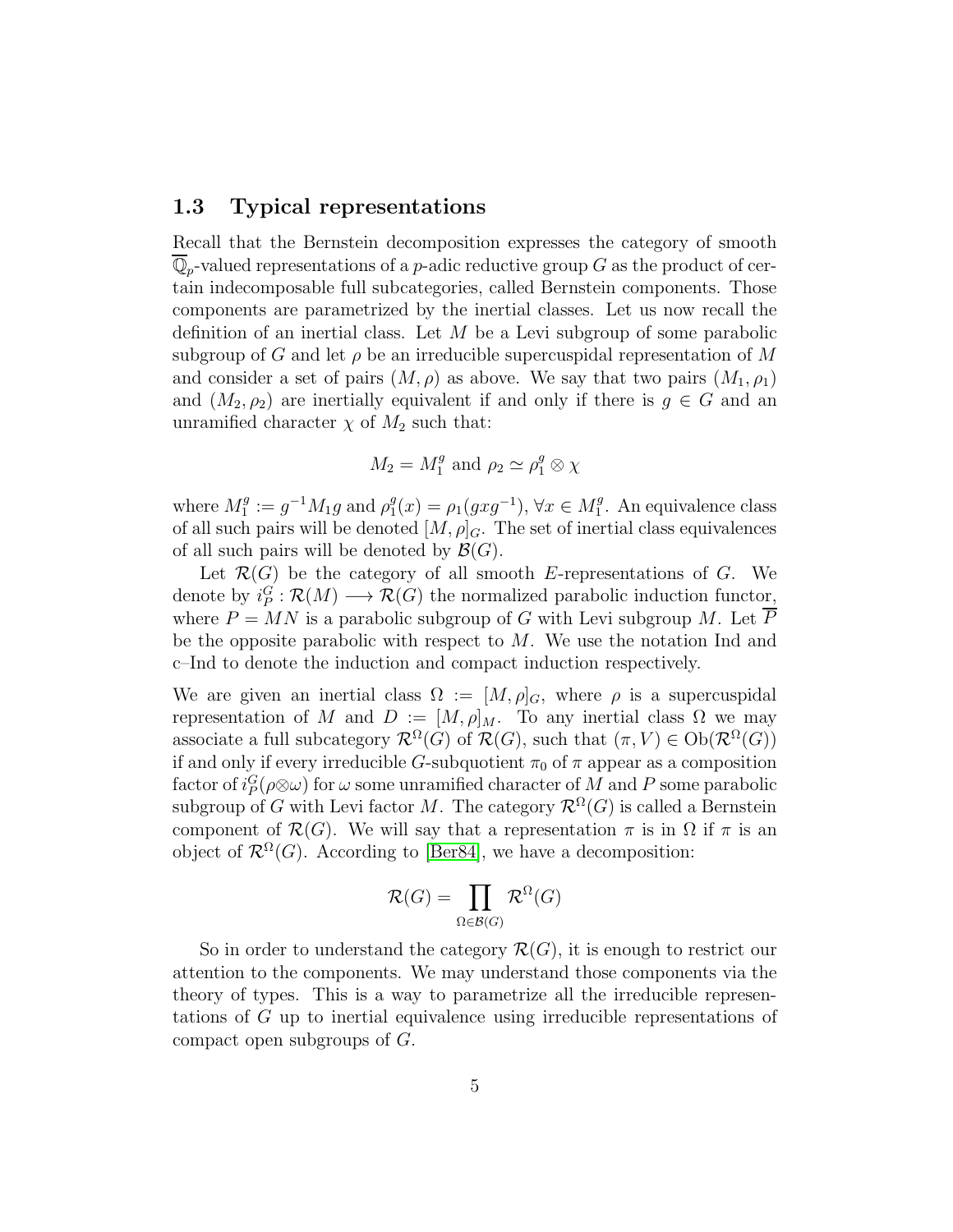Let J be a compact open subgroup of G and let  $\lambda$  be an irreducible representation of J. We say that  $(J, \lambda)$  is an  $\Omega$ -type if and only if for every irreducible representation  $(\pi, V) \in Ob(\mathcal{R}^{\Omega}(G))$ , V is generated as a Grepresentation by the  $\lambda$ -isotypical component of V.

Let  $\mathcal{R}_{\lambda}(G)$  be a full subcategory of  $\mathcal{R}(G)$  such that  $(\pi, V) \in Ob(\mathcal{R}_{\lambda}(G))$ if and only if V is generated as a G-representation by  $V^{\lambda}$  (the  $\lambda$ -isotypical component of V). Since  $(J, \lambda)$  is an  $\Omega$ -type, it follows from [\[BK98,](#page-39-0) (3.6) and  $(3.5)$ ] that  $\mathcal{R}^{\Omega}(G) = \mathcal{R}_{\lambda}(G)$ , because  $\lambda$  defines a special idempotent.

Let  $K$  be a maximal compact open subgroup of  $G$  containing  $J$ . We say that an irreducible representation  $\sigma$  of K is typical for  $\Omega$  if for any irreducible representation  $\pi$  of G, Hom $_K(\sigma, \pi) \neq 0$  implies that  $\pi$  is an object in  $\mathcal{R}^{\Omega}(G)$ .

Define  $\mathcal{H}(G,\lambda) := \text{End}_G(c-\text{Ind}_{J}^{G}\lambda)$ . Then for any  $\Omega$ -type  $(J,\lambda)$ , by Theorem 4.2 (ii)[\[BK98\]](#page-39-0), the functor:

$$
\mathfrak{M}_{\lambda} : \mathcal{R}_{\lambda}(G) \rightarrow \mathcal{H}(G, \lambda) - Mod
$$
  

$$
\pi \mapsto \text{Hom}_{J}(\lambda, \pi) = \text{Hom}_{G}(\text{c-Ind}_{J}^{G} \lambda, \pi)
$$

induces an equivalence of categories.

Write  $\mathfrak{Z}_{\Omega}$  for the centre of category  $\mathcal{R}^{\Omega}(G)$  and  $\mathfrak{Z}_{D}$  for the centre of category  $\mathcal{R}^D(M)$ , which is defined in the same way as  $\mathcal{R}^{\Omega}(G)$ . Recall that the centre of a category is the ring of endomorphisms of the identity functor. For example the centre of the category  $\mathcal{H}(G,\lambda) - Mod$  is  $Z(\mathcal{H}(G,\lambda))$ , where  $Z(\mathcal{H}(G,\lambda))$  is the centre of the ring  $\mathcal{H}(G,\lambda)$ . We will call  $\mathfrak{Z}_{\Omega}$  a Bernstein centre.

For  $G = GL_n(F)$ , the types can be constructed in an explicit manner (cf. [\[BK93\]](#page-39-1), [\[BK98\]](#page-39-0) and [\[BK99\]](#page-39-2)) for every Bernstein component. Moreover, Bushnell and Kutzko have shown that  $\mathcal{H}(G,\lambda)$  is naturally isomorphic to a tensor product of affine Hecke algebras of type A.

The simplest example of a type is  $(I, 1)$ , where I is Iwahori subgroup of G and 1 is the trivial representation of I. In this case  $\Omega = [T, 1]_G$ , where T is the subgroup of diagonal matrices. We will refer to this example as the Iwahori case.

In [\[SZ99\]](#page-43-1) section 6 (just above proposition 2) the authors define irreducible K-representations  $\sigma_{\mathcal{P}}(\lambda)$ , where P is a partition-valued function with finite support (cf. section 2 [\[SZ99\]](#page-43-1)). There is a natural partial ordering, as defined in [\[SZ99\]](#page-43-1), on the partition-valued functions. Let  $\mathcal{P}_{max}$  be the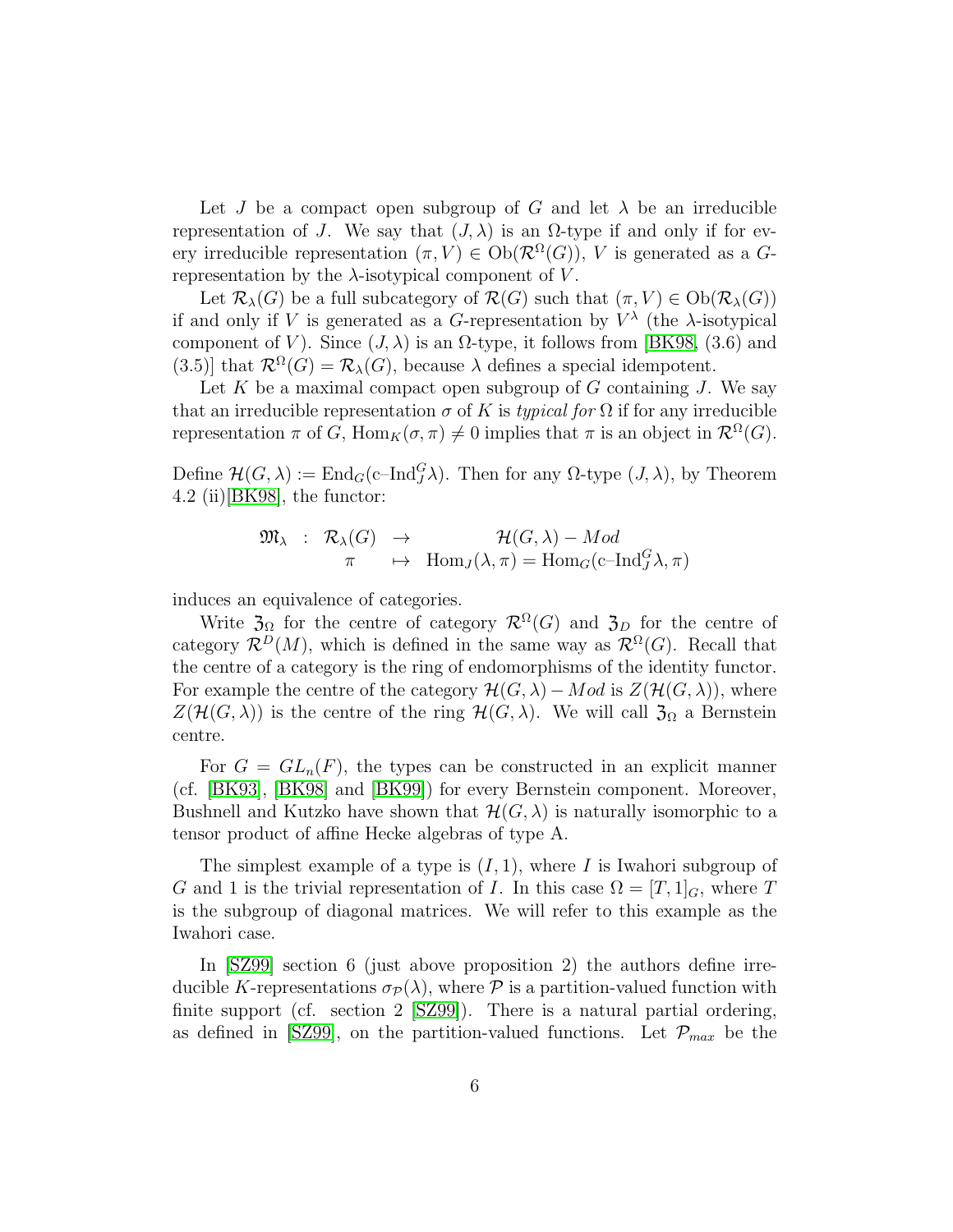maximal partition-valued function and let  $\mathcal{P}_{min}$  the minimal one. Define  $\sigma_{max}(\lambda) := \sigma_{p_{max}}(\lambda)$  and  $\sigma_{min}(\lambda) := \sigma_{p_{min}}(\lambda)$ . Both  $\sigma_{max}(\lambda)$  and  $\sigma_{min}(\lambda)$ occur in  $\text{Ind}_{J}^{K} \lambda$  with multiplicity 1.

In the Iwahori case,  $\sigma_{min}(\lambda)$  is the inflation of Steinberg representation of  $GL_n(k_F)$  to K and  $\sigma_{max}(\lambda)$  is the trivial representation.

#### <span id="page-6-0"></span>1.4 Main result

Let  $\mathbf{v} = \{HT_{\kappa}\}_{{\kappa}:F\hookrightarrow E}$  be a multiset of all Hodge-Tate weights and let  $\tau$ :  $I_F \to GL_n(E)$  be an inertial type, i.e.  $\tau$  is a representation of  $I_F$  with open kernel which extends to a representation of the Weil group  $W_F$  of F, where  $I_F$  is the inertia subgroup of  $G_F$ . We let  $R^{\square}_{\tilde{p}}$  denote the universal  $\mathcal{O}$ -lifting ring of  $\overline{r}$ . Then there is a ring  $R_{\tilde{p}}^{\square}(\sigma_{min}) := R_{\overline{r}}^{\square}(\tau, \mathbf{v})$ , which is the unique reduced and p-torsion free quotient of  $R_{\tilde{\mathfrak{p}}}^{\square}$  corresponding to potentially semistable lifts of weight  $\sigma_{alg}$  (i.e. of weight **v**) and inertial type  $\tau$ . This ring was constructed in [\[Kis08\]](#page-41-2). Moreover there is a "universal admissible filtered  $(\varphi, N)$ -module"  $D^{\square}_{\overline{r}}(\tau, \mathbf{v})$  which is a locally free  $R^{\square}_{\overline{r}}(\tau, \mathbf{v})[1/p] \otimes_{\mathbb{Q}_p} F_0$ -module of rank n, where  $F_0 = W(k_F)[1/p]$ , and  $W(k_F)$  are the Witt vectors of the residue field of F. The module  $D_{\overline{r}}^{\square}(\tau, \mathbf{v})$  comes equipped with a universal Frobenius, denoted by  $\varphi$ .

Let  $\sigma_{alg}$  the restriction to K of  $\pi_{alg}(r)$ . Define  $\sigma_{min} := \sigma_{min}(\lambda) \otimes \sigma_{alg}$  and  $\mathcal{H}(\sigma_{min}) := \mathrm{End}_G(\mathrm{c\text{--} Ind}_{K}^{G} \sigma_{min}).$ 

We have fixed a type  $\tau$ , so there is a finite extension L of F such that the restriction of every Galois representation  $r_x$  to  $G_L$  is semi-stable. Let  $L_0$  its maximal unramified subfield of L. We assume  $[L_0: \mathbb{Q}_p] = |Hom_{\mathbb{Q}_p}(L_0, E)|$ and we let  $p^f$  be the cardinality of the residue field of  $L_0$ . By universal we mean that the specialization  $D_x$  of  $D_{\overline{r}}(T, \mathbf{v})$  at the closed point x of  $R_{\tilde{\mathfrak{p}}}^{\square}(\sigma_{min})[1/p]$  with residue field  $E_x$  is an admissible filtered  $(\varphi, N, \text{Gal}(L/F))$ module attached to the Galois representation  $r_x$  given by the point x.

On the other hand one may show using the classical local Langlands correspondence that  $\tau$  determines a Bernstein component  $\mathcal{R}^{\Omega}(G)$ . We prove that there is a map that interpolates the local Langlands correspondence, more precisely:

Theorem 1.2. There is an E-algebra homomorphism

$$
\beta : \mathcal{H}(\sigma_{min}) \longrightarrow R_{\tilde{\mathfrak{p}}}^{\square}(\sigma_{min})[1/p]
$$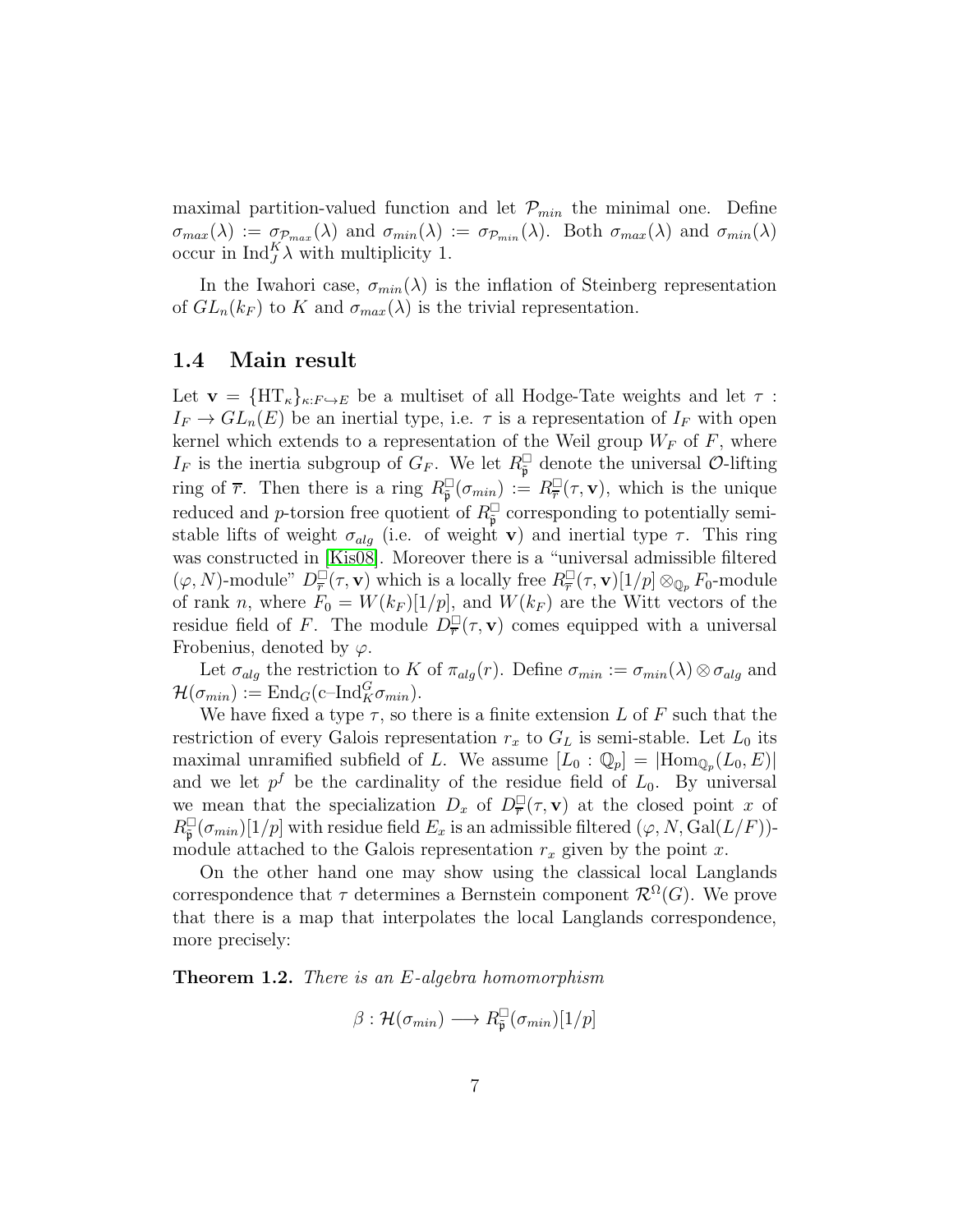such that for any closed point x of  $R_{\tilde{\mathfrak{p}}}^{\square}(\sigma_{min})[1/p]$  with residue field  $E_x$ , the action of  $\mathfrak{Z}_\Omega$  on the smooth G-representation  $\pi_{sm}(r_x)$  factors as  $\beta$  composed with the evaluation map  $R_{\tilde{\mathfrak{p}}}^{\square}(\sigma_{min})[1/p] \longrightarrow E_x$ .

This result generalizes Theorem 4.1  $[CEG+16]$  (i.e. if we restrict to the crystalline locus the two maps coincide), however the proof does not follow methods of this paper. Instead we give an explicit construction of this map.

We will sketch the construction of  $\beta$  in the Iwahori case, in this case  $L = F$  because the lifts we consider are semi-stable. By Satake isomorphism and Corollary 7.2 [\[Pyv18a\]](#page-42-0), we have  $\mathcal{H}(\sigma_{\min}) \simeq E[\theta_1,\ldots,\theta_{n-1},(\theta_n)^{\pm 1}]$ , where  $\theta_r$  is a double coset operator  $\begin{bmatrix} K \end{bmatrix}$  $\int \varpi I_r = 0$ 0  $I_{n-r}$  $\setminus$ K 1 . All the details of this construction will be discussed in the section

If for an embedding  $\kappa$  the Hodge-Tate weights are  $i_{\kappa,1} < \ldots < i_{\kappa,n}$  define  $\xi_{\kappa,j} = -i_{\kappa,j} + (j-1)$ . Then the map  $\beta : \mathcal{H}(\sigma_{min}) \longrightarrow R_{\overline{r}}^{\square}(\tau, \mathbf{v})[1/p]$  is given by the assignment

$$
\theta_r \mapsto \varpi^{-\sum_{\kappa} \sum\limits_{i=r}^n \xi_{\kappa,j}} q^{\frac{r(1-r)}{2}} {\rm Tr}(\bigwedge^r \varphi^f)
$$

For P any partition-valued function, define  $\sigma_p := \sigma_p(\lambda) \otimes \sigma_{alg}$ , where  $\sigma_P(\lambda)$  was defined above and  $\sigma_{alg}$  is the restriction to K of an irreducible algebraic representation of  $\text{Res}_{F/\mathbb{Q}_p} GL_n$  given by the Hodge-Tate weights. Fix a K-stable  $\mathcal{O}$ -lattice  $\sigma_{\mathcal{P}}^{\circ}$  in  $\sigma_{\mathcal{P}}$ . Set

$$
M_{\infty}(\sigma_{\mathcal{P}}^{\circ}):=\left(\mathrm{Hom}^{cont}_{\mathcal{O}[[K]]}(M_{\infty},(\sigma_{\mathcal{P}}^{\circ})^d)\right)^d
$$

where  $M_{\infty}$  is  $R_{\infty}$ -module constructed in section 2 [\[CEG](#page-40-0)<sup>+</sup>16] by patching process and  $(.)^d = \text{Hom}_{\mathcal{O}}^{cont}(., \mathcal{O})$  denotes the Shikhof dual. Since  $\sigma_{\mathcal{P}}^{\circ}$  is a free O-module of finite rank, it follows from the proof of Theorem 1.2 of [\[ST02\]](#page-43-2) that Schikhof duality induces an isomorphism

$$
\mathrm{Hom}^{cont}_{\mathcal{O}[[K]]}(M_{\infty}, (\sigma_{\mathcal{P}}^{\circ})^d) \simeq \mathrm{Hom}_K(\sigma_{\mathcal{P}}^{\circ}, (M_{\infty})^d)
$$

and Frobenius reciprocity gives

$$
\text{Hom}_K(\sigma_{\mathcal{P}}^{\circ}, (M_{\infty})^d) \simeq \text{Hom}_G(\text{c-Ind}_{K}^G \sigma_{\mathcal{P}}^{\circ}, (M_{\infty})^d).
$$

The action of  $\mathfrak{Z}_{\Omega}$  on c-Ind ${}_{K}^{G}\sigma_{\mathcal{P}}$  induces an action on  $M_{\infty}(\sigma_{\mathcal{P}}^{\circ})[1/p]$ .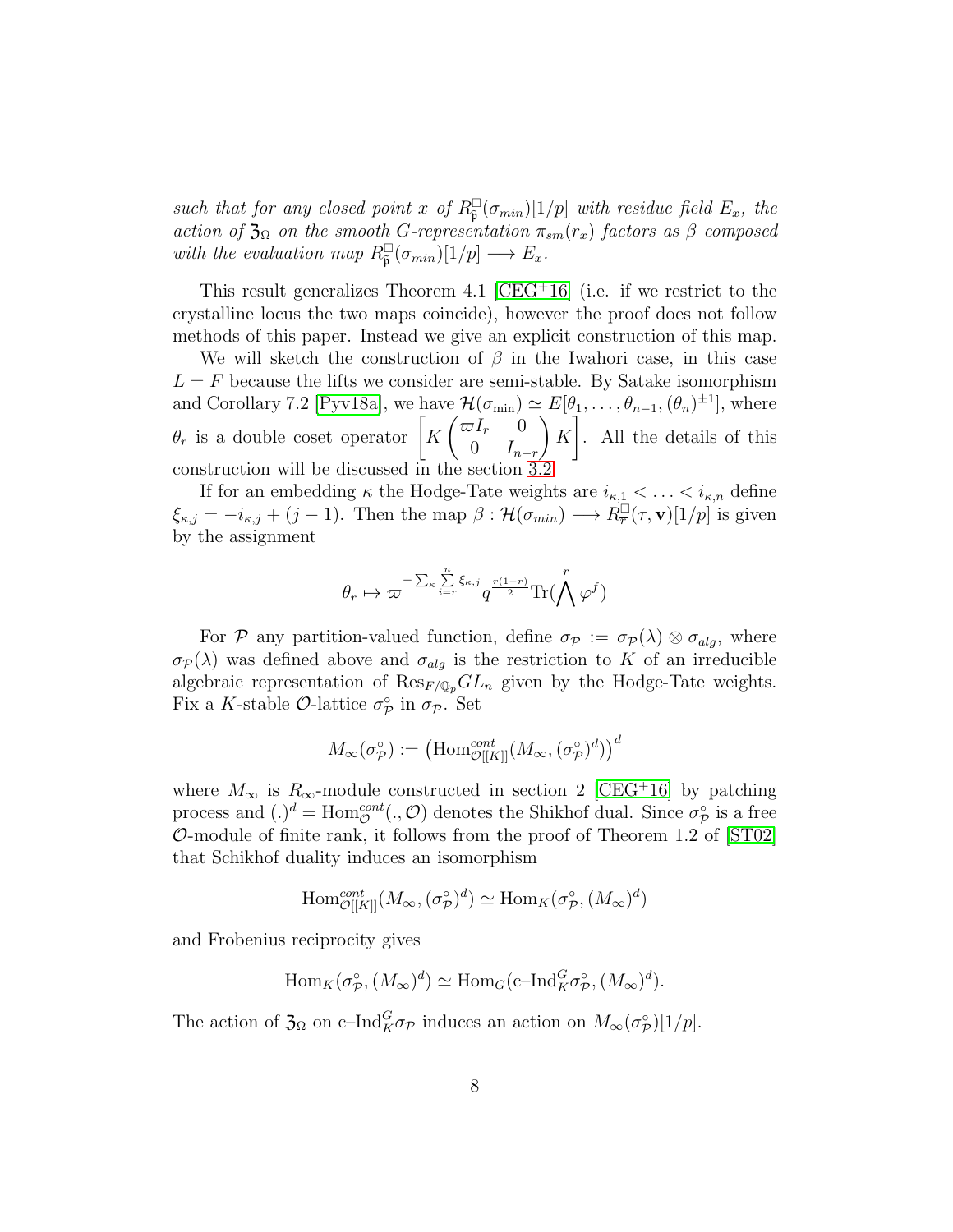To any closed point of  $x \in \text{m-Spec } R^{\square}_{\tilde{\mathfrak{p}}}(\sigma_{min})[1/p]$  we can attach a partitionvalued function  $\mathcal{P}_x$ , which encodes information about the shape of monodromy operator of the admissible filtered  $(\varphi, N)$ -module  $D_x$ . We prove that there is a reduced p-torsion free quotient  $R_{\tilde{\mathfrak{p}}}^{\square}(\sigma_{\mathcal{P}})$  of  $R_{\tilde{\mathfrak{p}}}^{\square}(\sigma_{min})$ , such that  $x \in \text{m-Spec } R_{\tilde{\mathfrak{p}}}^{\square}(\sigma_{\mathcal{P}})[1/p]$  if and only if  $\mathcal{P}_x \geq \mathcal{P}$ . When  $\sigma_{\mathcal{P}} = \sigma_{min}$ , the ring corresponds to all the potentially semi-stable lifts and this is compatible with the notation introduced at the beginning. The other extreme case is  $R_{\tilde{\mathfrak{p}}}^{\square}(\sigma_{max})$ ; this ring parametrizes all the potentially crystalline lifts.

As a part of patching construction we know that  $R_{\infty}$  is an  $R_{\tilde{\mathfrak{p}}}^{\square}$ -algebra. We define  $R_\infty(\sigma_{\mathcal{P}})' := R_\infty \otimes_{R_{\tilde{\mathfrak{p}}}^{\square}} R_{\tilde{\mathfrak{p}}}^{\square}(\sigma_{\mathcal{P}})$ . Let  $R_\infty(\sigma_{\mathcal{P}})$  be the quotient of  $R_{\infty}$  which acts faithfully on  $M_{\infty}(\sigma_{\mathcal{P}}^{\circ})$ . The usual commutative algebra arguments underlying the Taylor-Wiles-Kisin method, as in [\[CEG](#page-40-0)<sup>+</sup>16], show that  $M_{\infty}(\sigma_{\mathcal{P}}^{\circ})$  is a maximal Cohen-Macaulay module over  $R_{\infty}(\sigma_{\mathcal{P}})$ . Moreover we prove an important result about the support of  $M_{\infty}(\sigma_{min}^{\circ})$ :

- **Proposition 1.3.** 1. The module  $M_{\infty}(\sigma_{min}^{\circ})[1/p]$  is locally free of rank one over the regular locus of Spec  $R_{\infty}(\sigma_{min})[1/p].$ 
	- 2. Spec  $R_{\infty}(\sigma_{min})[1/p]$  is a union of irreducible components of Spec  $R_{\infty}(\sigma_{min})'[1/p].$

The components appearing in the second statement of the Proposition 1.3 are termed automorphic components. The proof of the proposition above is similar to Lemma 4.18 [\[CEG](#page-40-0)<sup>+</sup>16]. The action of  $\mathfrak{Z}_{\Omega}$  on  $M_{\infty}(\sigma_{min}^{\circ})[1/p]$ induces an E-algebra homomorphism:

$$
\alpha: \mathfrak{Z}_{\Omega} \longrightarrow \mathrm{End}_{R_{\infty}[1/p]}(M_{\infty}(\sigma_{min}^{\circ})[1/p])
$$

From the Proposition 1.3, we deduce that:

**Theorem 1.4.** We have the following commutative diagram:

(Spec 
$$
R_{\infty}(\sigma_{min})[1/p])^{reg}
$$
  $\xrightarrow{\alpha^{\sharp}}$  - Spec  $\mathcal{H}(\sigma_{min})$   
\nSpec  $R_{\infty}(\sigma_{min})[1/p] \xrightarrow{can}$  - Spec  $R_{\tilde{p}}^{\square}(\sigma_{min})[1/p]$ ,

where  $(\text{Spec } R_{\infty}(\sigma_{min})[1/p])^{reg}$  is the regular locus of  $\text{Spec } R_{\infty}(\sigma_{min})[1/p]$  and  $\alpha^{\sharp}$  the map induced by  $\alpha$ .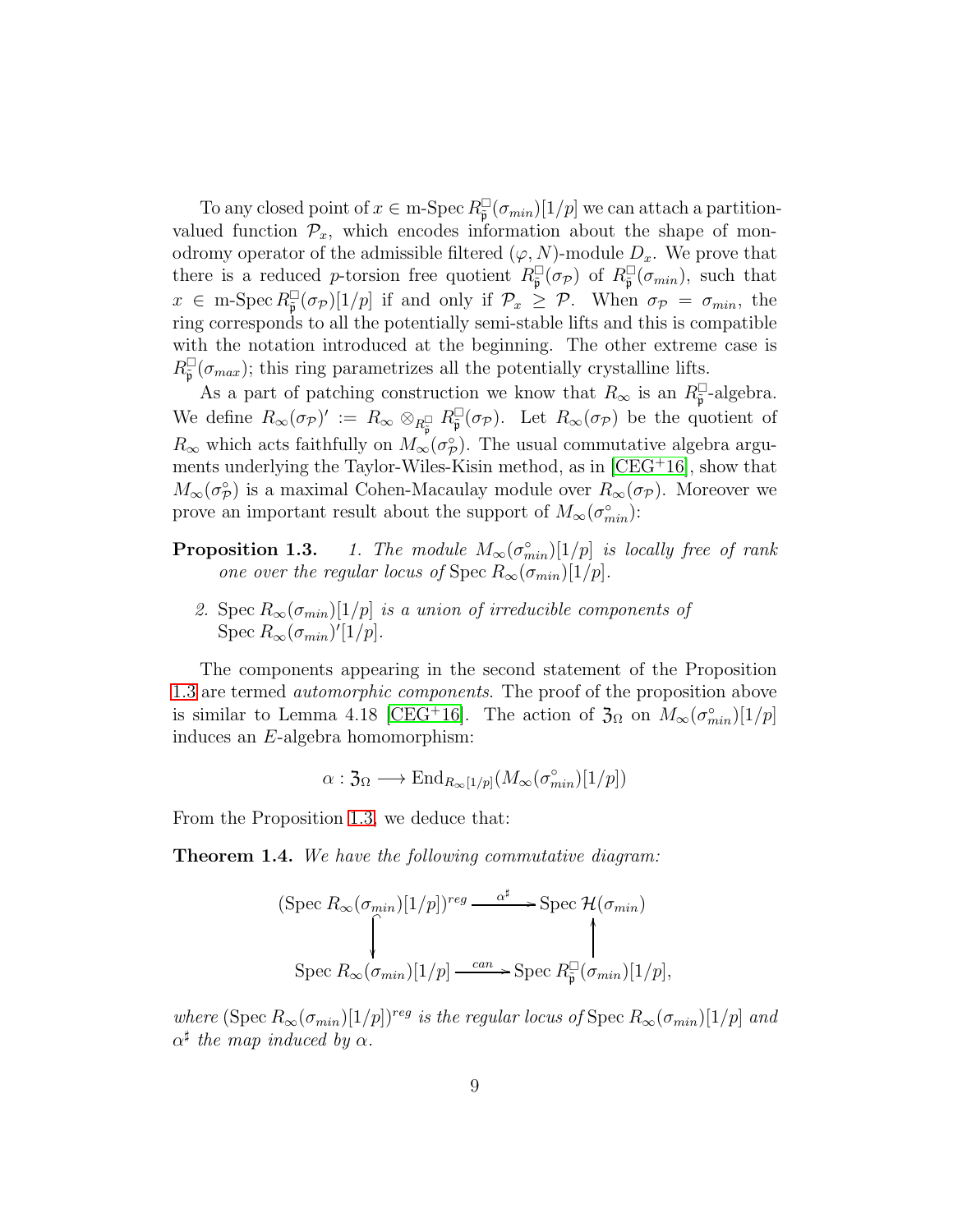Just as in  $\S4.28$  [\[CEG](#page-40-0)<sup>+</sup>16], the main technique is to convert information on locally algebraic vectors in the completed cohomology into commutative algebra statements about the module  $M_{\infty}(\sigma_{min}^{\circ})$  using results on K-typical representations that we have explained in the previous section.

Let x be a closed E-valued point of Spec  $R_{\infty}(\sigma_{min})[1/p]$ . The corresponding Galois representation  $r_x$  is given by the homomorphism  $x: R_{\tilde{p}}^{\square} \to \mathcal{O}$ , which we extend arbitrarily to homomorphism  $x : R_{\infty} \to \mathcal{O}$ . Then

$$
V(r_x) := \text{Hom}_{\mathcal{O}}^{cont}(M_{\infty} \otimes_{R_{\infty},x} \mathcal{O}, E)
$$
\n(1.5)

is an admissible unitary  $E$ -Banach space representation of  $G$ . The main result is the following theorem:

<span id="page-9-0"></span>**Theorem 1.6.** Let x be a closed E-valued point of Spec  $R_{\infty}(\sigma_{min})[1/p]$ , such that  $\pi_{sm}(r_x)$  is generic and irreducible. Then

$$
V(r_x)^{l.alg} \simeq \pi_{sm}(r_x) \otimes \pi_{alg}(r_x),
$$

where  $(.)^{l.alg}$  denotes the subspace of locally algebraic vectors.

Since the action of G on  $V(r_x)$  is unitary, we obtain:

**Corollary 1.7.** Suppose  $p \nmid 2n$ , and that  $r : G_F \longrightarrow GL_n(E)$  is a generic potentially semi-stable Galois representation of regular weight. If r correspond to a closed point  $x \in \text{Spec } R_{\infty}(\sigma_{min})[1/p]$ , then  $\pi_{sm}(r) \otimes \pi_{alg}(r)$  admits a non-zero unitary admissible Banach completion.

It is conjectured in [\[CEG](#page-40-0)<sup>+</sup>16] that  $V(r_x)$  depends only on the Galois representation  $r_x$  and that  $r_x \mapsto V(r_x)$  realizes the hypothetical p-adic local Langlands correspondence. Our Theorem [1.6](#page-9-0) provides further evidence of this conjecture.

Now, we will recall some more notation from  $[CEG+16]$ . The globalization of  $\overline{r}$  constructed in section 2.1 [\[CEG](#page-40-0)<sup>+</sup>16], provides us with a global imaginary CM field  $\tilde{F}$  with maximal totally real subfield  $\tilde{F}^+$ . We refer the reader to section 2.1 [\[CEG](#page-40-0)<sup>+</sup>16], for more details and precise definitions. Let  $S_p$  denote the set of primes of  $\tilde{F}^+$  dividing p. Fix  $\mathfrak{p}|p$ . For each  $v \in S_p$ , let  $\tilde{v}$  be a choice of a place in  $\tilde{F}$  lying above v, as defined in section 2.4 [\[CEG](#page-40-0)<sup>+</sup>16].

The main result of this article is to compute the locally algebraic vectors for  $V(r_x)$ , a candidate for the p-adic local Langlands correspondence, at the smooth points which lie on some automorphic component.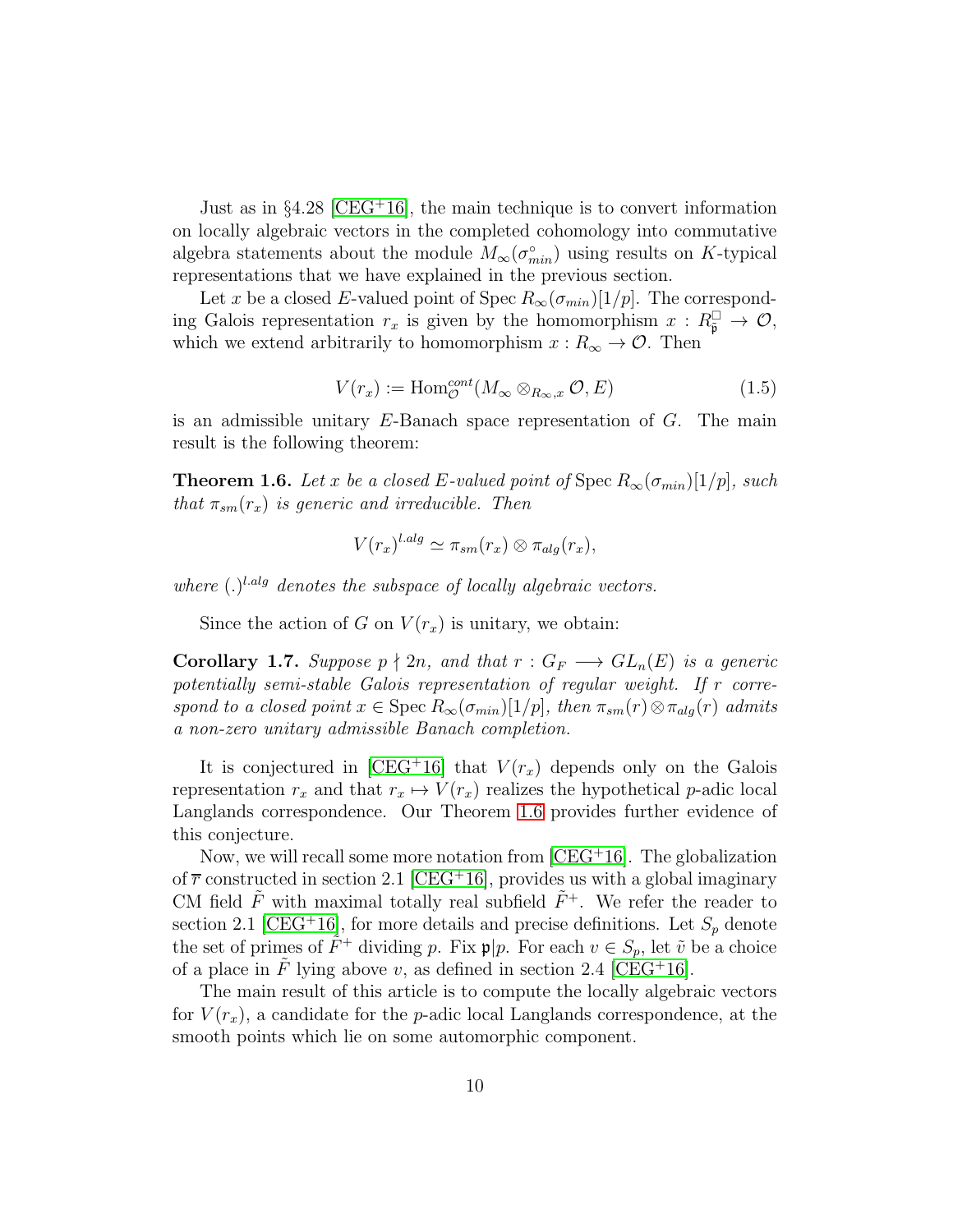### <span id="page-10-0"></span>1.5 Outline of the paper

This article is organised as follows: After recalling few definitions in section [2,](#page-10-1) we will construct the map  $\mathcal{H}(\sigma_{min}) \longrightarrow R_{\tilde{\mathfrak{p}}}^{\square}(\sigma_{min})[1/p]$ , which interpolates the local Langlands correspondence in section [3.](#page-11-0) Then in section [4](#page-22-0) we will introduce a stratification of  $R_{\tilde{\mathfrak{p}}}^{\square}(\sigma_{min})$  with respect to the partition-valued function, which will help us to study the support of  $M_{\infty}(\sigma_{min}^{\circ})$ . The goal of the section [5](#page-25-0) will be to prove that the action of  $\mathcal{H}(\sigma_{min})$  on  $M_{\infty}(\sigma_{min}^{\circ})$  is compatible with the interpolation map constructed in section [3.](#page-11-0) In order to deal with the monodromy of potentially semi-stable Galois representations we will use results from [\[Pyv18b\]](#page-42-1). This will be stated in more precise manner as Theorem [5.6](#page-31-0) and the results about the support of  $M_{\infty}(\sigma_{min}^{\circ})$  will be given in section [6.](#page-32-0) In the section [7,](#page-33-0) the we will compute locally algebraic vectors using a global point where we know the result already. The main result of that section is the Theorem [7.7.](#page-35-0) Finally in the section [8,](#page-37-0) we will apply this theorem to deduce new cases of the Breuil–Schneider conjecture.

# <span id="page-10-1"></span>2 Locally algebraic vectors. Definition. First properties

In this section we reproduced some parts of the appendix in [\[ST01\]](#page-43-3). Let  $E/\mathbb{Q}_p$  be a finite extension and V a vector space over E and V is a Grepresentation. We begin with a definition, a vector  $v \in V$  is termed **locally** algebraic if:

The orbit map of the vector v is locally algebraic, i.e. for  $v \in V$ , there is a compact open subgroup  $K_v$  in  $G$ , and a finite dimensional subspace U of V containing the vector v such that  $K_v$  leaves U invariant and operates on U via the restriction to  $K_v$  of a finite dimensional algebraic representation of the algebraic group scheme  $\text{Res}_{F/\mathbb{Q}_p}GL_n$ .

Similarly a representation  $\pi$  of  $G = GL_n(F)$  on V is called **locally algebraic** if any vector  $v \in V$  is locally algebraic. According to [\[ST01,](#page-43-3) Theorem 1] every irreducible locally algebraic representation of  $G$  is of the form  $\pi_{sm} \otimes \pi_{alg}$ , where  $\pi_{sm}$  is a smooth irreducible representation of G and  $\pi_{alg}$ is an irreducible algebraic representation of G. For any Banach vector space representation V of G we have the following functor  $V \mapsto V^{l.alg}$ , where  $V^{l.alg}$ is the subspace of locally algebraic vectors in  $V$ .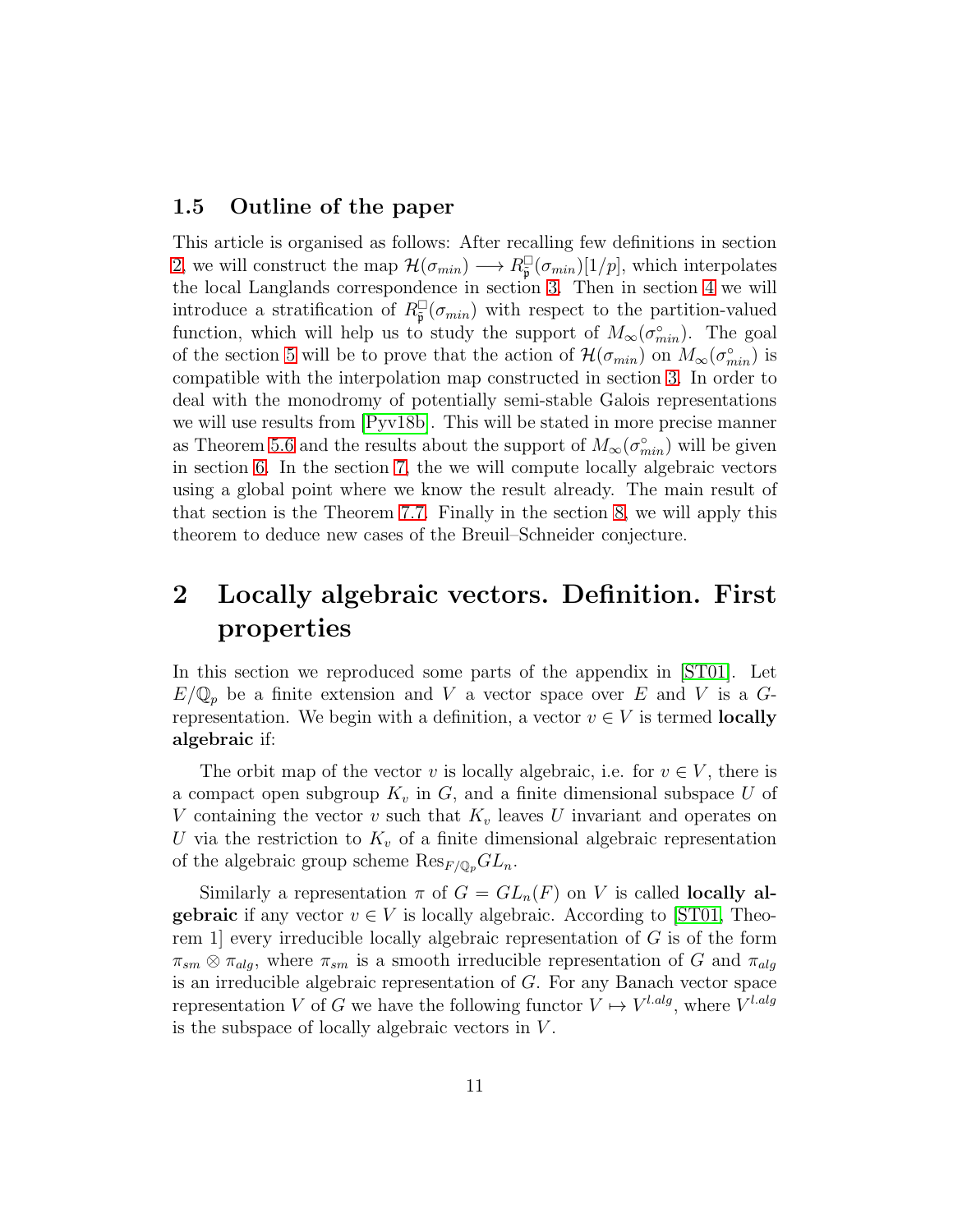**Notation.** Let  $\pi$  be an irreducible representation of G, then we will write  $\pi^{l.alg} = \pi_{sm} \otimes \pi_{alg}$ , where  $\pi_{sm}$  is a smooth irreducible representation of G and  $\pi_{alg}$  is an irreducible algebraic representation of G.

# <span id="page-11-0"></span>3 Interpolation map

In this section we will construct an analogue of the map  $\eta$  from Theorem 4.1  $[CEG+16]$  $[CEG+16]$  in the potentially semi-stable case. First we extend a few results from section 3 of [\[CEG](#page-40-0)<sup>+</sup>16]. Let  $\pi$  be any irreducible representation, then the action of  $\mathfrak{Z}_{\Omega}$  on  $\pi$  defines a E-algebra morphism  $\chi_{\pi} : \mathfrak{Z}_{\Omega} \longrightarrow \text{End}_{G}(\pi) \simeq E$ . In the next Lemma we introduce new notation which will be used in this paper.

<span id="page-11-1"></span>**Lemma 3.1.** Let  $\pi$  be an irreducible generic representation of  $G = GL_n(F)$ . Then by Bernstein-Zelevinsky classification (cf. [\[Zel80\]](#page-43-4)) there are pairwise non-isomorphic supercuspidal representations  $\pi_i$  ( $1 \leq i \leq s$ ) and segments  $\Delta_{i,j} = (\pi_i \otimes \chi_{i,j}) \otimes \ldots \otimes (\pi_i \otimes \chi_{i,j} \otimes |\det|^{k_{i,j}-1}) \ (1 \leq j \leq r_i)$ , where  $\chi_{i,j}$  are unramified characters and  $k_{i,j}$  are positive integers, such that:

$$
\pi \simeq Q(\Delta_{1,1}) \times \ldots \times Q(\Delta_{1,r_1}) \times \ldots \times Q(\Delta_{s,1}) \times \ldots \times Q(\Delta_{s,r_s}),
$$

where  $Q$  denotes the Langlands quotient (cf. [\[Kud94,](#page-42-2) Section 1.2]). Notice that all the segments  $\Delta_{i,j}$  and  $\Delta_{i',j'}$  are not linked for  $i \neq i'$ , this means that any permutation of blocs  $Q(\Delta_{i,1}) \times \ldots \times Q(\Delta_{i,r_i})$  gives an isomorphic representation.

Define  $\tilde{\Delta}_{i,j} := (\pi_i \otimes \chi_{i,j} \otimes |\det|^{1-k_{i,j}}) \otimes \ldots \otimes (\pi_i \otimes \chi_{i,j})$  and consider it as a representation of a corresponding Levi subgroup. Write,

 $\eta:= {\tilde\Delta}_{1,1}\times\ldots\times {\tilde\Delta}_{1,r_1}\times\ldots\times {\tilde\Delta}_{s,1}\times\ldots\times {\tilde\Delta}_{s,r_s}$ 

Notice that any permutation of blocs  $\tilde{\Delta}_{i,1} \times \ldots \times \tilde{\Delta}_{i,r_i}$  gives a representation *isomorphic to*  $\eta$ *. Then we have:* 

$$
\mathrm{c\text{--} Ind}_{K}^{G} \sigma_{max}(\lambda) \otimes_{\mathfrak{Z}_{\Omega}, \chi_{\pi}} E \simeq \eta
$$

Moreover the action of  $\mathfrak{Z}_{\Omega}$  on  $\eta$  is given by the maximal ideal  $\chi_{\pi}$ .

Proof. The result follows by the argument similar to the one given in the proof of [\[CEG](#page-40-0)<sup>+</sup>16, Corollary 3.11]. Let  $\pi'$  be G-cosocle of  $\eta$ . Then by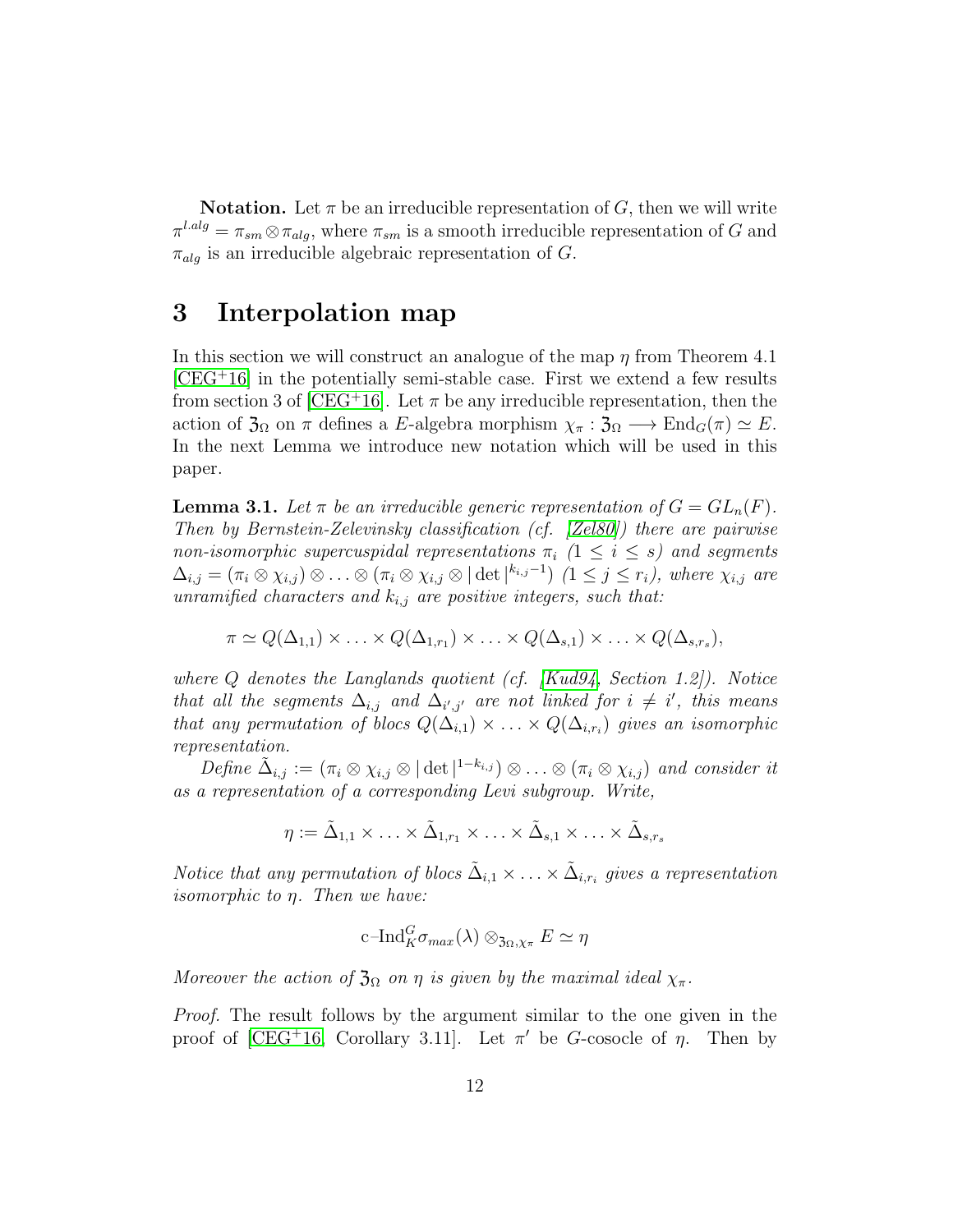[\[CEG](#page-40-0)<sup>+</sup>16, Proposition 3.10], we have c–Ind $^G_K\sigma_{max}(\lambda) \otimes_{\mathfrak{Z}_{\Omega},\chi_{\pi'}} E \simeq \eta$ . However  $\pi$  occurs as a subquotient of  $\eta$  and the G-socle of  $\eta$  is irreducible and occurs as a subquotient with multiplicity one. Since  $\pi$  is generic, it follows that  $\pi$ is the G-socle of  $\eta$ . Then the action of  $\mathfrak{Z}_{\Omega}$  on  $\eta$  factors through a maximal ideal, which is equal to  $\chi_{\pi}$ . By construction the action of  $\mathfrak{Z}_{\Omega}$  on  $\eta$  is given by  $\chi_{\pi'}$ , thus  $\chi_{\pi'} = \chi_{\pi}$ . □

We are given  $\pi$  an irreducible generic representation as in lemma above. We would like to describe  $\chi_{\pi}$  in more concrete terms. In facts we would like to have a concrete description of the action of  $\mathfrak{Z}_{\Omega}$  on  $\pi \otimes |\det|^{\frac{n-1}{2}}$  in terms of eigenvalues of the associated Weil-Deligne representation by the local Langlands correspondence.

Let  $W := W(k_F)$  be the ring of Witt vectors of the residue field of F, recall that  $\varpi$  is a uniformizer of F. Let  $F_0 = W(k_F)[1/p]$ , then  $F/F_0$  is totally ramified. We will denote by  $E(u) \in F_0[u]$  the Eisenstein polynomial of  $\varpi$ .

Let  $R_{\tilde{\mathfrak{p}}}^{\square}(\sigma_{min}) := R_{\overline{r}}^{\square}(\tau, \mathbf{v})$  be the unique reduced and p-torsion free quotient of  $\dot{R}_{\tilde{p}}^{\square}$  corresponding to potentially semi-stable lifts of weight  $\sigma_{alg}$  (i.e. of weight **v**) and inertial type  $\tau$  constructed in [\[Kis08\]](#page-41-2).

It follows from the Theorem (2.5.5) (2) [\[Kis08\]](#page-41-2) that  $R^{\square}_{\overline{r}}(\tau, \mathbf{v})[1/p]$  is endowed with a universal  $(\varphi, N)$ -module  $D^{\square}_{\overline{r}}(\tau, \mathbf{v})$ , which is a locally free  $R^{\square}_{\overline{r}}(\tau, \mathbf{v})[1/p] \otimes_{\mathbb{Q}_p} F_0$ -module of rank n.

Let us recall a few facts about  $(\varphi, N)$ -modules. The discussion about  $(\varphi, N)$ -modules follows [\[BS07,](#page-40-1) section 4]. We have two finite extensions F (the base field) and E (the coefficient field) of  $\mathbb{Q}_p$  such that  $[F : \mathbb{Q}_p] =$  $|\text{Hom}_{\mathbb{Q}_p}(F, E)|$  where  $\text{Hom}_{\mathbb{Q}_p}(F, E)$  denotes the set of all  $\mathbb{Q}_p$ -linear embeddings of the field  $F$  into the field  $E$ . We assume  $F$  is contained in an algebraic closure  $\overline{\mathbb{Q}}_p$  of  $\mathbb{Q}_p$ . We denote by  $q = p^{f_0}$  the cardinality of the residue field of F and recall that  $F_0$  is the maximal unramified subfield of F. If  $e := [L : \mathbb{Q}_p]/f_0$ , we set  $val_F(x) := eval_{\mathbb{Q}_p}(x)$  (where  $val_{\mathbb{Q}_p}(p) := 1$ ) and  $|x|_F := q^{-val_F(x)}$  for any x in a finite extension of  $\mathbb{Q}_p$ . We denote by  $W_F = W(\overline{\mathbb{Q}}_p/F)$  (resp.  $G_F := \text{Gal}(\overline{\mathbb{Q}}_p/F)$ ) the Weil (resp. Galois) group of F and by  $\text{rec}_p: W(\overline{\mathbb{Q}}_p/F)^{ab} \to F^\times$  the reciprocity map sending the geometric Frobenius to the uniformizer.

Let L be a finite Galois extension of F and let  $L_0$  be the maximal unramified subfield of L. We assume  $[L_0: \mathbb{Q}_p] = |\text{Hom}_{\mathbb{Q}_p}(L_0, E)|$  and we let  $p^f$ be the cardinality of the residue field of  $L_0$  and  $\varphi_0$  be the Frobenius on  $L_0$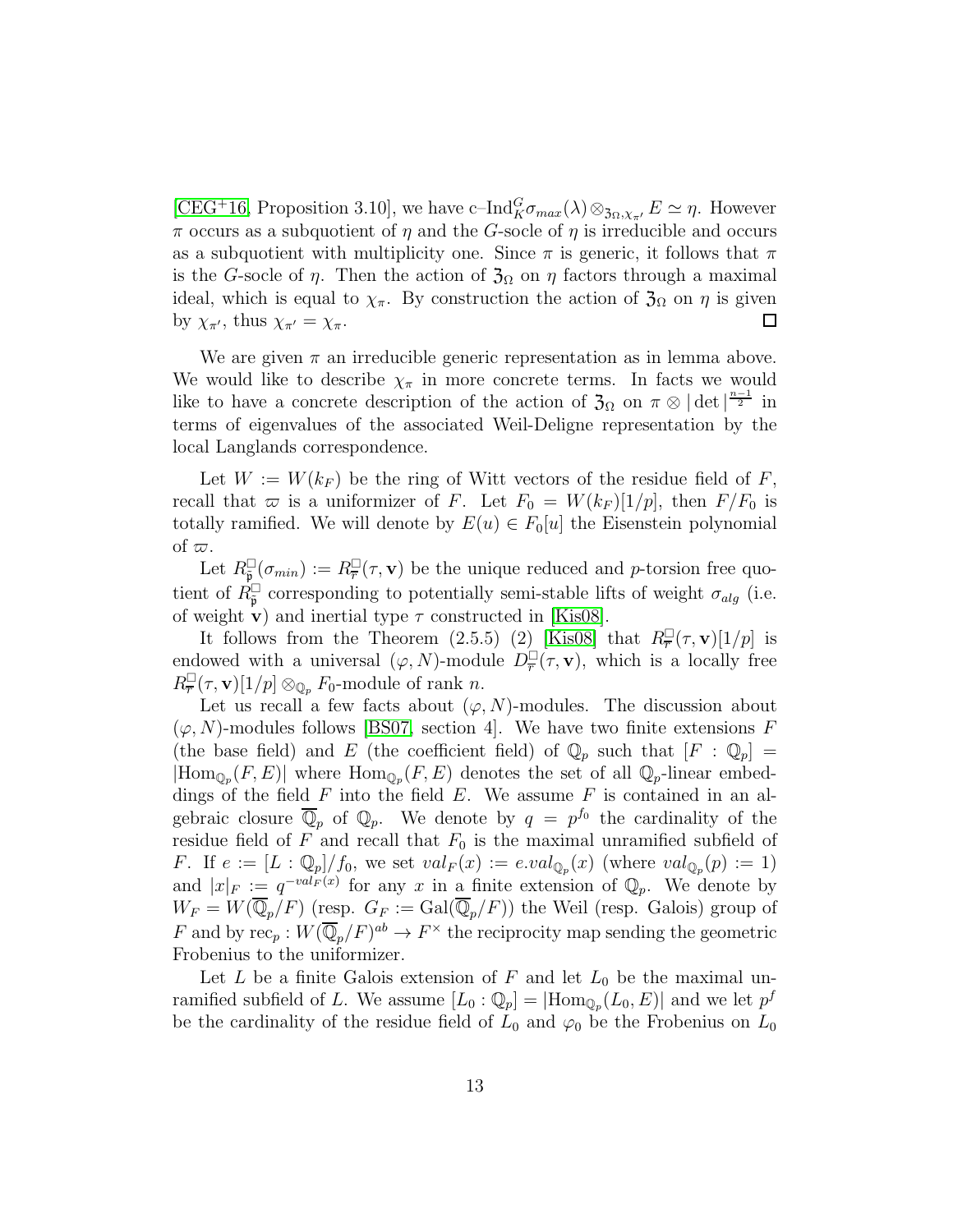(raising to the p each component of the Witt vectors). Consider the following two categories:

- 1. the category  $WD_{L/F}$  of representations  $(r, N, V)$  of the Weil-Deligne group of  $F$  on a  $E$ -vector space  $V$  of finite dimension such that  $r$  is unramified when restricted to  $W(\overline{\mathbb{Q}}_n/L)$ .
- 2. the category  $\text{MOD}_{L/F}$  of quadruples  $(\varphi, N, \text{Gal}(L/F), D)$  where D is a free  $L_0 \otimes_{\mathbb{Q}_p} E$ -module of finite rank endowed with a Frobenius  $\varphi$ :  $D \to D$ , which is  $\varphi_0$ -semi-linear bijective map, an  $L_0 \otimes_{\mathbb{Q}_p} E$ -linear endomorphism  $N : D \to D$  such that  $N\varphi = p\varphi N$  and an action of  $Gal(L/F)$  commuting with  $\varphi$  and N.

There is a functor (due to Fontaine):

$$
WD: \text{MOD}_{L/F} \longrightarrow \text{WD}_{L/F}
$$

The following proposition was proven in [\[BS07\]](#page-40-1)(Proposition 4.1):

<span id="page-13-0"></span>**Proposition 3.2.** The functor WD :  $\text{MOD}_{L/F} \longrightarrow \text{WD}_{L/F}$  is an equivalence of categories.

Denote by MOD a quasi inverse of the functor WD.

If D is an object of  $\text{MOD}_{L/F}$ , we define:

$$
t_N(D) = \frac{1}{[F:L_0]f} val_F(\det_{L_0}(\varphi^f|D))
$$

For  $\sigma : F \hookrightarrow E$ , let  $D_L = D \otimes_{L_0} L$  and :

$$
D_{L,\sigma}=D_L\otimes_{L\otimes_{\mathbb{Q}_p}E}(L\otimes_{F,\sigma}E)
$$

Then one has  $D_L \simeq \prod_{\sigma: F \to E} D_{L,\sigma}$ . To give an  $L \otimes_{\mathbb{Q}_p} E$ -submodule Fil<sup>i</sup> $D_L$ of  $D<sub>L</sub>$  preserved by  $Gal(L/F)$  is the same thing as to give a collection  $(Fil^iD_{L,\sigma})_{\sigma}$  where  $Fil^iD_{L,\sigma}$  is a free  $L\otimes_{F,\sigma} E$ -submodule of  $D_{L,\sigma}$  (hence a direct factor as  $L \otimes_{F,\sigma} E$ -module) preserved by the action of  $Gal(L/F)$ . If  $(Fil^iD_{L,\sigma})_{\sigma,i}$  is a decreasing exhaustive separated filtration on  $D_L$  by  $L\otimes_{\mathbb{Q}_p} E$ submodules indexed by  $i \in \mathbb{Z}$  and preserved by  $Gal(L/F)$ , we define:

$$
t_H(D_L) = \sum_{\sigma} \sum_{i \in \mathbb{Z}} i \dim_L(\mathrm{Fil}^i D_{L,\sigma}/\mathrm{Fil}^{i+1} D_{L,\sigma})
$$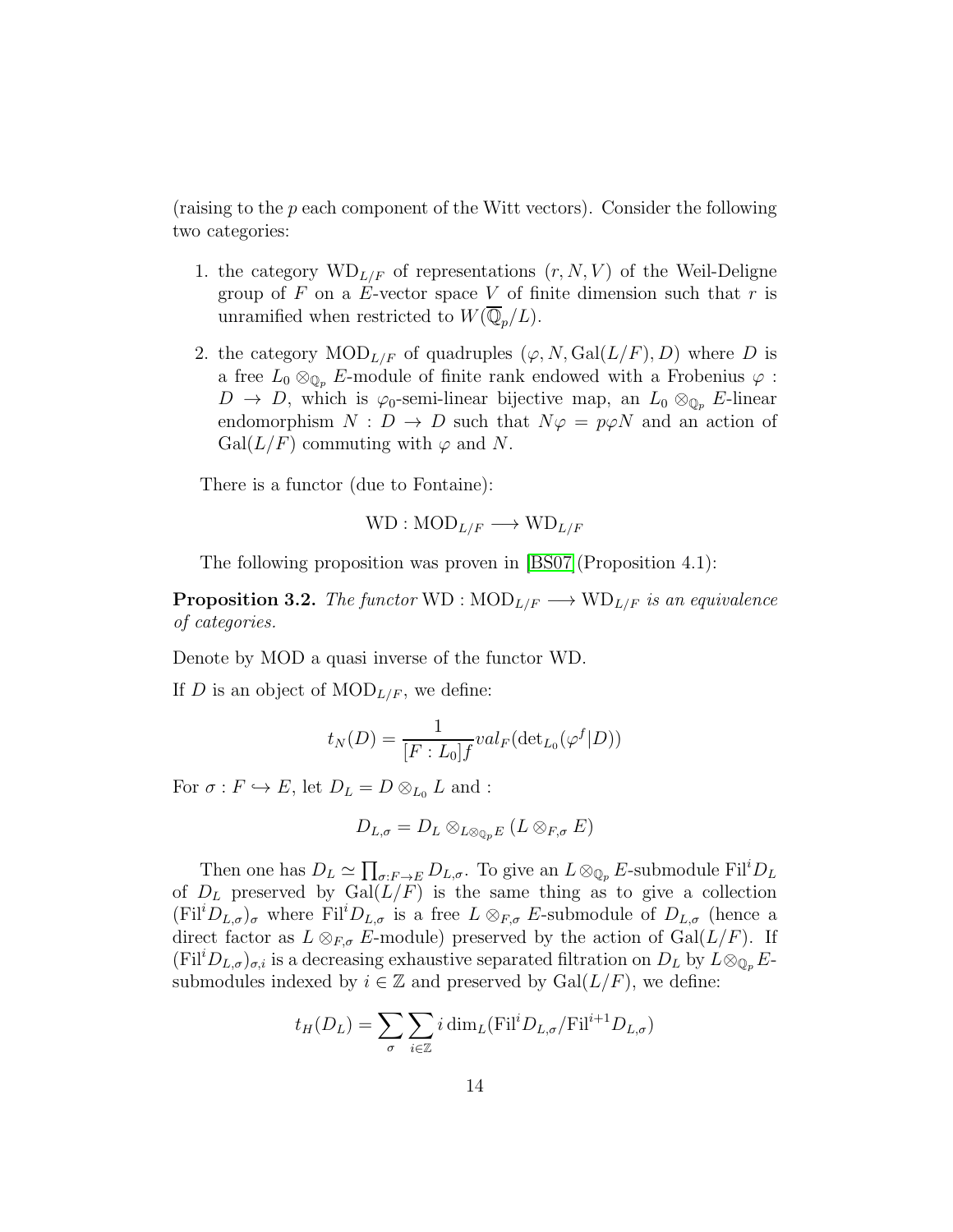Recall that such a filtration is called admissible if  $t_H(D_L) = t_N(D)$  and if, for any  $L_0$ -vector subspace  $D' \subseteq D$  preserved by  $\varphi$  and N with the induced filtration on  $D'_{L}$ , one has  $t_{H}(D'_{L}) \leq t_{N}(D')$ .

Our goal here is to construct a canonical map  $\mathcal{H}(\sigma_{min}) \longrightarrow R^{\square}_{\overline{r}}(\tau, \mathbf{v})[1/p].$ We proceed in the following steps:

- 1. Take a smooth closed point  $x \in \text{Spec } R^{\square}_{\overline{r}}(\tau, \mathbf{v})[1/p].$
- 2. The point x is given by an E-algebra homomorphism  $x: R^{\square}_{\overline{r}}(\tau, \mathbf{v})[1/p] \longrightarrow$ E and it corresponds to *n*-dimensional Galois representation of  $G_F$ ; denoted  $V_x$ . Let  $D_{st,L}(V_x) := (B_{st} \otimes_{\mathbb{Q}_p} V_x)^{G_L}$ , by construction this is also  $D_x$ , the specialization of  $D^{\square}_{\overline{r}}(\tau, \mathbf{v})$  at closed point x. The admissible filtered  $(\varphi, N, \text{Gal}(L/F))$ -module  $D_x = D_{st,L}(V_x)$  is equipped with Frobenius endomorphism  $\phi_x$ , which is the specialization of the universal Frobenius  $\varphi$  on  $D_{\overline{r}}^{\square}(\tau, \mathbf{v})$  at x, i.e.  $\varphi \otimes \kappa(x) = \phi_x$ .
- 3. Let  $\tilde{\pi}$  be an irreducible representation of  $GL_n(F)$  such that

$$
\operatorname{rec}_{p}(\tilde{\pi}\otimes|\det|^{\frac{1-n}{2}})=WD(D_{x}),
$$

here  $WD(D_x)$  is the Weil-Deligne representation associated to  $D_x$  via Fontaine's recipe. Let  $\pi := \tilde{\pi} \otimes |\det|^{1-n \over 2}$  so that  $\pi = \text{rec}_{p}^{-1}(WD(D_x)).$ 

- 4. Theorem 1.2.7 [\[All16\]](#page-38-2) implies that the representation  $\pi$  is generic, because  $x$  is a smooth point.
- 5. Let  $\eta := \text{c-Ind}_{K}^{G} \sigma_{max} \otimes_{\mathfrak{Z}_{\Omega}, \chi_{\pi}} E$ , as in Lemma [3.1.](#page-11-1) By the Lemma [3.1](#page-11-1) the action of  $\mathfrak{Z}_\Omega$  on  $\tilde{\pi} = \pi \otimes |\det|^{\frac{n-1}{2}}$  is identified with the action of  $\mathfrak{Z}_{\Omega}$  on  $\eta \otimes |\det|^{\frac{n-1}{2}}$ . We will try to understand the action of  $\mathfrak{Z}_{\Omega}$  on  $\eta\otimes|\det|^{\frac{n-1}{2}}.$
- 6. We can interpret the action of  $\mathfrak{Z}_\Omega$  on  $\eta \otimes |\det|^{\frac{n-1}{2}}$  in terms of eigenvalues of the linearized canonical map obtained from the specialization of the absolute Frobenius  $\varphi$  at point x. For this we use the decomposition of the spherical Hecke algebra of a semi-simple type as a tensor product of Iwahori Hecke algebras, and this decomposition restricts to  $\mathfrak{Z}_{\Omega}$ . Then we use the Satake isomorphism on each factor of  $\mathfrak{Z}_{\Omega}$ . In the Iwahori case there is just one factor in that tensor product decomposition.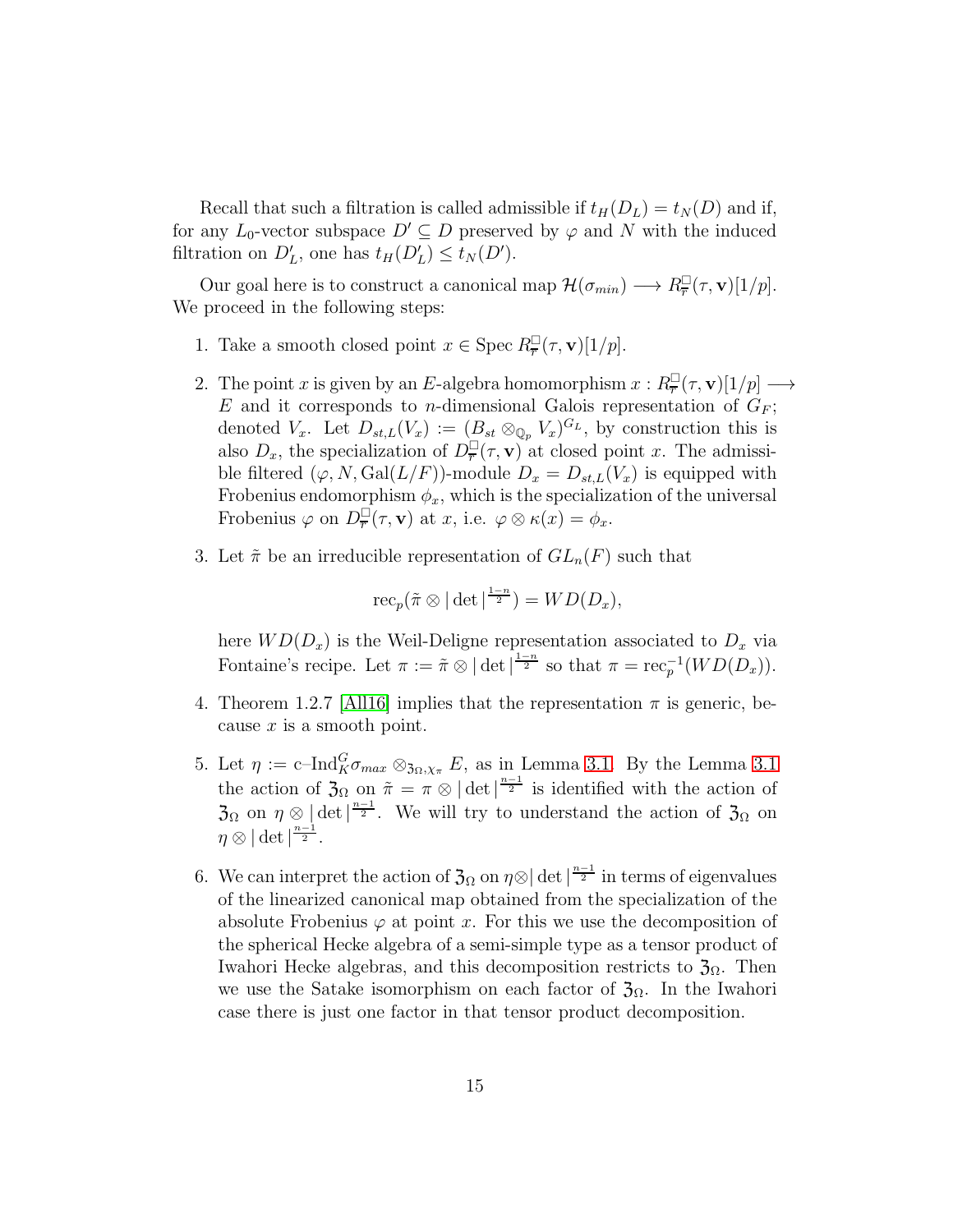- 7. From the previous step we can "guess" a ring homomorphism  $\beta$ :  $\mathfrak{Z}_\Omega \longrightarrow R^{\square}_{\overline{r}}(\tau, \mathbf{v})[1/p].$  This map is canonical in the sense that if there was another map  $\beta'$  it would coincide with  $\beta$  on all of the smooth points, and since the smooth points are dense by Theorem 3.3.4 [\[Kis08\]](#page-41-2), the two maps have to be equal.
- 8. Finally  $\mathcal{H}(\sigma_{min}(\lambda)) \to \mathcal{H}(\sigma_{min})$  given by  $f \mapsto f \sigma_{alg}$  is an isomorphism according to Lemma 1.4 [\[ST06\]](#page-43-5) and by Corollary 7.2 [\[Pyv18a\]](#page-42-0) we have a canonical isomorphism  $\mathfrak{Z}_\Omega \simeq \mathcal{H}(\sigma_{min}(\lambda))$ . Composing  $\beta$  with those isomorphisms gives us the desired map.

Notice that it follows from step 5 that the map  $\beta$  does not depend on monodromy.

The organisation of this section is the following. In the subsection [3.1](#page-15-0) we will construct the map  $\beta$  in full generality by modifying the argument given in  $[CEG<sup>+</sup>16]$ . Then in section [3.2](#page-18-0) we will give another proof of the same result in the Iwahori case based on explicit computation.

### <span id="page-15-0"></span>3.1 Construction in general case

The aim of the next sections is to carry out steps 1.-8. outlined above. Morally proof is based on the Lemma  $4.3$   $[CEG+16]$ . We will prove the following Theorem:

<span id="page-15-1"></span>Theorem 3.3. There is an E-algebra homomorphism

$$
\beta: \mathcal{H}(\sigma_{min}) \longrightarrow R_{\tilde{\mathfrak{p}}}^{\square}(\sigma_{min})[1/p]
$$

such that for any closed point x of  $R_{\tilde{\mathfrak{p}}}^{\square}(\sigma_{min})[1/p]$  with residue field  $E_x$ , the action of  $\mathcal{H}(\sigma_{min})$  on a smooth G-representation  $\pi_{sm}(r_x)$  factors as  $\beta$  composed with the evaluation map  $R_{\tilde{\mathfrak{p}}}^{\square}(\sigma_{min})[1/p] \longrightarrow E_x$ .

Proof. Consider the following map, obtained by specialisation:

$$
\gamma_G : \mathfrak{Z}_{\Omega} \longrightarrow \prod_{x \in \textrm{m-Spec } R^\square_{\overline{\bm \tau}}(\tau, \textbf{v}) [1/p]} E'_x
$$

where  $\gamma_G$  is defined on the factor corresponding to x by evaluating  $\mathfrak{Z}_\Omega$  at the closed point in the Bernstein component  $\Omega$  determined via local Langlands by x, and  $E'_x/E_x$  is a sufficiently large finite extension.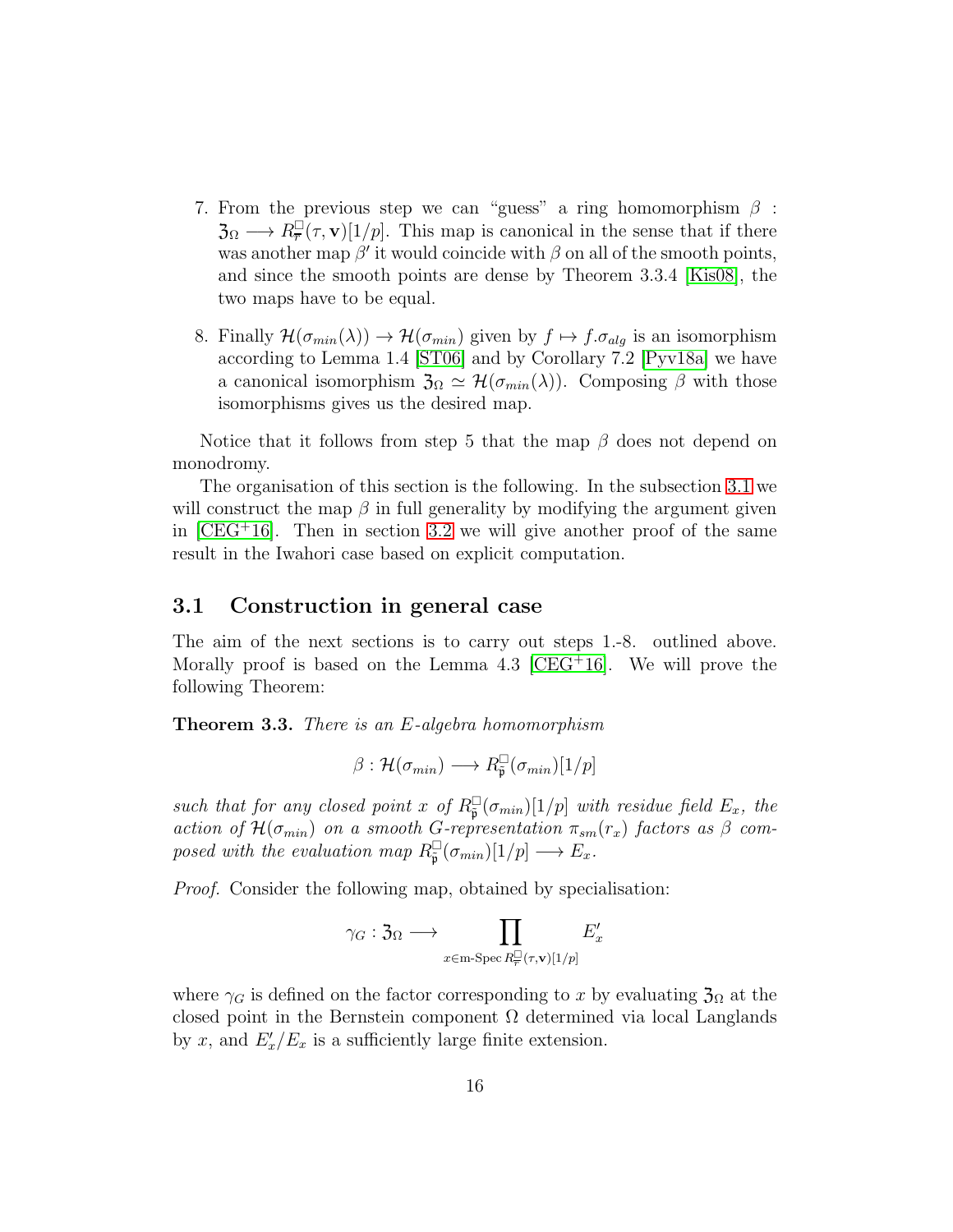Consider as well the following map, also obtained by specialisation:

$$
\gamma_{WD}:R^{\square}_{\overline{r}}(\tau,\mathbf{v})[1/p] \longrightarrow \prod_{x \in \text{m-Spec } R^{\square}_{\overline{r}}(\tau,\mathbf{v})[1/p]} E'_x
$$

The map  $\gamma_{WD}$  is injective, because the ring  $R_{\overline{r}}^{\square}(\tau, \mathbf{v})[1/p]$  is reduced and Jacobson.

We have the following diagram:



where  $T: W_F \longrightarrow \mathfrak{Z}_{\Omega}$  be the pseudo-representation constructed in Proposition 3.11 of [\[Che09\]](#page-40-2) and I is the map that we want to construct. Observe that [\[CEG](#page-40-0)+16, Lemma 3.24] tells us that the Cheneviers  $E[\mathfrak{B}]$  is our  $\mathfrak{Z}_{\Omega}$ , so that the definition of the map  $T$  makes sense.

First we will construct a map ? such that the diagram above commutes. We can apply the Fontaine's recipe to the absolute Frobenius  $\varphi$  on  $D^{\square}_{\overline{r}}(\tau, \mathbf{v}),$ which is a free  $R^{\square}_{\overline{r}}(\tau, \mathbf{v})[1/p] \otimes_{\mathbb{Q}_p} F_0$ -module of rank n. Let's recall first this construction in the usual setting.

Let  $x \in \text{m-Spec } R^{\square}_{\overline{r}}(\tau, \mathbf{v})[1/p]$  be a closed E-valued point. Let  $D_x$  and  $\varphi_x$ be the specializations of  $D_{\overline{r}}^{\square}(\tau, \mathbf{v})$  and  $\varphi$  at x, respectively. Let L be a finite extension of  $F$  where all the Galois representations of the given inertial type  $\tau$  are semi-stable and  $L_0$  a subfield of L such that  $L/L_0$  is totally ramified.

Then we deduce from the isomorphism

$$
L_0\otimes_{\mathbb{Q}_p}E\simeq \prod_{\sigma_0:L_0\hookrightarrow E}E,
$$

the isomorphism

$$
D_x = \prod_{\sigma_0: L_0 \hookrightarrow E} D_{\sigma_0},
$$

where  $D_{\sigma_0} = (0, \ldots, 0, 1_{\sigma_0}, 0, \ldots, 0)D_x$ , is the " $\sigma_0$ -th coordinate of  $D_x$ ". Fix now a  $\sigma_0$ . Set  $W_x = D_{\sigma_0}$ .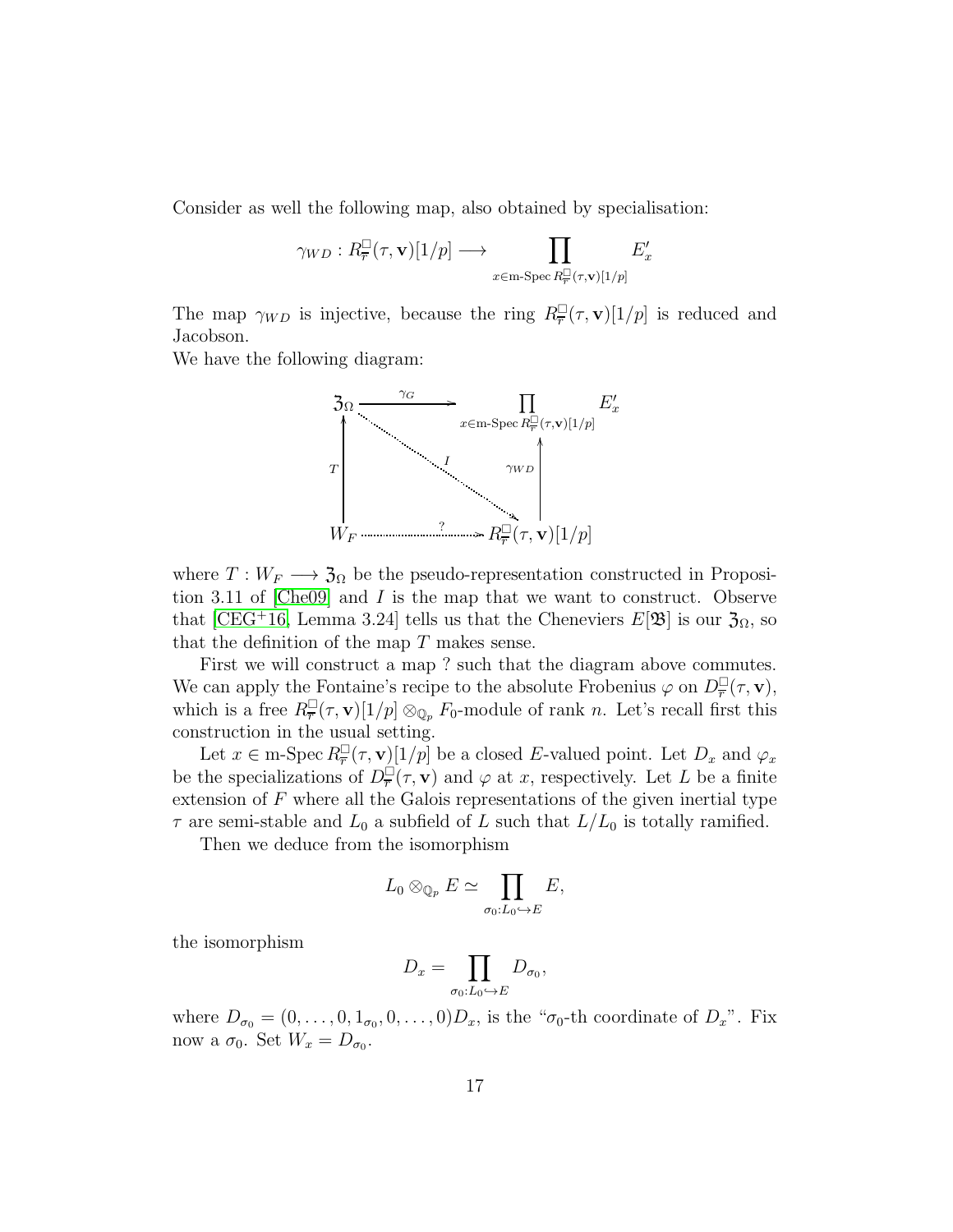Let  $w \in W_F$ , define  $\overline{w}$  to be the image of w in  $Gal(L/F)$  and let  $\alpha(w) \in$  $f_0\mathbb{Z}$  be such that the action of w on  $\overline{\mathbb{F}}_p$  is the  $\alpha(w)$ -power of the map  $(x \mapsto x^p)$ .

We can define an endomorphism of  $D_x$  by  $r_x(w) := \overline{w} \circ \varphi_x^{-\alpha(w)}$ . It can be shown that the restriction of  $r(w)$  to  $W_x$  does not depend on  $\sigma_0$ .

We are interested in the trace of  $r_x(w)$ . We have trivially

$$
\text{Tr}(r_x(w)|D_x) = |\text{Hom}_{\mathbb{Q}_p}(L_0, E)|\text{Tr}(r_x(w)|W_x).
$$

However since E is assumed to be large enough we have  $|\text{Hom}_{\mathbb{Q}_p}(L_0, E)| =$  $|L_0 : \mathbb{Q}_p|.$ 

Observe that it makes sense to define for each  $w \in W_F$  an endomorphism  $r(w) := \overline{w} \circ \varphi^{-\alpha(w)}$  of  $D^{\square}_{\overline{r}}(\tau, \mathbf{v})$  and we can also take its trace.

Define now the following map:

$$
\begin{array}{rcl}\n\text{Tr} & \colon & W_F & \longrightarrow & R_{\overline{r}}^{\square}(\tau, \mathbf{v})[1/p] \\
& w & \longmapsto & \frac{1}{[L_0:\mathbb{Q}_p]} \text{Tr}(r(w)|D_{\overline{r}}^{\square}(\tau, \mathbf{v}))\n\end{array}
$$

Then by the construction of T, we have  $\gamma_G \circ T = \gamma_{WD} \circ \text{Tr}$ , i.e. the diagram of sets



commutes. Now we can define the map  $I$ . In order to do so, it suffices to show that the image of  $\mathfrak{Z}_\Omega$  under  $\gamma_G$  is contained in the image of  $\gamma_{WD}$ . However by Lemma 4.5 [\[CEG](#page-40-0)<sup>+</sup>16] the image of T generates  $\mathfrak{Z}_{\Omega}$ . Then, any element  $a \in \mathfrak{Z}_{\Omega}$  can be written as  $a = \sum_{i} \mu_i T(g_i)$ . It follows from the commutative diagram above, that the map I is given by  $\sum_i \mu_i T(g_i) \mapsto \sum_i \mu_i \text{Tr}(g_i)$ . Let's prove that the map I is a well defined ring homomorphism.

The map I is well defined. Indeed, if we choose two different presentations of an element  $a \in \mathfrak{Z}_{\Omega}$ ,  $a = \sum_{i} \mu_i T(g_i) = \sum_{k} \lambda_k T(h_k)$  then the elements  $\sum_i \mu_i \text{Tr}(g_i)$  and  $\sum_k \lambda_k \text{Tr}(h_k)$  should coincide. It is enough to prove that if  $\sum_i \mu_i T(g_i) = 0$ , then  $\sum_i \mu_i \text{Tr}(g_i) = 0$ . Indeed, we have  $0 = \gamma_G(0) =$  $\gamma_G(\sum_i \mu_i T(g_i)) = \sum_i \mu_i \gamma_G(T(g_i)) = \sum_i \mu_i \gamma_{WD}(\text{Tr}(g_i)) = \gamma_{WD}(\sum_i \mu_i \text{Tr}(g_i)),$ then  $\sum_i \mu_i \text{Tr}(g_i) = 0$  since  $\gamma_{WD}$  is injective.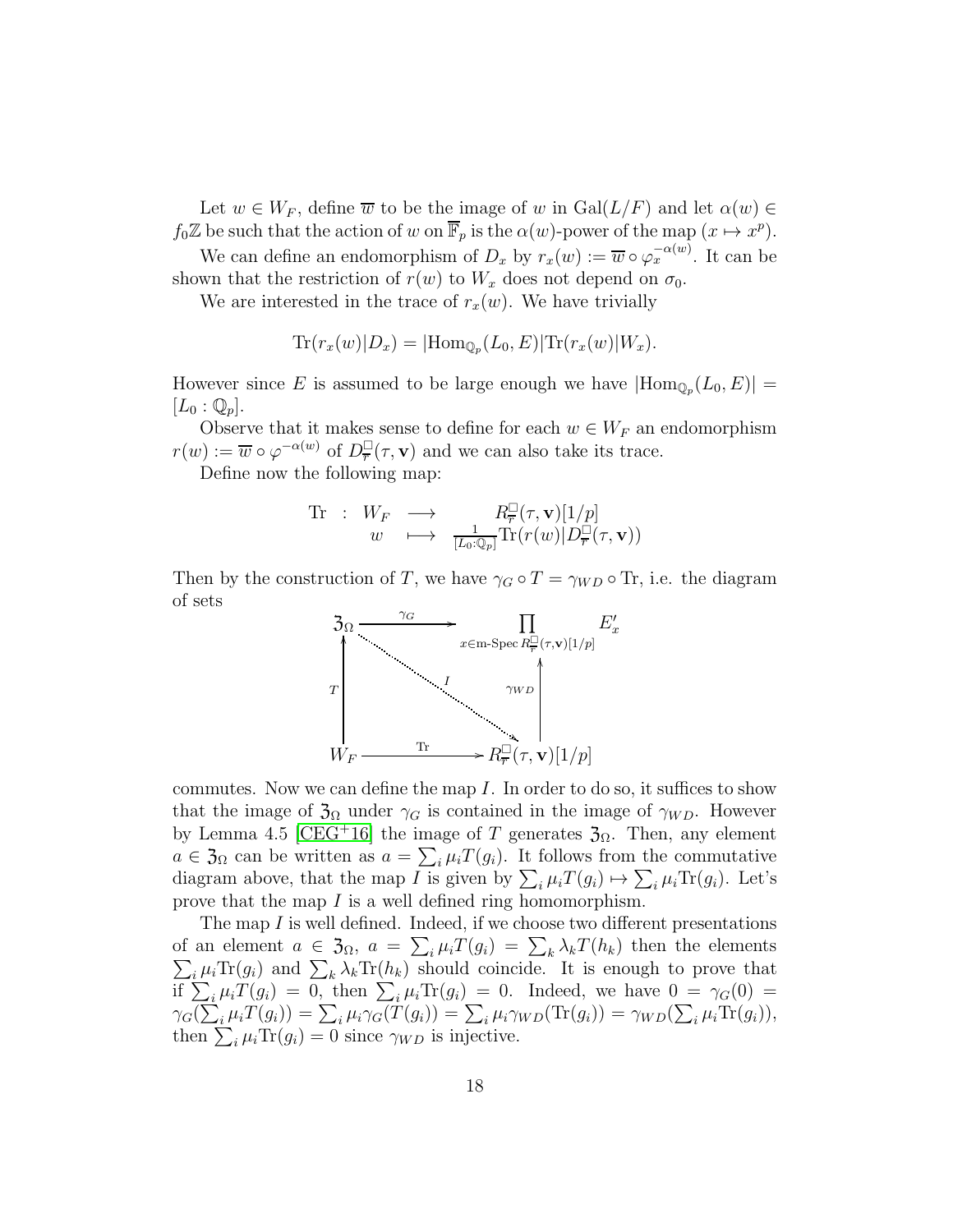Now, we will prove that I is a ring homomorphism. First notice that  $\gamma_G$ and  $\gamma_{WD}$  are already ring homomorphisms. Let any  $a, b \in \mathfrak{Z}_{\Omega}$ , then

$$
\gamma_{WD}(I(a.b) - I(a).I(b)) = \gamma_{WD}(I(a.b)) - \gamma_{WD}(I(a)).\gamma_{WD}(I(b))
$$

$$
= \gamma_G(a.b) - \gamma_G(a).\gamma_G(b) = 0
$$

Since  $\gamma_{WD}$  is injective it follows that  $I(a.b) = I(a).I(b)$ . Similarly we get  $I(a + b) = I(a) + I(b)$  and  $I(1) = 1$ .

Let  $M$  be the Levi subgroup in the supercuspidal support of any irreducible representation in Ω, and  $X(M)$  be the group of unramified characters of M. The group automorphism  $X(M) \longrightarrow X(M)$  given by  $\chi_M \to$  $\chi_M|\det|^{\frac{(1-n)}{2}}$  gives rise to an E-isomorphism Spec  $\mathfrak{Z}_D \to \text{Spec } \mathfrak{Z}_D$ . The latter map is invariant under the  $W(D)$ -action (the point is that  $|\det|$  is invariant under G-conjugation) so it descends to an E-isomorphism Spec  $\mathfrak{Z}_0 \rightarrow$ Spec  $\mathfrak{Z}_{\Omega}$ . Let  $t_W : \mathfrak{Z}_{\Omega} \to \mathfrak{Z}_{\Omega}$  denote the induced isomorphism. Now we construct  $\beta'$  as the following composite map:

$$
\mathfrak{Z}_{\Omega} \xrightarrow{t_W} \mathfrak{Z}_{\Omega} \xrightarrow{I} R_{\overline{r}}^{\square}(\tau, \mathbf{v})[1/p]
$$

In order to get the map  $\beta$  as in the statement of the theorem, compose β' with the isomorphisms  $\mathcal{H}(\sigma_{min}(\lambda)) \to \mathcal{H}(\sigma_{min})$  and  $\mathfrak{Z}_{\Omega} \simeq \mathcal{H}(\sigma_{min}(\lambda)).$ The the desired interpolation property of  $\beta'$ , follows from the commutative diagram above. This can be easily be checked on points.  $\Box$ 

#### <span id="page-18-0"></span>3.2 Construction in the Iwahori case

In this subsection we give an explicit construction of the map  $\beta : \mathcal{H}(\sigma_{min}) \longrightarrow$  $R_{\tilde{\mathfrak{p}}}^{\square}(\sigma_{min})[1/p]$  in the semi-stable case.

Assume now, that  $\pi$  has a trivial type  $(I, 1)$ , i.e.  $\pi^I \neq 0$  and  $\Omega = [T, 1]_G$ . So the inertial type  $\tau$  is also trivial. Let  $\mathcal{H}(\sigma_{min}) := \text{End}_G(\text{c-Ind}_{K}^{G} \sigma_{min}),$  and by Corollary 7.2 [\[Pyv18a\]](#page-42-0) we have a canonical isomorphism  $\mathfrak{Z}_{\Omega} \simeq \mathcal{H}(\sigma_{min}(\lambda))$ and also  $\mathfrak{Z}_\Omega \simeq \mathcal{H}(\sigma_{max}(\lambda)) = \mathcal{H}(G, K)$ . Moreover the map  $\mathcal{H}(G, K) \to$  $\mathcal{H}(\sigma_{max})$  given by  $f \mapsto f \sigma_{alg}$  is an isomorphism according to Lemma 1.4 [\[ST06\]](#page-43-5). By Satake isomorphism we have  $\mathcal{H}(G,K) \simeq E[\theta_1,\ldots,\theta_{n-1},(\theta_n)^{\pm 1}],$ where  $\theta_r$  is a double coset operator  $\begin{bmatrix} K \begin{pmatrix} \varpi I_r & 0 \\ 0 & I \end{pmatrix} \end{bmatrix}$  $0 \t I_{n-r}$  $\bigg\}$  K . Putting all these isomorphisms together we have  $\mathcal{H}(\sigma_{min}(\lambda)) \simeq \mathfrak{Z}_{\Omega} \simeq E[\theta_1,\ldots,\theta_{n-1},(\theta_n)]$  $_{\pm 1}$ ].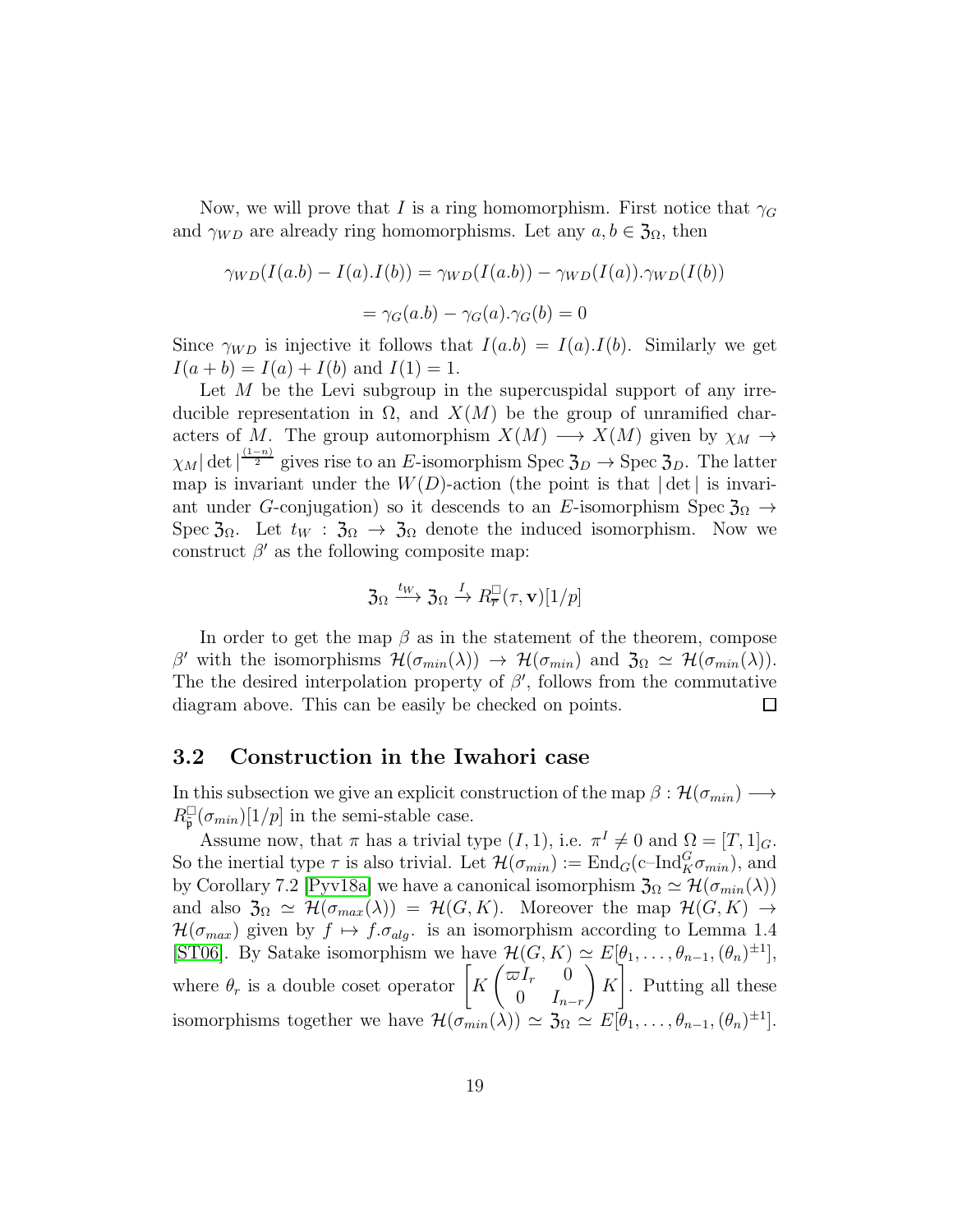So in order to describe completely the action of  $\mathfrak{Z}_{\Omega}$  on  $\eta \otimes |\det|^{\frac{n-1}{2}}$ , it would be enough to describe the action of each  $\theta_r$ .

Let q be the cardinality of residue field  $\mathcal{O}_F/\mathfrak{p}_F$  where  $\mathcal{O}_F$  is the ring of integers of F and  $\mathfrak{p}_F$  the maximal ideal. Let  $\varpi$  be a uniformizer of F.

We describe first the action of  $\mathfrak{Z}_{\Omega}$ .

**Lemma 3.4.** Let  $\psi := \psi_1 \otimes \ldots \otimes \psi_n$ , an unramified character of torus T, and  $\eta = i_B^G(\psi)$ . Then  $\theta_r$  acts on  $\eta \otimes |\det|^{n-1 \over 2}$  by a scalar:

$$
q^{\frac{r(1-r)}{2}}\sum_{\lambda_1<...<\lambda_r}\psi_{\lambda_1}(\varpi)\dots\psi_{\lambda_r}(\varpi)
$$

where the sum is taken through all the integers  $1 \leq \lambda_i \leq n$  such that those inequalities are satisfied.

Proof. We follow closely Bump's lecture notes [\[Bum\]](#page-40-3) on Hecke algebras, and adapts the argument therein for our needs. One may consult section 9, Proposition 40 in [\[Bum\]](#page-40-3) for more details. It follows from Iwasawa decomposition that the space of K-invariants of  $(\eta \otimes |\det|^{\frac{n-1}{2}})^K$  is one dimensional and generated by the function  $f^{\circ}: bk \mapsto \delta_B^{1/2}$  $B^{1/2}(b)\psi'(b)$ , with  $b \in B$  and  $k \in K$ and  $\psi'(b) = \psi_1(b_{11}) |b_{11}|^{\frac{n-1}{2}} \dots \psi_n(b_{nn}) |b_{nn}|^{\frac{n-1}{2}}$ . Hence  $\theta_r f^{\circ} = c.f^{\circ}$ , then  $c = \theta_r f^{\circ}(1)$ . Using the a double coset decomposition:

$$
K\begin{pmatrix} \varpi I_r & 0 \\ 0 & I_{n-r} \end{pmatrix} K = \bigcup_{\beta \in \Lambda} \beta K,
$$

where  $\Lambda$  is a complete set of representatives, we will compute  $\theta_r f^{\circ}(1)$ . We have a freedom of choice for  $\beta$ 's, so we can put them in a specific form. More precisely we have

$$
K\begin{pmatrix} \varpi I_r & 0 \\ 0 & I_{n-r} \end{pmatrix} K = \bigcup_{S = \{\lambda_1, \dots, \lambda_r\}} \bigcup_{\beta \in \Lambda_S} \beta K,
$$

where  $\lambda_1 < \ldots < \lambda_r$  and  $\beta \in \Lambda_S$  if and only if the following four conditions are satisfied:

- 1.  $\beta$  is upper triangular;
- 2.  $\beta_{ii} = \varpi$  if  $i \in S$  and  $\beta_{ii} = 1$  if  $i \notin S$ ;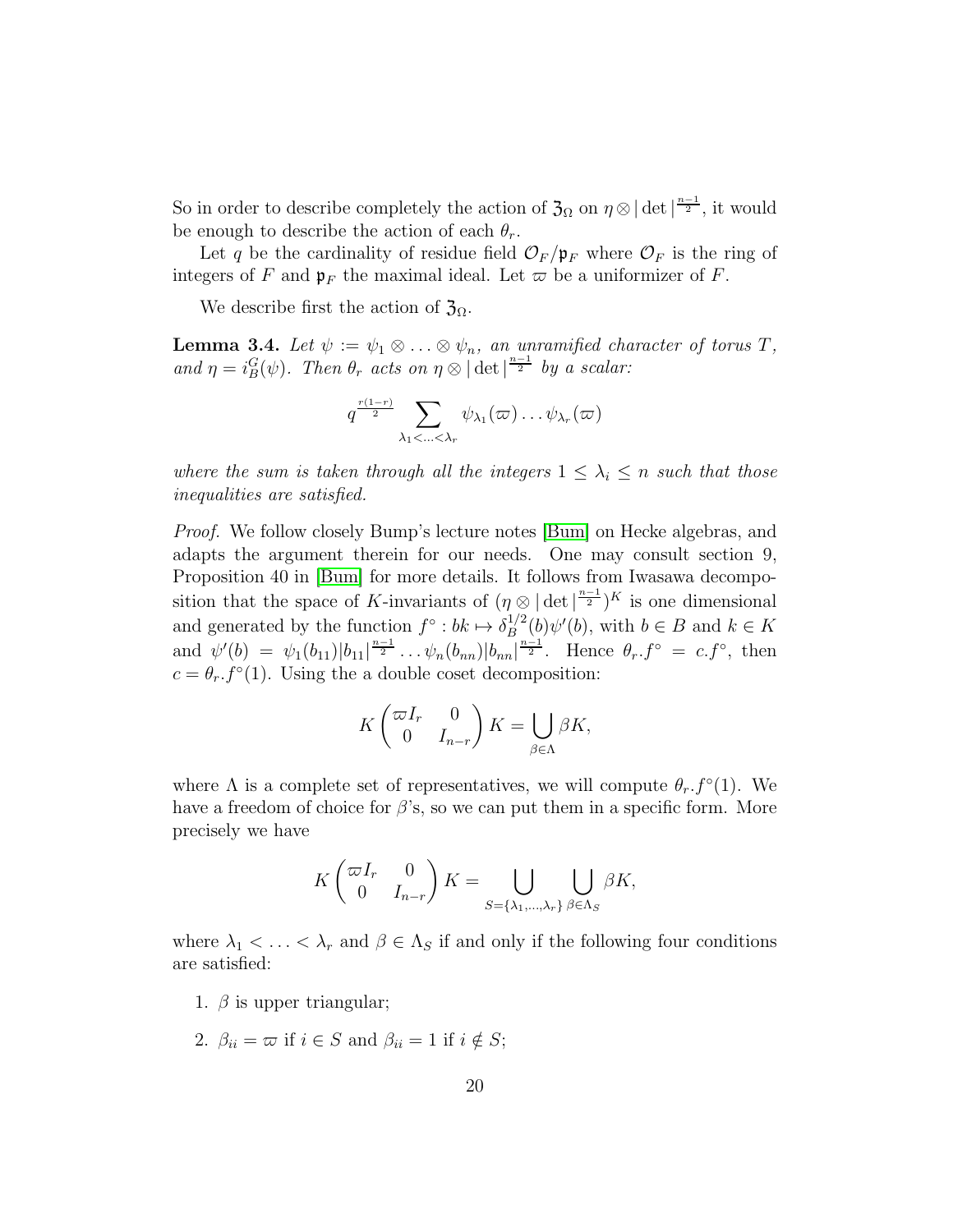- 3.  $\beta_{ij}$  is a representative of an element of  $\mathcal{O}_F/\mathfrak{p}_F$  if  $i < j$ ,  $i \in S$  and  $j \notin S$
- 4. all other entries are zero

The number of non-zero entries outside diagonal in a matrix  $\beta \in \Lambda_S$  is  $\sum_{i=1}^{r}$  $i=1$  $(n - r - \lambda_i + i) = r(n - r) + r(r + 1)/2 - \sum^{r}$  $i=1$  $\lambda_i$ . Therefore from  $|\Lambda_S| = q^{\frac{r(n-r)+r(r+1)/2-\sum\limits_{i=1}^{r} \lambda_i}}$ 

it follows that

$$
\theta_r.f^{\circ}(1) = \sum_{\lambda_1 < \ldots < \lambda_r} \sum_{\beta \in \Lambda_S} f^{\circ}(\beta) = \sum_{\lambda_1 < \ldots < \lambda_r} |\Lambda_S| f^{\circ}(\beta).
$$

Now let's compute  $f^{\circ}(\beta) = \delta_B^{1/2}$  $B^{1/2}(\beta)\psi'(\beta)$ . By definition we have

$$
\delta_B^{1/2}(\beta) = \prod_{i=1}^n |\beta_{ii}|^{\frac{n-2i+1}{2}} = q^{-\sum_{i=1}^r \frac{n-2\lambda_i+1}{2}} = q^{-\frac{r(n+1)}{2} + \sum_{i=1}^r \lambda_i},
$$

and

$$
\psi'(\beta) = q^{-\frac{r(n-1)}{2}} \psi_{\lambda_1}(\varpi) \dots \psi_{\lambda_r}(\varpi)
$$

The total power of  $q$  is:

$$
r(n-r) + r(r+1)/2 - \sum_{i=1}^{r} \lambda_i - \frac{r(n+1)}{2} + \sum_{i=1}^{r} \lambda_i - \frac{r(n-1)}{2} = -\frac{r(r-1)}{2}
$$

Finally

$$
\theta_r.f^{\circ}(1)=q^{\frac{r(1-r)}{2}}\sum_{\lambda_1<\ldots<\lambda_r}\psi_{\lambda_1}(\varpi)\ldots\psi_{\lambda_r}(\varpi)
$$

 $\Box$ 

Let  $x: R^{\square}_{\overline{r}}(\tau, \mathbf{v})[1/p] \longrightarrow E$  be an E-algebra homomorphism with  $V_x$ the corresponding *n*-dimensional Galois representation of  $G_F$ . Here  $V_x$  is already semi-stable, so  $L = F$  and  $f = f_0$ . Let  $D_{st}(V_x) := (B_{st} \otimes_{\mathbb{Q}_p} V_x)^{G_F}$ , by construction this is also  $D_x$ , the specialization of  $D_{\overline{r}}^{\square}(\tau, \mathbf{v})$  at the closed point x. Then by Proposition [3.2,](#page-13-0)  $WD(D_{st}(V_x))$  is the Weil-Deligne representation that corresponds to  $\pi$  by the local Langlands correspondence, with normalization as in [\[HT01\]](#page-41-0). Assume that  $\pi$  is a generic representation.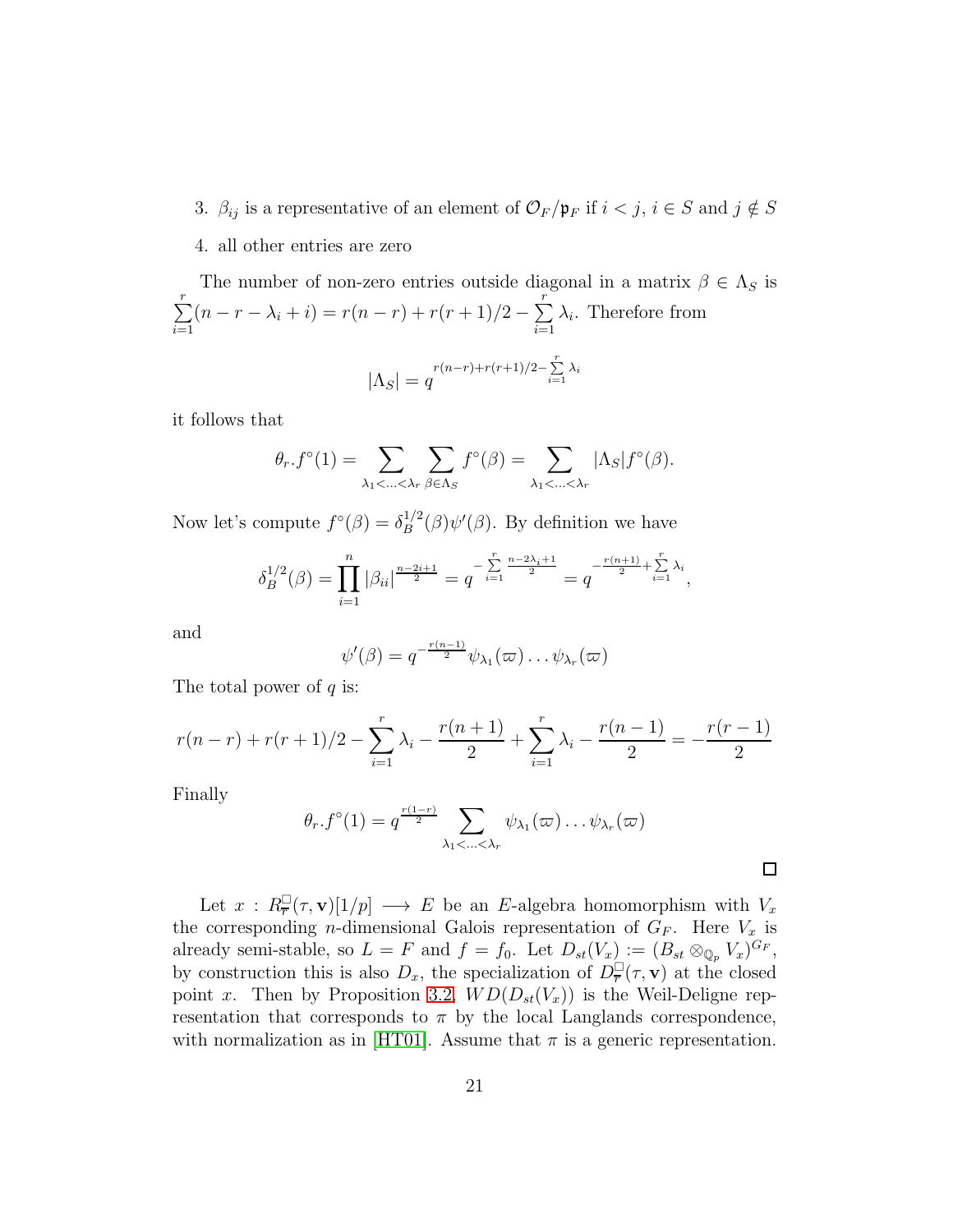Let  $\eta := \text{c-Ind}_{K}^{G} \sigma_{max} \otimes_{\mathfrak{Z}_{\Omega}, \chi_{\pi}} E$  as in Lemma [3.1.](#page-11-1) The admissible filtered  $(\varphi, N, \mathrm{Gal}(L/F))$ -module  $D_x = D_{st}(V_x)$  is equipped with Frobenius endomorphism  $\phi_x$ , which is the specialization of the universal Frobenius  $\varphi$  on  $D^{\square}_{\overline{r}}(\tau, \mathbf{v})$  at x, i.e.  $\varphi \otimes \kappa(x) = \phi_x$ .

**Proposition 3.5.** Let  $x: R^{\square}_{\overline{r}}(\tau, \mathbf{v})[1/p] \longrightarrow E$ , be an E-algebra homomorphism as above. The double coset operator  $\theta_r$  acts on  $\eta \otimes |\det|^{n-1 \over 2}$  (equivalently on  $\pi \otimes |\det|^{\frac{n-1}{2}}$  as scalar multiplication by  $q^{\frac{r(1-r)}{2}} \text{Tr}(\bigwedge^r (\phi_x)^f)$ .

*Proof.* With the notations of Lemma [3.1](#page-11-1) we have  $s = 1$  and  $\pi_1 = 1$ . Then there is a partition of n,  $\sum_{i=1}^{t} n_i = n$ , such that  $\pi := Q(\Delta_1) \times \ldots \times Q(\Delta_t)$ , with  $\Delta_i = \chi_i \otimes \ldots \otimes \chi_i | \cdot |^{n_i-1}$  and  $\chi_i \chi_i^{-1}$  $j_j^{-1} \neq |\cdot|^{+1}$  for all  $i \neq j$ . Then  $\eta = \tilde{\Delta}_1 \times \ldots \times \tilde{\Delta}_t$ , where  $\tilde{\Delta}_i = \chi_i |\cdot|^{1-n_i} \otimes \ldots \otimes \chi_i$ . Define  $\psi := \psi_1 \otimes \ldots \otimes \psi_n =$  $\tilde{\Delta}_1 \otimes \ldots \otimes \tilde{\Delta}_t$  an unramified character of torus T, so that  $\eta \simeq i_B^G(\psi)$ .

By previous lemma,  $\theta_r$  acts on one dimensional space  $(\eta \otimes |\det|^{\frac{n-1}{2}})^K$  as scalar multiplication by

$$
q^{\frac{r(1-r)}{2}}s_r(\chi_1(\varpi)q^{n_1-1},\ldots,\chi_1(\varpi),\ldots,\chi_t(\varpi)q^{n_t-1},\ldots,\chi_t(\varpi))
$$

where  $s_r$  is the  $r<sup>th</sup>$  symmetric polynomial in n variables.

The eigenvalues of  $WD(D_{st}(V_x))(Frob_p)$  are  $\chi_1(\varpi)q^{n_1-1},\ldots,\chi_1(\varpi)$ ,  $\ldots, \chi_t(\varpi)q^{n_t-1}, \ldots, \chi_t(\varpi)$ , via the classical local Langlands correspondence. Then it follows that

$$
s_r(\chi_1(\varpi)q^{n_1-1},\ldots,\chi_1(\varpi),\ldots,\chi_t(\varpi)q^{n_t-1},\ldots,\chi_t(\varpi))
$$

$$
=\operatorname{Tr}(\bigwedge^r WD(D_{st}(V_x))(Frob_p))=\operatorname{Tr}(\bigwedge^r(\phi_x^f))
$$

where  $Frob_p$  is the geometric Frobenius. Notice that the computations above do not depend on the choice of  $Frob_p$ . □

If for an embedding  $\sigma$  the Hodge-Tate weights are  $i_{\kappa,1} < \ldots < i_{\kappa,n}$ , define  $\xi_{j,\kappa} = -i_{\kappa,j} + (j-1)$ . The highest weight of the algebraic representation  $\sigma_{alg}$ with respect to the upper triangular matrices is given by  $diag(x_1, \ldots, x_n) \mapsto$  $\prod_{j=1}^n \prod_{\kappa} \kappa(x_j^{\xi_{\kappa,j}}$  $\binom{\varsigma_{\kappa,j}}{j}$ . Then we have to rescale  $\theta_r$  by the factor

$$
-\sum_{\kappa}\sum_{j=r}^{n}\xi_{\kappa,j}
$$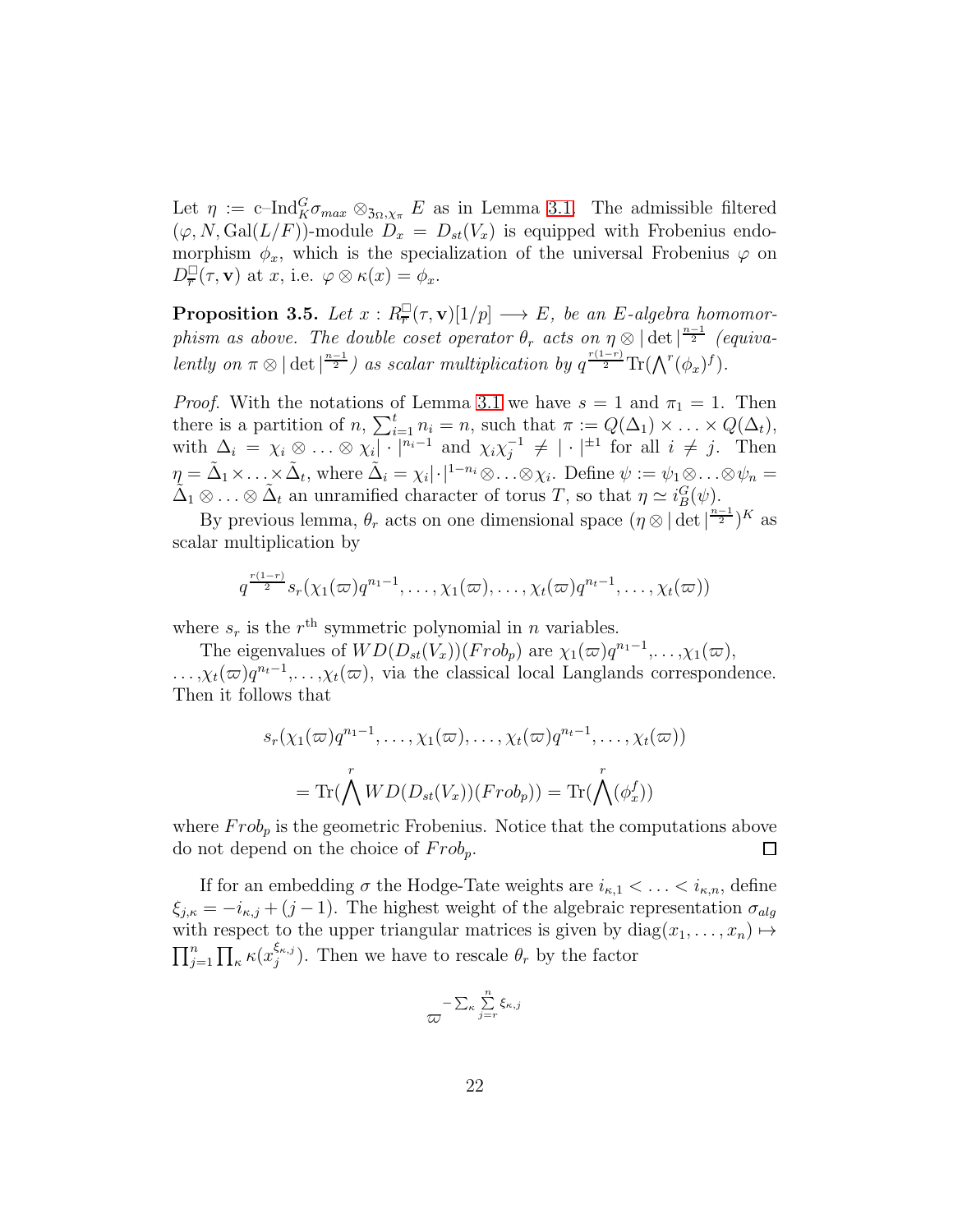in order to be compatible with isomorphism,  $\mathcal{H}(\sigma_{min}(\lambda)) \to \mathcal{H}(\sigma_{min})$  given by  $f \mapsto f.\sigma_{alg}$ .

Define  $\tilde{\theta}_r = q^{\frac{r(r-1)}{2}} \cdot \overline{\omega}^{-\sum_{\kappa} \sum_{i=r}^{n} \xi_{\kappa,j}} \cdot \theta_r$ . Then we have a canonical isomorphism  $\mathcal{H}(\sigma_{min}) \simeq E[\tilde{\theta}_1,\ldots,\tilde{\theta}_{n-1},(\tilde{\theta}_n)^{\pm 1}]$ . We can summarize the results of this section with the following theorem:

**Theorem 3.6.** If  $\tau$  is trivial, then define  $\beta : \mathcal{H}(\sigma_{min}) \longrightarrow R_{\overline{r}}^{\square}(\tau, \mathbf{v})[1/p]$  by the assignment

$$
\tilde{\theta}_r \mapsto \varpi^{-\sum_{\kappa} \sum_{i=r}^n \xi_{\kappa,j}} \text{Tr}(\bigwedge^r \varphi^f),
$$

where  $\varphi$  is the universal Frobenius on  $D^{\square}_{\overline{r}}(\tau, \mathbf{v})$ . Then the map  $\beta$  is an E-algebra homomorphism and  $\beta$  interpolates the local Langlands correspondence, i.e. for any closed point x of  $R_{\tilde{\mathfrak{p}}}^{\square}(\sigma_{min})[1/p]$  with residue field  $E_x$ , the action of  $\mathcal{H}(\sigma_{min})$  on a smooth G-representation  $\pi_{sm}(r_x)$  factors as  $\beta$ composed with the evaluation map  $R_{\tilde{\mathfrak{p}}}^{\square}(\sigma_{min})[1/p] \longrightarrow E_x$ .

*Proof.* Since  $E[\tilde{\theta}_1,\ldots,\tilde{\theta}_{n-1},(\tilde{\theta}_n)^{\pm 1}]$  is a polynomial E-algebra, the previous assignment  $\beta$  is a ring homomorphism. Moreover the weak admissibility of  $D_x$  implies that  $val_F(\varpi^{-\sum_{\sigma}\sum_{i=r}^{n}\xi_{j,\sigma}}\text{Tr}(\bigwedge^r\phi_x^f))\geq 0$ , and so  $x(\beta(\theta_r))$  belongs to the ring of integers, for all r. It follows that the image of the map  $\beta$  is contained in the normalization of  $R^{\square}_{\overline{r}}(\tau, \mathbf{v})[1/p]$ , by Proposition 7.3.6 [\[dJ95\]](#page-41-3).

As it was observed in point 7. in section [3.1](#page-15-0) such a map interpolates the local Langlands correspondence on all the closed points.  $\Box$ 

### <span id="page-22-0"></span>4 Local deformation rings

We begin this section with some elementary linear algebra. Those preparatory results will help us to deal with monodromy of potentially semi-stable Galois representations. Indeed we will introduce locally algebraic representations  $\sigma_{\mathcal{P}}$ , where  $\mathcal P$  is a partition-valued function. The properties of smooth part  $\sigma_{\mathcal{P}}(\lambda)$  of  $\sigma_{\mathcal{P}}$  were described in [\[Sho18,](#page-43-6) Theorem 3.7] and it was explained how the monodromy of an irreducible generic representation can be read of the  $\sigma_{\mathcal{P}}(\lambda)$ 's that it contains. In a similar way, we may study the support of  $M_{\infty}(\sigma_{min}^{\circ})$  by introducing a stratification that depends on the  $\sigma_{\mathcal{P}}$ 's. This will be dealt with in the next section. Here we will introduce a stratification of  $R_{\tilde{\mathfrak{p}}}^{\square}(\sigma_{min})$  with respect to any partition-valued function  $P$ , more precisely we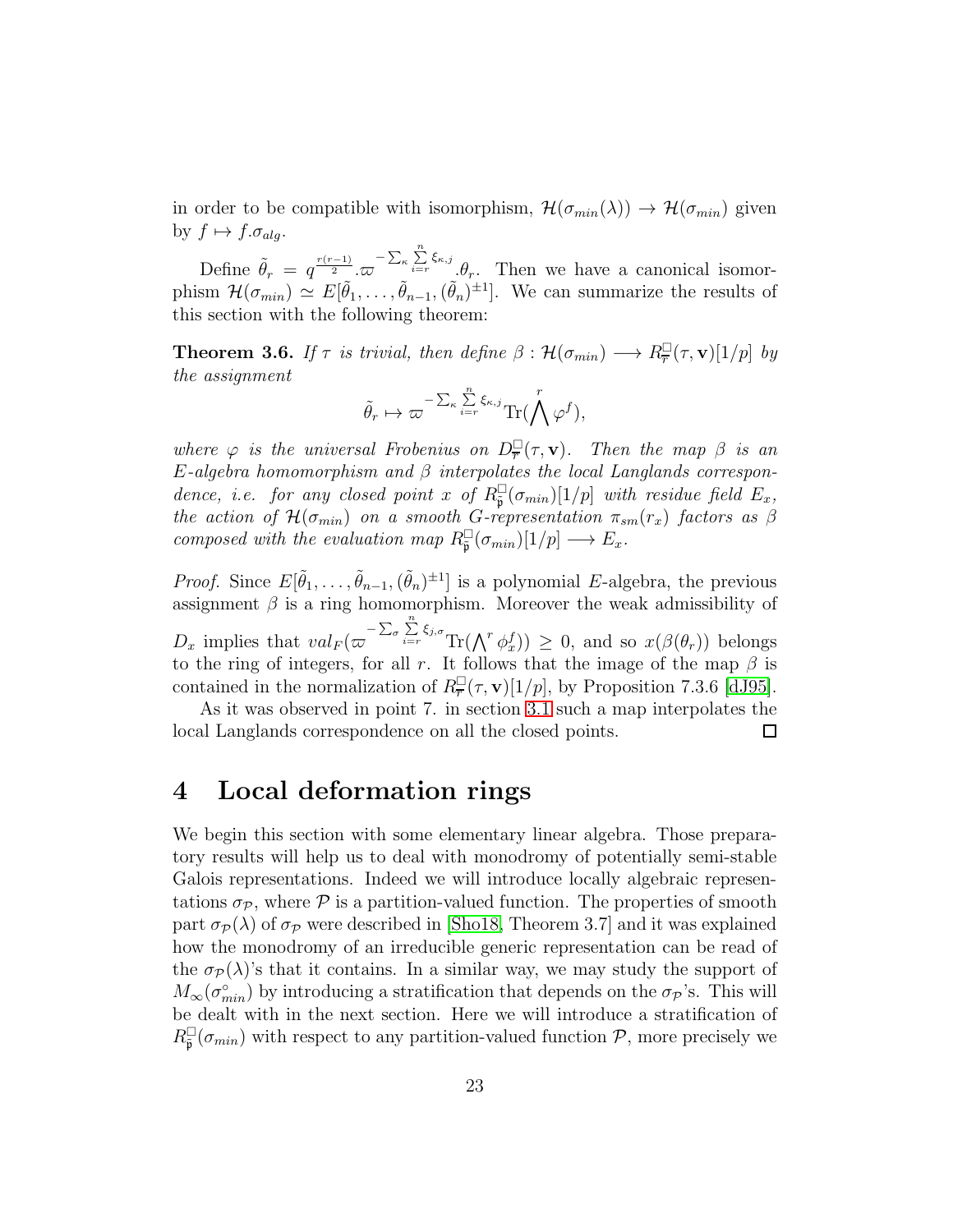will construct the rings  $R_{\tilde{\mathfrak{p}}}^{\square}(\sigma_{\mathcal{P}})$ , which are reduced, *p*-torsion free quotient of  $R^{\square}_{\overline{r}}(\tau, \mathbf{v})$ , satisfying the following property:  $x \in \text{Spec } R^{\square}_{\tilde{\mathfrak{p}}}(\sigma_{\mathcal{P}})[1/p]$  if and only if  $\mathcal{P}_x \geq \mathcal{P}$ .

Recall a few facts about partitions. Let  $(\lambda_1, \ldots, \lambda_l)$  be a partition of n, i.e. we have  $n = \lambda_1 + \ldots + \lambda_l$  with  $\lambda_1 \geq \ldots \geq \lambda_l > 0$ . We say that a partition  $\lambda^c$ is conjugate of  $\lambda = (\lambda_1, \ldots, \lambda_l)$  if it is represented by the reflected diagram of the one associated to  $\lambda$  with respect to the line  $y = -x$  with the coordinate of the upper left corner is taken to be  $(0,0)$ . We have that  $\lambda_i^c = |\{k : \lambda_k \geq i\}|$ .

Let M be any field, V a n-dimensional M-vector space and  $N: V \to V$ a nilpotent endomorphism. Then the Jordan normal form of  $N$  is uniquely determined up conjugacy by a partition  $(n_1, \ldots, n_t)$ , i.e the blocks are ordered by decreasing size  $n_1 \geq \ldots \geq n_t$ .

**Lemma 4.1.** Let  $M$  be any field,  $V$  a n-dimensional  $M$ -vector space, with two nilpotent endomorphisms  $N: V \to V$  and  $N': V \to V$ . Let  $(n_1, \ldots, n_t)$ (resp.  $(n'_1, \ldots, n'_s)$ ) be a partition that encodes the Jordan normal form of N  $(resp.N')$ . Then the following statements are equivalent:

1.  $\forall i$ , dim  $\text{Ker}(N^i) \leq \dim \text{Ker}(N'^i)$ .

$$
\mathcal{Z}. \ \forall i, \sum_{k=1}^i n_k \geq \sum_{k=1}^i n'_k.
$$

*Proof.* The Jordan normal form gives an isomorphism  $N \simeq \bigoplus_{k=1}^{t} N_k$ , where  $N_k$  is a nilpotent operator of maximal rank on a  $n_k$ -dimensional vector space. Then:

$$
\dim \text{Ker}(N_k^i) = \begin{cases} i, & \text{for } i \le n_k \\ n_k, & \text{for } i > n_k \end{cases}
$$

and dim  $\text{Ker}(N^i) = \sum$ t  $k=1$ dim Ker $(N_k^i) = \sum$ t  $k=1$  $min(i, n_k)$ .

Let  $\kappa_j = \dim \text{Ker}(N^j) - \dim \text{Ker}(N^{j-1})$  for  $j \ge 1$  and  $\dim \text{Ker}(N^0) = 0$ . We get  $(\kappa_1, \kappa_2, \ldots)$  a partition of n and we will call this partition a kernel partition of the nilpotent operator N. By the description of dim  $\text{Ker}(N^i)$ in terms of the partition  $(n_1, \ldots, n_t)$ , we see that  $\kappa_i = |\{k : n_k \geq i\}|$ . So the partition  $(\kappa_1, \kappa_2, \ldots)$  is the dual of the partition  $(n_1, \ldots, n_t)$ . Let now  $(\kappa'_1, \kappa'_2, \ldots)$  be the kernel partition of N'. Then the inequalities:

$$
\dim \operatorname{Ker}(N^i) = \sum_{j=1}^i \kappa_j \le \dim \operatorname{Ker}(N'^i) = \sum_{j=1}^i \kappa'_j,
$$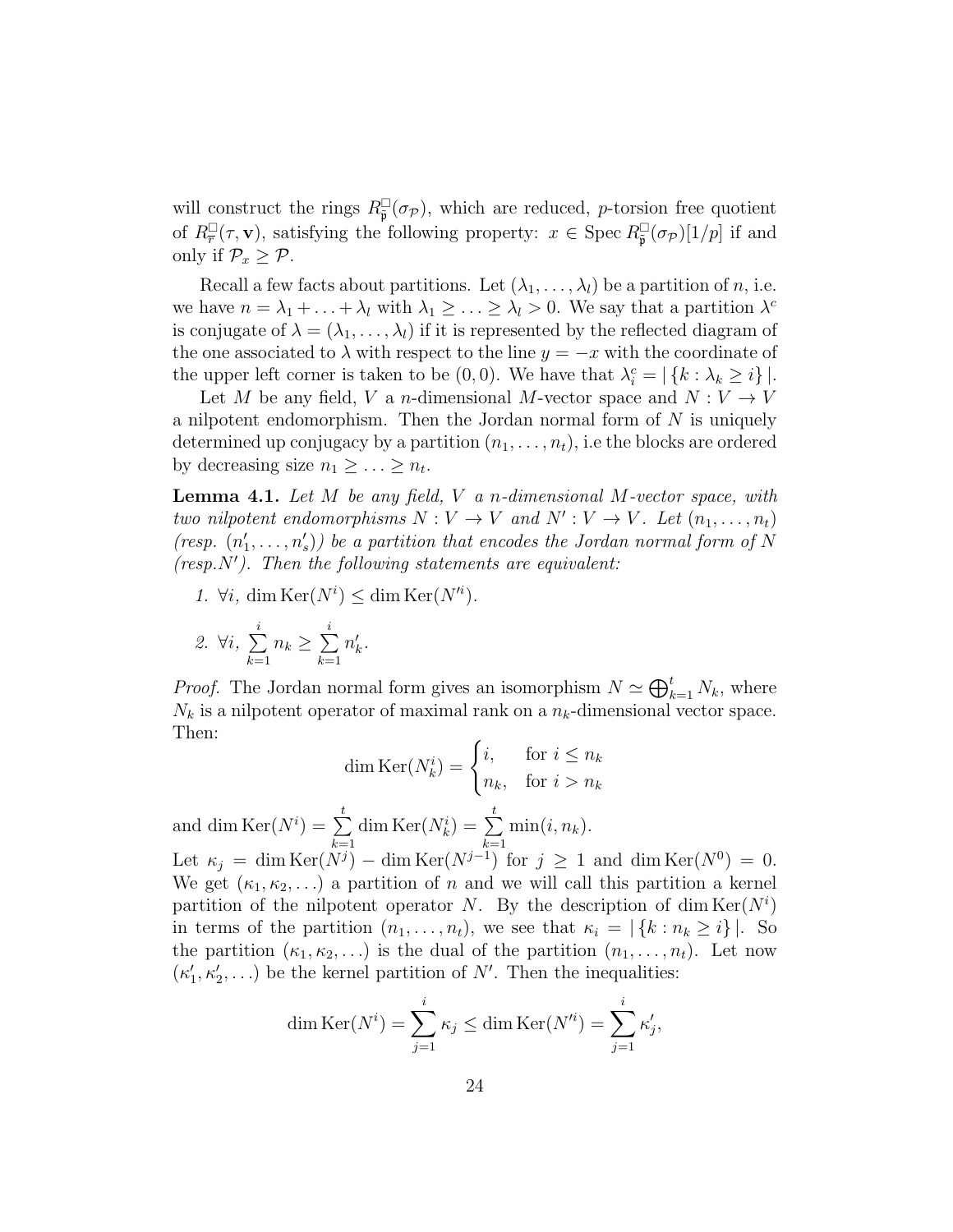$\forall i$ , are equivalent to the inequalities from 2. This concludes the proof.

<span id="page-24-0"></span>**Lemma 4.2.** Let A be a commutative ring, V projective finitely generated A-module and  $N: V \longrightarrow V$  a nilpotent A-linear operator. Then the set

 $\Box$ 

 $\Box$ 

$$
\left\{ \mathfrak{p} \in \operatorname{Spec} A | \dim_{\kappa(\mathfrak{p})} (\operatorname{Coker} N) \otimes_A \kappa(\mathfrak{p}) \ge m \right\}
$$

is closed for any integer m.

For a point  $x \in \text{Spec } A$ , the shape (Jordan normal form) of nilpotent operator  $N \otimes \kappa(x)$  is given by a partition  $\mathcal{P}_x$  and this partition determines uniquely, up to conjugacy, a Jordan normal form of a nilpotent operator. Define a partial order  $\leq$  on partitions which is the reverse of so-called natural or dominance partial order ([\[Knu98\]](#page-42-3) chapter 5 section 5.1.4). Then for all integers i,

 $\dim_{\kappa(x)}(\mathrm{Coker}N^i) \otimes_A \kappa(x) \leq \dim_{\kappa(y)}(\mathrm{Coker}N^i) \otimes_A \kappa(y)$ 

if and only if  $\mathcal{P}_x \leq \mathcal{P}_y$ .

*Proof.* Let's prove the first assertion. Let  $m_1, \ldots, m_n$ , any set of generators of  $C := \mathrm{Coker}N$  over A. It would be enough to prove that the set  $U :=$  $\{\mathfrak{p} \in \text{Spec } A | \dim_{\kappa(\mathfrak{p})} C \otimes_A \kappa(\mathfrak{p}) < n\}$  is open. Let  $\mathfrak{p} \in \text{Spec } A$  and  $\bar{x}_1, \ldots, \bar{x}_k$ be a basis of  $\kappa(\mathfrak{p})$ -vector space  $C_{\mathfrak{p}}/\mathfrak{p}C_{\mathfrak{p}}$ . It follows from Nakayama's lemma the lifts  $x_1, \ldots, x_k$  to  $C_p$ , form a minimal generating set of  $C_p$  over  $A_p$ . Write  $m_i/1 = \sum$ k  $j=1$  $(a_{ij}/b_{ij})x_j$  and let  $b=\prod b_{ij}$ . For any  $\mathfrak{q} \in D(b), x_1, \ldots, x_k$  is still a generating set of  $C_q$  over  $A_q$ . Again, by Nakayama's lemma it follows that  $\dim_{\kappa(\mathfrak{p})} C \otimes_A \kappa(\mathfrak{p}) \leq k < n$ , so that  $D(b) \subseteq U$ . Therefore U is open.

The second assertion follows from the previous lemma, because  $\dim \text{Ker}(N^i \otimes \kappa(x)) = \dim \text{Coker}(N^i \otimes \kappa(x))$  and we have an isomorphism Coker $(N^i \otimes \kappa(x)) \simeq (\text{Coker} N^i) \otimes_A \kappa(x)$  since the tensor product is right-exact.

Recall from the previous section that we have an endomorphism  $\varphi$  on  $D_{\overline{r}}^{\square}(\tau, \mathbf{v})$ . Again by Theorem (2.5.5)[\[Kis08\]](#page-41-2), there is a universal monodromy operator  $N: D^{\square}_{\overline{r}}(\tau, \mathbf{v}) \longrightarrow D^{\square}_{\overline{r}}(\tau, \mathbf{v})$  which is  $F_0 \otimes_{\mathbb{Q}_p} R^{\square}_{\overline{r}}(\tau, \mathbf{v})[1/p]$ -linear. Observe, that the monodromy of  $WD(r_x)$  is the specialization of N at a closed point  $x \in \text{Spec } R^{\square}_{\overline{r}}(\tau, \mathbf{v})[1/p].$ 

Let  $P$  be a partition-valued function as in [\[SZ99\]](#page-43-1). Apply the previous lemma with  $A = F_0 \otimes_{\mathbb{Q}_p} R^{\square}_{\overline{r}}(\tau, \mathbf{v})[1/p]$  and  $V = D^{\square}_{\overline{r}}(\tau, \mathbf{v})$  to get that the set

$$
\left\{x\in \operatorname{Spec} R^{\square}_{\overline{r}}(\tau, \mathbf{v})[1/p]|\mathcal{P}_x \geq \mathcal{P}\right\}
$$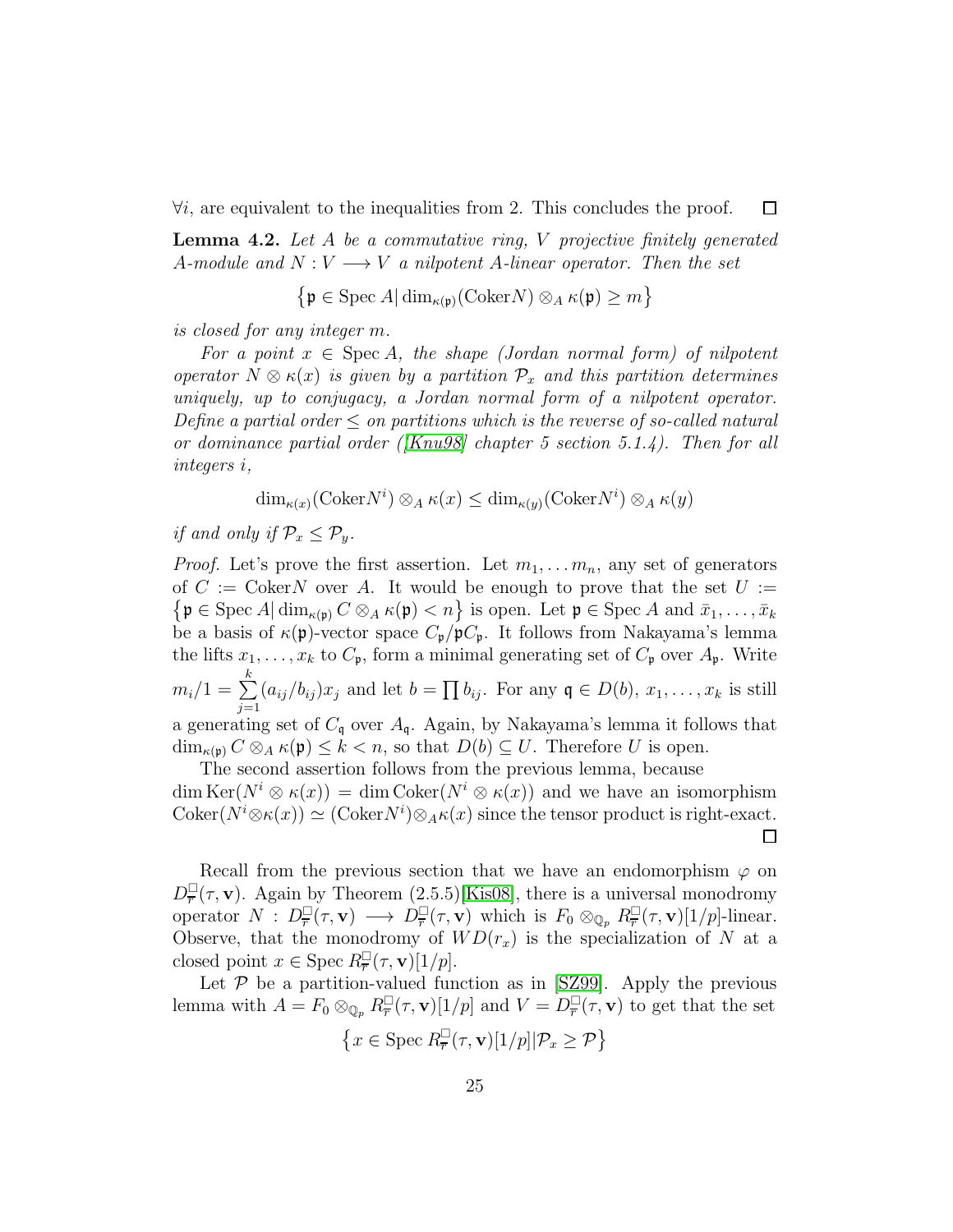$$
= \bigcap_{i \ge 1} \left\{ x \in \text{Spec } R^{\square}_{\overline{r}}(\tau, \mathbf{v})[1/p] | \dim_{\kappa(x)} (\text{Coker} N^i) \otimes_A \kappa(x) \ge m_i \right\}
$$

is closed, with  $m_i = \sum_{\sigma} \sum_{k} \min(i, \mathcal{P}(\sigma)(k))$ . Hence this set, is of the form  $V(I_{\mathcal{P}})$ , where  $I_{\mathcal{P}}$  is an ideal in  $R^{\square}(\tau, \mathbf{v})$ , such that the quotient is reduced. We can now make the following definition:

**Definition 4.3.** Define the ring  $R_{\tilde{p}}^{\square}(\sigma_p) := R_{\overline{r}}^{\square}(\tau, \mathbf{v})/I_p$ , this ring has the following property:  $x \in \text{Spec } R_{\tilde{\mathfrak{p}}}^{\square}(\sigma_{\mathcal{P}})[1/p]$  if and only if  $\mathcal{P}_x \geq \mathcal{P}$ .

Observe that  $R_{\tilde{p}}^{\square}(\sigma_{\mathcal{P}})$  is a reduced, *p*-torsion free quotient of  $R_{\overline{r}}^{\square}(\tau, \mathbf{v})$ . For P maximal partition, which we denote by  $\sigma_{\mathcal{P}} = \sigma_{max}$ , we get a potentially crystalline deformation ring and for  $P$  minimal, which we denote by  $\sigma_P$  =  $\sigma_{min}$ , we get a potentially semi-stable deformation ring  $R_{\tilde{\mathfrak{p}}}^{\square}(\sigma_{min}) := R_{\overline{r}}^{\square}(\tau, \mathbf{v}).$ 

An easy consequence of the construction above is the following lemma:

**Lemma 4.4.** We have  $\dim R_{\tilde{\mathfrak{p}}}^{\square}(\sigma_{min}) = \dim R_{\tilde{\mathfrak{p}}}^{\square}(\sigma_{\mathcal{P}}).$ 

*Proof.* Notice that Theorem (3.3.4) [\[Kis08\]](#page-41-2) gives the dimension of  $R_{\tilde{\mathfrak{p}}}^{\square}(\sigma_{min})$ and by Theorem (3.3.8) [\[Kis08\]](#page-41-2) we know that dim  $R_{\tilde{\mathfrak{p}}}^{\square}(\sigma_{max}) = \dim R_{\tilde{\mathfrak{p}}}^{\square}(\sigma_{min}).$ Since we have,  $R_{\tilde{\mathfrak{p}}}^{\square}(\sigma_{min}) \to R_{\tilde{\mathfrak{p}}}^{\square}(\sigma_{\mathcal{P}}) \to R_{\tilde{\mathfrak{p}}}^{\square}(\sigma_{max}).$ 

It follows that  $\dim R_{\tilde{\mathfrak{p}}}^{\square}(\sigma_{max}) \leq \dim R_{\tilde{\mathfrak{p}}}^{\square}(\sigma_{\mathcal{P}}) \leq \dim R_{\tilde{\mathfrak{p}}}^{\square}(\sigma_{min}),$  so that  $\dim R_{\tilde{\mathfrak{p}}}^{\square}(\sigma_{min}) = \dim R_{\tilde{\mathfrak{p}}}^{\square}(\sigma_{\mathcal{P}}).$  $\Box$ 

### <span id="page-25-0"></span>5 Local-Global compatibility

We will begin this section by recalling a few important definitions from  $[CEG+16]$  $[CEG+16]$ . In  $[CEG+16$ , section 2.1 the authors construct a suitable globalization  $\overline{\rho}: G_{\tilde{F}^+}\longrightarrow \mathcal{G}_n(\mathbb{F})$  of  $\overline{r}: G_F\longrightarrow GL_n(\mathbb{F})$ , where  $\tilde{F}$  is an imaginary CM field with maximal totally real subfield  $\tilde{F}^+$ , and  $\mathcal{G}_n$  is a group scheme over Z defined as a semi-direct product of  $GL_n \times GL_1$  by the group $\{1, j\}$ (cf. section 1.8, p.14 of *op. cit.*). Then the authors use  $\bar{\rho}$  to carry out the Taylor–Wiles–Kisin patching method to construct  $M_{\infty}$  (cf. section 2.8, p.29) of op. cit.). For the purpose of this paper it is enough to view  $M_{\infty}$  as an  $R_{\infty}[G]$ -module, such that it is finitely generated over  $R_{\infty}[[GL_n(\mathbb{Z}_p)]]$ , where  $R_{\infty}$ (cf. [\[CEG](#page-40-0)<sup>+</sup>16, section 2.8, p.27]) is a complete Noetherian local  $R_{\tilde{\mathfrak{p}}}^{\square}$ algebra with residue field  $\mathbb{F}$ . Finally let us observe that we need to assume that  $\bar{r}$  has a potentially diagonalizable lift in order to construct  $\bar{\rho}$ . However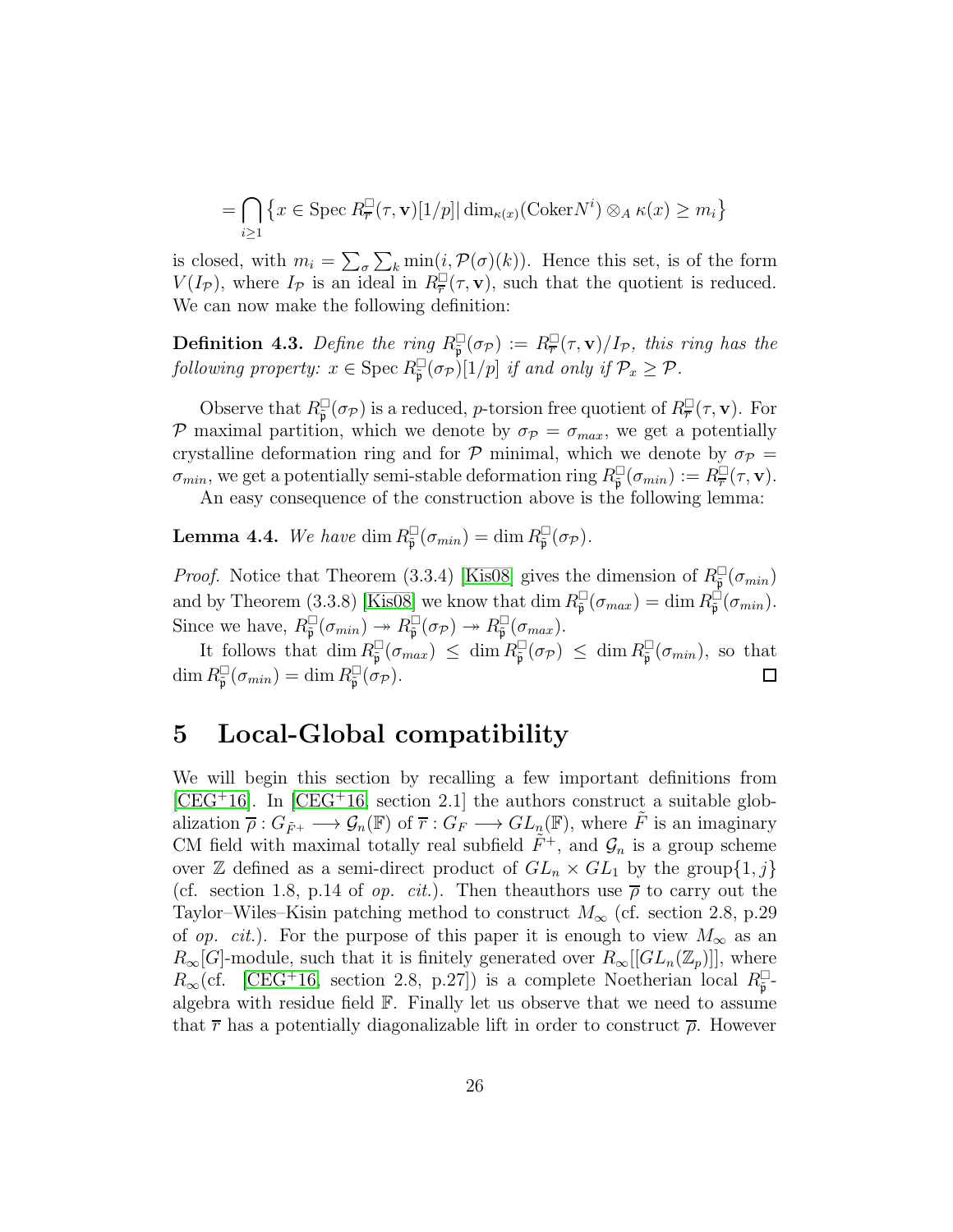this assumption is not needed for our main result in the light of  $[CEG+16]$ , Remark 2.15].

In this section we will study the support of  $M_{\infty}(\sigma_{min}^{\circ})$  by introducing a stratification that depends on the  $\sigma_p$ 's. This will allow us to have finer control on the monodromy operator.

The main result of this section is Theorem [5.6.](#page-31-0) This result tells us that the action of  $\mathcal{H}(\sigma_{min})$  on  $M_{\infty}(\sigma_{min}^{\circ})$  is compatible with the interpolation map  $\mathcal{H}(\sigma_{min}) \longrightarrow R_{\tilde{\mathfrak{p}}}^{\square}(\sigma_{min})[1/p],$  constructed previously. Most of the proofs in this section are very similar to the ones given in  $[CEG^+16$ , section 4.

Let P be a partition-valued function. Define  $\sigma_{\mathcal{P}} := \sigma_{\mathcal{P}}(\lambda) \otimes \sigma_{alg}$ , so that  $(\sigma_{\mathcal{P}})_{sm} = \sigma_{\mathcal{P}}(\lambda)$  and  $(\sigma_{\mathcal{P}})_{alg} = \sigma_{alg}$ , where  $\sigma_{\mathcal{P}}(\lambda)$  is a smooth type for K as in [\[SZ99\]](#page-43-1) and  $\sigma_{alg}$  is the restriction to K of an irreducible algebraic representation of  $\text{Res}_{F/\mathbb{Q}_p} GL_n$ . Fix a K-stable  $\mathcal{O}$ -lattice  $\sigma^{\circ}_{\mathcal{P}}$  in  $\sigma_{\mathcal{P}}$ . Set

$$
M_{\infty}(\sigma_{\mathcal{P}}^{\circ}):=\left(\mathrm{Hom}^{cont}_{\mathcal{O}[[K]]}(M_{\infty},(\sigma_{\mathcal{P}}^{\circ})^d)\right)^d
$$

where we are considering homomorphisms that are continuous for the profinite topology on  $M_{\infty}$  and the *p*-adic topology on  $(\sigma_{\mathcal{P}}^{\circ})^d$ , and where we equip  $\text{Hom}_{\mathcal{O}[[K]]}^{cont}(M_{\infty},(\sigma_{\mathcal{P}}^{\circ})^d)$  with the *p*-adic topology. Note that  $M_{\infty}(\sigma_{\mathcal{P}}^{\circ})$  is an  $\mathcal{O}$ -torsion free, profinite, linear-topological  $\mathcal{O}$ -module.

Let  $R_{\infty}(\sigma_{\mathcal{P}})$  be the quotient of  $R_{\infty}$  which acts faithfully on  $M_{\infty}(\sigma_{\mathcal{P}}^{\circ})$ , i.e.  $R_{\infty}(\sigma_{\mathcal{P}}) = M_{\infty}(\sigma_{\mathcal{P}}^{\circ})/\text{ann}(M_{\infty}(\sigma_{\mathcal{P}}^{\circ}))$ . Set  $R_{\infty}(\sigma_{\mathcal{P}})' = R_{\infty} \otimes_{R_{\overline{\mathfrak{p}}}} R_{\overline{\mathfrak{p}}}^{\square}(\sigma_{\mathcal{P}})$ .

<span id="page-26-0"></span>**Lemma 5.1.** Let P be a partition-valued function, then  $R_{\infty}(\sigma_{\mathcal{P}})$  is a reduced O-torsion free quotient of  $R_{\infty}(\sigma_{\mathcal{P}})'$ . Moreover the module  $M_{\infty}(\sigma_{\mathcal{P}}^{s})$  is Cohen-Macaulay.

*Proof.* That  $R_{\infty}(\sigma_{\mathcal{P}})$  is  $\mathcal{O}\text{-torsion free follows immediately from the fact that}$ by definition it acts faithfully on the  $\mathcal{O}\text{-torsion}$  free module  $M_{\infty}(\sigma_{\mathcal{P}}^{\circ}).$ 

The fact that it is actually a quotient of  $R_{\infty}(\sigma_{\mathcal{P}})'$  is a consequence of classical local-global compatibility at  $\tilde{\mathfrak{p}}$ . The proof of this is identical to the proof of Lemma 4.17(1) in [\[CEG](#page-40-0)+16]. Even though that proof is written for  $\sigma$ (i.e.  $\sigma_{max}$  with the notation of this paper), all the details remain unchanged if we replace  $\sigma$  by  $\sigma_{\mathcal{P}}$ , if we observe that by local-global compatibility (Theorem 1.1 of  $[Car14]$ ) the restriction to the local factor at  $\tilde{\mathfrak{p}}$  of the global Galois representation coming from a closed point of a Hecke algebra, is potentially semi-stable such that the partition-valued function associated to monodromy (as in Lemma [4.2\)](#page-24-0) of this local Galois representation bigger then  $P$ .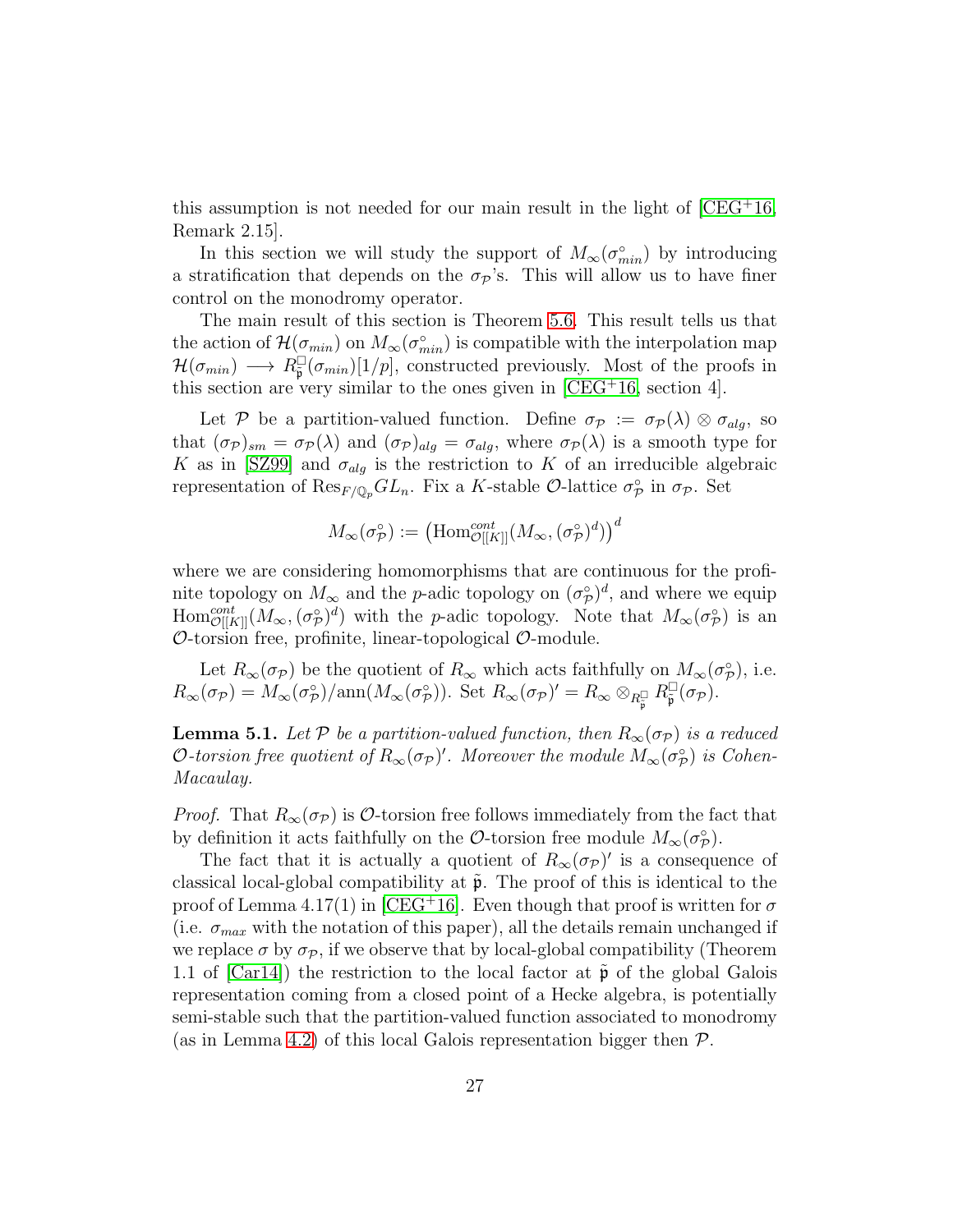To prove the remaining assertions first notice that the module  $M_{\infty}(\lambda^{\circ})$ is a Cohen-Macaulay module, by Lemma 4.30 [\[CEG](#page-40-0)<sup>+</sup>16]. Then  $M_{\infty}(\sigma_{\mathcal{P}}^{\circ})$  is also a Cohen-Macaulay module because it is a direct summand of  $M_{\infty}(\lambda^{\circ})$ . Finally, to see that  $R_{\infty}(\sigma_{\mathcal{P}})$  is reduced, notice that since  $R_{\infty}(\sigma_{\mathcal{P}})'$  is reduced, any non-reduced quotient of the same dimension will have an associated prime, which is not minimal. Since  $M_{\infty}(\sigma_{\mathcal{P}}^{\circ})$  is a faithful Cohen-Macaulay module over  $R_{\infty}(\sigma_{\mathcal{P}})$ , this cannot happen, and so  $R_{\infty}(\sigma_{\mathcal{P}})$  is reduced.  $\Box$ 

Let  $\mathcal{H}(\sigma_{min}^{\circ}) := \text{End}_G(\text{c-Ind}_{K}^{G} \sigma_{min}^{\circ}).$  Note that since  $\sigma_{\mathcal{P}}^{\circ}$  is a free  $\mathcal{O}$ module of finite rank, it follows from the proof of Theorem 1.2 of [\[ST02\]](#page-43-2) that Schikhof duality induces an isomorphism

$$
\mathrm{Hom}^{cont}_{{\mathcal{O}}[[K]]}(M_{\infty}, (\sigma_{\mathcal{P}}^{\circ})^d) \simeq \mathrm{Hom}_K(\sigma_{\mathcal{P}}^{\circ}, (M_{\infty})^d)
$$

and Frobenius reciprocity gives

$$
\operatorname{Hom}_{K}(\sigma_{\mathcal{P}}^{\circ},(M_{\infty})^{d}) = \operatorname{Hom}_{G}(\operatorname{c-Ind}_{K}^{G}\sigma_{\mathcal{P}}^{\circ},(M_{\infty})^{d}).
$$

Thus  $M_{\infty}(\sigma_{\mathcal{P}}^{\circ})$  is equipped with an action of  $\mathfrak{Z}_{\Omega}$  which commutes with the action of  $R_{\infty}$ .

When  $\sigma_P = \sigma_{min}$ , the module  $M_{\infty}(\sigma_{min}^{\circ})$  is equipped with an action of  $\mathcal{H}(\sigma_{min}^{\circ})$ . Such an action of  $\mathcal{H}(\sigma_{min}^{\circ})$  commutes with the action of  $R_{\infty}$ . The isomorphism  $\mathcal{H}(\sigma_{\min}) \simeq \mathfrak{Z}_{\Omega}(\text{Corollary 7.2 [Pyv18a])}$  $\mathcal{H}(\sigma_{\min}) \simeq \mathfrak{Z}_{\Omega}(\text{Corollary 7.2 [Pyv18a])}$  $\mathcal{H}(\sigma_{\min}) \simeq \mathfrak{Z}_{\Omega}(\text{Corollary 7.2 [Pyv18a])}$  and the isomorphism of Lemma 1.4 [\[ST06\]](#page-43-5),  $\mathcal{H}(\sigma_{min}(\lambda)) \to \mathcal{H}(\sigma_{min})$ , allow us to define the action of  $\mathcal{H}(\sigma_{min}^{\circ})$  on  $M_{\infty}(\sigma_{\mathcal{P}}^{\circ})$ .

<span id="page-27-0"></span>**Lemma 5.2.** If  $z \in \mathcal{H}(\sigma_{min}^{\circ})$  is such that  $\beta(z) \in R_{\tilde{\mathfrak{p}}}^{\square}(\sigma_{\mathcal{P}})$ , then the action of z on  $M_{\infty}(\sigma_{\mathcal{P}}^{\circ})$  agrees with the action of  $\beta(z)$  via the natural map  $R_{\tilde{\mathfrak{p}}}^{\square}(\sigma_{\mathcal{P}}) \longrightarrow$  $R_\infty(\sigma_{\mathcal{P}})'$ 

Proof. As before, this is a consequence of classical local-global compatibility at  $\mathfrak{p}$ . The proof of this is identical to the proof of Lemma 4.17(2) in [\[CEG](#page-40-0)+16], where we replace  $\sigma$  by  $\sigma_{\mathcal{P}}$  and instead of using Lemma 4.17(1) in [\[CEG](#page-40-0)<sup>+</sup>16] we apply Lemma [5.1.](#page-26-0)  $\Box$ 

We will now define the space of algebraic automorphic forms. First recall some notation from  $[CEG+16]$ . The globalization constructed in section 2.1 [\[CEG](#page-40-0)<sup>+</sup>16], provides us with a global imaginary CM field  $\tilde{F}$  with maximal totally real subfield  $\tilde{F}^+$ . We refer the reader to this section for the details of these definitions.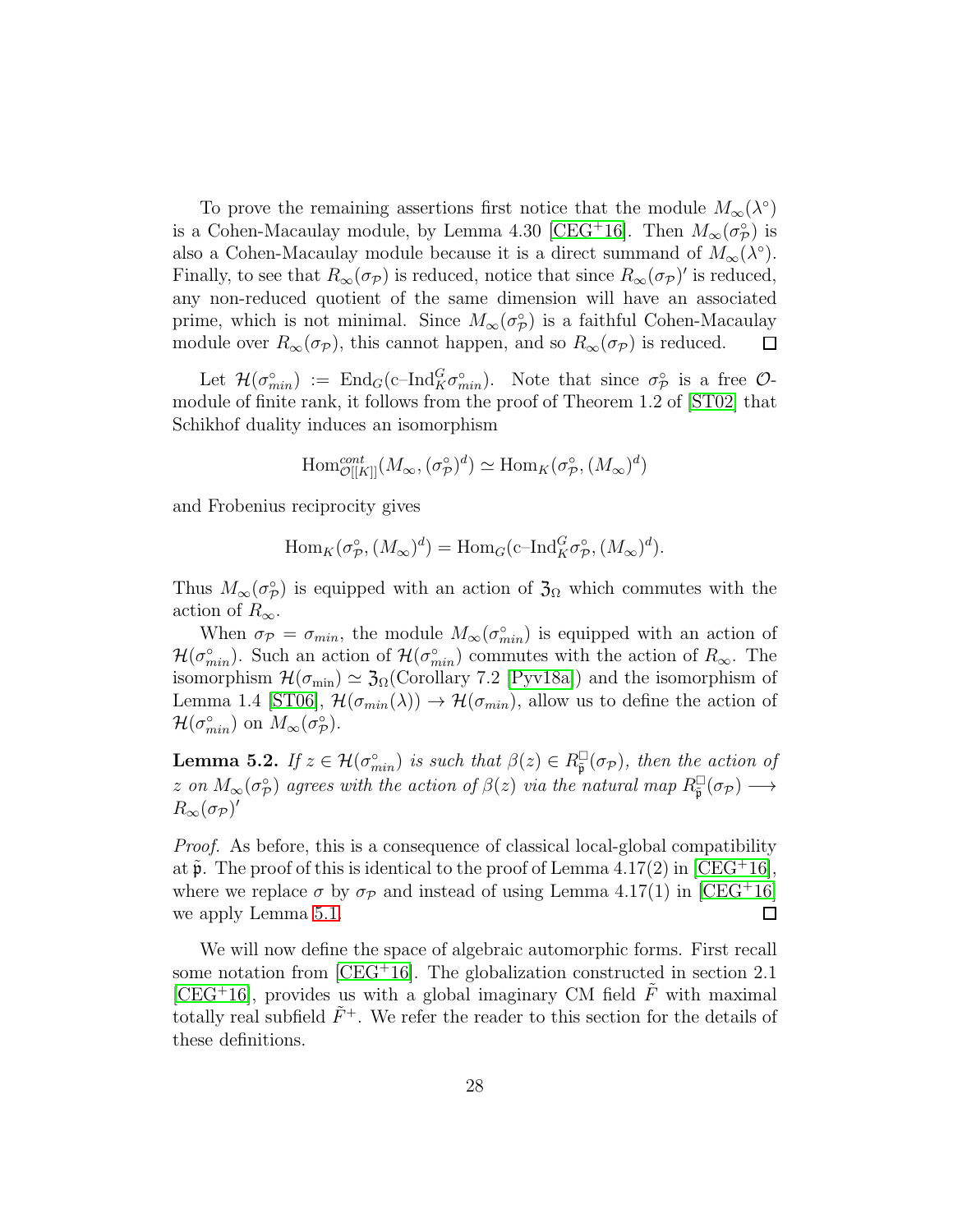Recall some notation from section 2.3 [\[CEG](#page-40-0)<sup>+</sup>16]. Let  $\tilde{G}/\tilde{F}^+$  a certain definite unitary group as defined in the paper [\[CEG](#page-40-0)<sup>+</sup>16]. Let  $U = \prod U_v$  be a compact open subgroup of  $\tilde{G}(\mathbb{A}_{\tilde{F}^+}^{\infty})$ . Let  $S_p$  denote the set of primes of  $\tilde{F}^+$ dividing p. Fix  $\mathfrak{p}|p$ . Let  $\xi$  the weight as in section [1.2](#page-2-0) of this article and  $\tau$ the inertial type as in section [1.4.](#page-6-0) Let  $W_{\xi,\tau}$  be the finite free  $\mathcal{O}\text{-module with}$ an action of  $U_v$ .

 $v{\in}S_p\backslash\{\mathfrak{p}\}$ 

For any compact open U and any O-module V, let  $S_{\xi,\tau}(U, V)$  denote the set of continuous functions

$$
f: \tilde{G}(\tilde{F}^+) \setminus \tilde{G}(\mathbb{A}_{\tilde{F}^+}^{\infty}) \longrightarrow W_{\xi,\tau} \otimes V
$$

such that for  $g \in \tilde{G}(\mathbb{A}_{\tilde{F}^+}^{\infty})$  we have  $f(gu) = u^{-1}f(g)$  for  $u \in U$ , where U acts on  $W_{\xi,\tau} \otimes V$  via the projection to  $\prod U_v$ . The space  $S_{\xi,\tau}(U, V)$  is called a  $v \in S_p$ 

#### space of algebraic modular forms.

Now we can define  $\varpi$ -adically completed cohomology space. For each positive integer m, the compact open subgroups  $U_m$  as defined in the be-ginning of [\[CEG](#page-40-0)<sup>+</sup>16, section 2.3] have the same level away from  $\mathfrak{p}$ . Let  $U^{\mathfrak{p}}$ denote that common level. Define the  $\varpi$ -adically **completed cohomology** space:

$$
\widetilde{S}_{\xi,\tau}(U^{\mathfrak{p}},\mathcal{O})_{\mathfrak{m}}:=\varprojlim_{s} (\varinjlim_{m} S_{\xi,\tau}(U_{m},\mathcal{O}/\varpi^{s})_{\mathfrak{m}}).
$$

The space is equipped with a natural G-action, induced from the action of G on algebraic automorphic forms.

The module  $M_{\infty}$  comes with an action of  $S_{\infty}$  (cf. [\[CEG](#page-40-0)<sup>+</sup>16, page 27, Section 2.8]). Recall that by  $[CEG+16, Corollary 2.11]$ , we have a G-equivariant isomorphism  $M_{\infty}/\mathfrak{a}M_{\infty} \simeq \tilde{S}_{\xi,\tau}(U^{\mathfrak{p}},\mathcal{O})_{\mathfrak{m}}^d$ , where  $\mathfrak{a}$  is the augmentation ideal in  $S_{\infty}$  generated by some formal variables (cf. [\[CEG](#page-40-0)<sup>+</sup>16, page 27, Section 2.8]). Moreover that isomorphism commutes with the  $R_{\tilde{\mathfrak{p}}}^{\square}$ -action on both sides.

<span id="page-28-0"></span>**Lemma 5.3.** Let  $pr :$  Spec  $R_{\infty}(\sigma_{min})'[1/p] \longrightarrow$  Spec  $R_{\tilde{\mathfrak{p}}}^{-}(\sigma_{min})[1/p]$  be the  $map \text{ induced by } j \text{ : } R^{\square}_{\tilde{\mathfrak{p}}}(\sigma_{min}) \longrightarrow R_{\infty} \otimes_{R^{\square}_{\tilde{\mathfrak{p}}}} R^{\square}_{\tilde{\mathfrak{p}}}(\sigma_{min}), \ a \mapsto 1 \otimes a.$  Let  $x \in \text{Spec } R^{\square}_{\tilde{\mathfrak{p}}}(\sigma_{min})[1/p]$  be a closed smooth point. Then any  $y \in pr^{-1}(x) \subset$  $R_{\infty}(\sigma_{min})'[1/p]$  is a smooth point of Spec  $R_{\infty}(\sigma_{min})$ .

*Proof.* This is essentially the first part of the proof of  $[CEG+16, Theorem$ 4.35].  $\Box$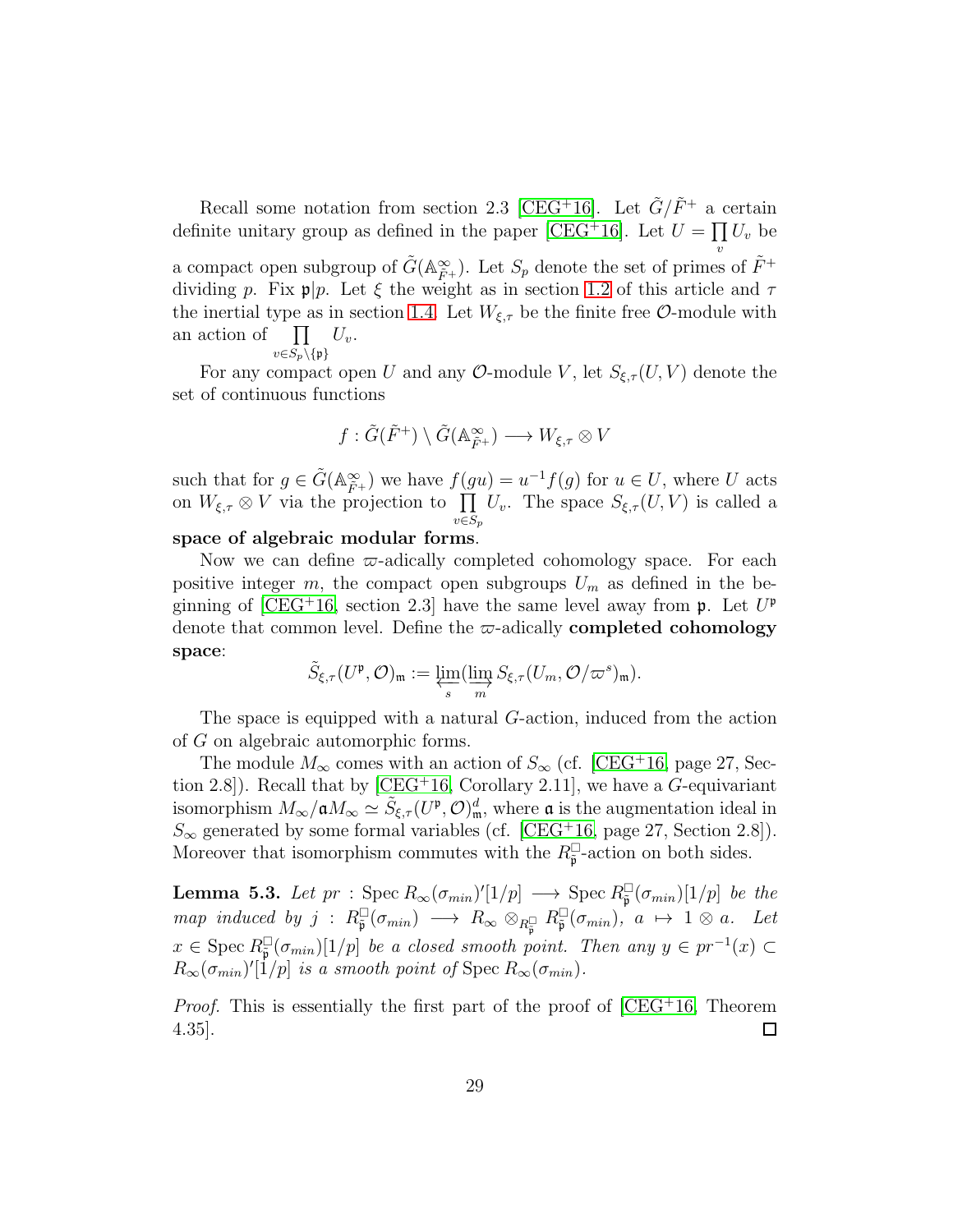<span id="page-29-0"></span>**Proposition 5.4.** If  $y \in \text{Spec } R_{\infty}(\sigma_{min})'[1/p] \cap V(\mathfrak{a})$  is a closed point, then y is a smooth point of Spec  $R_{\infty}(\sigma_{min})$  and  $V(r_y)^{l.alg} \simeq \pi_{sm}(r_y) \otimes \pi_{alg}(r_y)$ .

*Proof.* We follow here quite closely the proof of Theorem 4.35 [\[CEG](#page-40-0)<sup>+</sup>16]. By definition

$$
V(r_y) := \text{Hom}_{\mathcal{O}}^{cont}(M_{\infty} \otimes_{R_{\infty},y} \mathcal{O}, E)
$$

Since  $\mathfrak{a} \subseteq \text{Ker}(y) = \mathfrak{m}_y$ , we have that:

$$
\mathrm{Hom}_{\mathcal{O}}^{cont}(M_{\infty} \otimes_{R_{\infty},y} \mathcal{O}, E) = \mathrm{Hom}_{\mathcal{O}}^{cont}(M_{\infty}/\mathfrak{a}M_{\infty} \otimes_{R_{\infty},y} \mathcal{O}, E)
$$

Then by Corollary  $2.11$  [\[CEG](#page-40-0)<sup>+</sup>16], we have

$$
\mathrm{Hom}^{cont}_{\mathcal{O}}(M_{\infty}/\mathfrak{a} M_{\infty} \otimes_{R_{\infty},y} \mathcal{O}, E) \simeq \mathrm{Hom}^{cont}_{\mathcal{O}}(\tilde{S}_{\xi,\tau}(U^{\mathfrak{p}}, \mathcal{O})_{\mathfrak{m}}^{d} \otimes_{R_{\infty},y} \mathcal{O}, E)
$$

The ideal  $\mathfrak{m}_y$  is finitely generated, choose a presentation  $\mathfrak{m}_y = (a_1, \ldots, a_k)$ , then we get an exact sequence of  $R_{\infty}$ -modules:

$$
R_{\infty}^{\oplus k} \longrightarrow R_{\infty} \longrightarrow \mathcal{O} \longrightarrow 0
$$

Let  $\Pi(\bullet) = \text{Hom}_{\mathcal{O}}^{cont}(\bullet \otimes_{R_{\infty}} \tilde{S}_{\xi,\tau}(U^{\mathfrak{p}}, \mathcal{O})_{\mathfrak{m}}^d, E)$ . Then the functor  $\Pi$  is left exact and contravariant, by Lemma  $2.20$  of [Paš15]. Apply this functor to the exact sequence above to get the following exact sequence:

$$
0 \longrightarrow V(r_y) \longrightarrow \text{Hom}_{\mathcal{O}}^{cont}(\tilde{S}_{\xi,\tau}(U^{\mathfrak{p}},\mathcal{O})^d_{\mathfrak{m}},E) \stackrel{f}{\rightarrow} \text{Hom}_{\mathcal{O}}^{cont}(\tilde{S}_{\xi,\tau}(U^{\mathfrak{p}},\mathcal{O})^d_{\mathfrak{m}},E)^{\oplus k}
$$

were  $f(l) = (l.a_1, \ldots, l.a_k)$ . By the exactness we identify

$$
V(r_y) \simeq \text{Hom}_{\mathcal{O}}^{cont}(\tilde{S}_{\xi,\tau}(U^{\mathfrak{p}}, \mathcal{O})_{\mathfrak{m}}^d, E)[\mathfrak{m}_y],
$$

but

$$
\tilde{S}_{\xi,\tau}(U^{\mathfrak{p}},\mathcal{O})_{\mathfrak{m}} \otimes_{\mathcal{O}} E \simeq \text{Hom}_{\mathcal{O}}^{cont}(\tilde{S}_{\xi,\tau}(U^{\mathfrak{p}},\mathcal{O})_{\mathfrak{m}}^{d},\mathcal{O}) \otimes_{\mathcal{O}} E
$$

$$
\simeq \text{Hom}_{\mathcal{O}}^{cont}(\tilde{S}_{\xi,\tau}(U^{\mathfrak{p}},\mathcal{O})_{\mathfrak{m}}^{d},E)
$$

Thus

$$
V(r_y)^{l.alg} \simeq (\tilde{S}_{\xi,\tau}(U^{\mathfrak{p}}, \mathcal{O}) \otimes_{\mathcal{O}} E)^{l.alg}[\mathfrak{m}_y]
$$

Proposition 3.2.4 of [\[Eme06\]](#page-41-4) shows that locally algebraic vectors of any given weight are precisely the algebraic automorphic forms of that weight. Hence:

$$
(\tilde{S}_{\xi,\tau}(U^{\mathfrak{p}},\mathcal{O})\otimes_{\mathcal{O}}E)^{l.alg}[\mathfrak{m}_y]\simeq \pi_{sm}(r_y)\otimes \pi_{alg}(r_y)
$$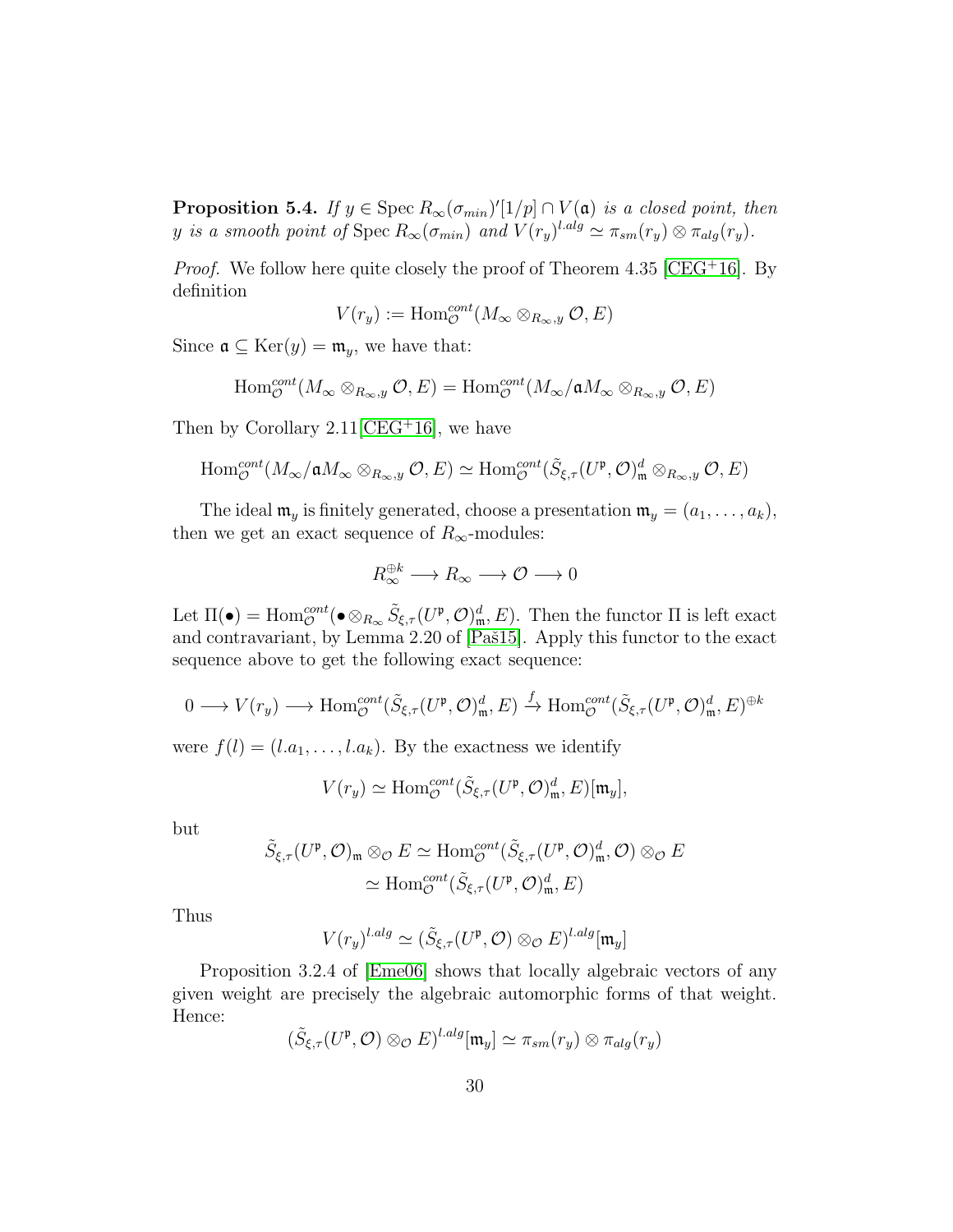This isomorphism follows from classical local-global compatibility (The-orem 1.1 of [\[Car14\]](#page-40-4)). A priori,  $\pi_{sm}(r_y) \otimes \pi_{alg}(r_y)$  may appear with some multiplicity. However this multiplicity is seen to be one. Indeed the group G is compact at infinity, so the condition  $(*)$  from Theorem 5.4 of [\[Lab11\]](#page-42-5) is automatically satisfied. We may then apply Theorems 5.4 and 5.9 of [\[Lab11\]](#page-42-5), where  $\sigma$ , in those Theorems, is our  $(\tilde{S}_{\xi,\tau}(U^{\mathfrak{p}},\mathcal{O})\otimes_{\mathcal{O}} E)^{l.alg}$  and  $\pi$  is an automorphic cuspidal representation of  $GL_n$ , which is a base change of  $\sigma$ . Then by the choice of  $U^{\mathfrak{p}}$  (section 2.3 [\[CEG](#page-40-0)<sup>+</sup>16] for definition of the  $U_m$ ), the fact that we have fixed the action mod p of the Hecke operators at  $\tilde{v}_1$  (section 2.3)  $[CEG+16]$  $[CEG+16]$ , and the irreducibility of the globalization of  $\overline{r}$ , we see that the multiplicity of  $\pi_{sm}(r_y) \otimes \pi_{alg}(r_y)$  is one.

Local factors of  $\pi$ , as in the paragraph above, are generic according to Corollary of Theorem 5.5 [\[Sha74\]](#page-42-6). Then by Theorem 5.9 [\[Lab11\]](#page-42-5), the local factors of  $(\tilde{S}_{\xi,\tau}(U^{\mathfrak{p}},\mathcal{O})\otimes_{\mathcal{O}} E)^{l.alg}$  are also generic, since  $\tilde{G}$ , by construction, is quasi-split at all the finite places. It follows that  $\pi_{sm}(r_{y})$  is generic. Moreover, by Theorem 1.2.7[\[All16\]](#page-38-2), the closed point  $pr(y)$  (pr : Spec  $R_{\infty}(\sigma_{min})'[1/p] \longrightarrow \text{Spec } R_{\tilde{\mathfrak{p}}}[\sigma_{min})[1/p],$  with notation of Lemma [5.3\)](#page-28-0) is smooth if and only if  $\pi_{sm}(r_y)$  is generic. Then by Lemma [5.3](#page-28-0) the point y is smooth.  $\Box$ 

In order to study the support of  $M_{\infty}(\sigma_{min}^{\circ})$ , we will use the commutative algebra arguments underlying the Taylor-Wiles-Kisin method.

- **Proposition 5.5.** 1. The module  $M_{\infty}(\sigma_{min}^{\circ})[1/p]$  is locally free of rank one over the regular locus of  $R_{\infty}(\sigma_{min})[1/p].$ 
	- 2. Spec  $R_{\infty}(\sigma_{min})[1/p]$  is a union of irreducible components of Spec  $R_{\infty}(\sigma_{min})'[1/p].$

*Proof.* (1). Let **m** be a smooth point in the support of  $M_{\infty}(\sigma_{min}^{\circ})[1/p]$ . Since  $M_{\infty}(\sigma_{min}^{\circ})[1/p]$  is a Cohen-Macaulay module we have depth $M_{\infty}(\sigma_{min}^{\circ})[1/p]_{\mathfrak{m}}=$  $\dim M_{\infty}(\sigma_{min}^{\circ})[1/p]_{\mathfrak{m}}.$  Moreover  $\dim M_{\infty}(\sigma_{min}^{\circ})[1/p]_{\mathfrak{m}} = \dim R_{\infty}(\sigma_{min})[1/p]_{\mathfrak{m}}$ since  $R_{\infty}(\sigma_{min})$  acts faithfully on  $M_{\infty}(\sigma_{min}^{\circ}).$ 

By assumption the ring  $R_{\infty}(\sigma_{min})[1/p]_{\mathfrak{m}}$  is regular, it follows that the module  $M_{\infty}(\sigma_{min}^{\circ})[1/p]_{\mathfrak{m}}$  has finite projective dimension over this ring. We also have that depth  $R_{\infty}(\sigma_{min})[1/p]_{\mathfrak{m}} = \dim R_{\infty}(\sigma_{min})[1/p]_{\mathfrak{m}}$ . Then by Auslander-Buchsbaum formula (Theorem 19.1 [\[Mat89\]](#page-42-7)),  $M_{\infty}(\sigma_{min}^{\circ})[1/p]_{\mathfrak{m}}$  is free over  $R_{\infty}(\sigma_{min})[1/p]_{\mathfrak{m}}$ . It follows that  $M_{\infty}(\sigma_{min}^{\circ})[1/p]$  is locally free (i.e. projective) over the regular locus of  $R_{\infty}(\sigma_{min})[1/p].$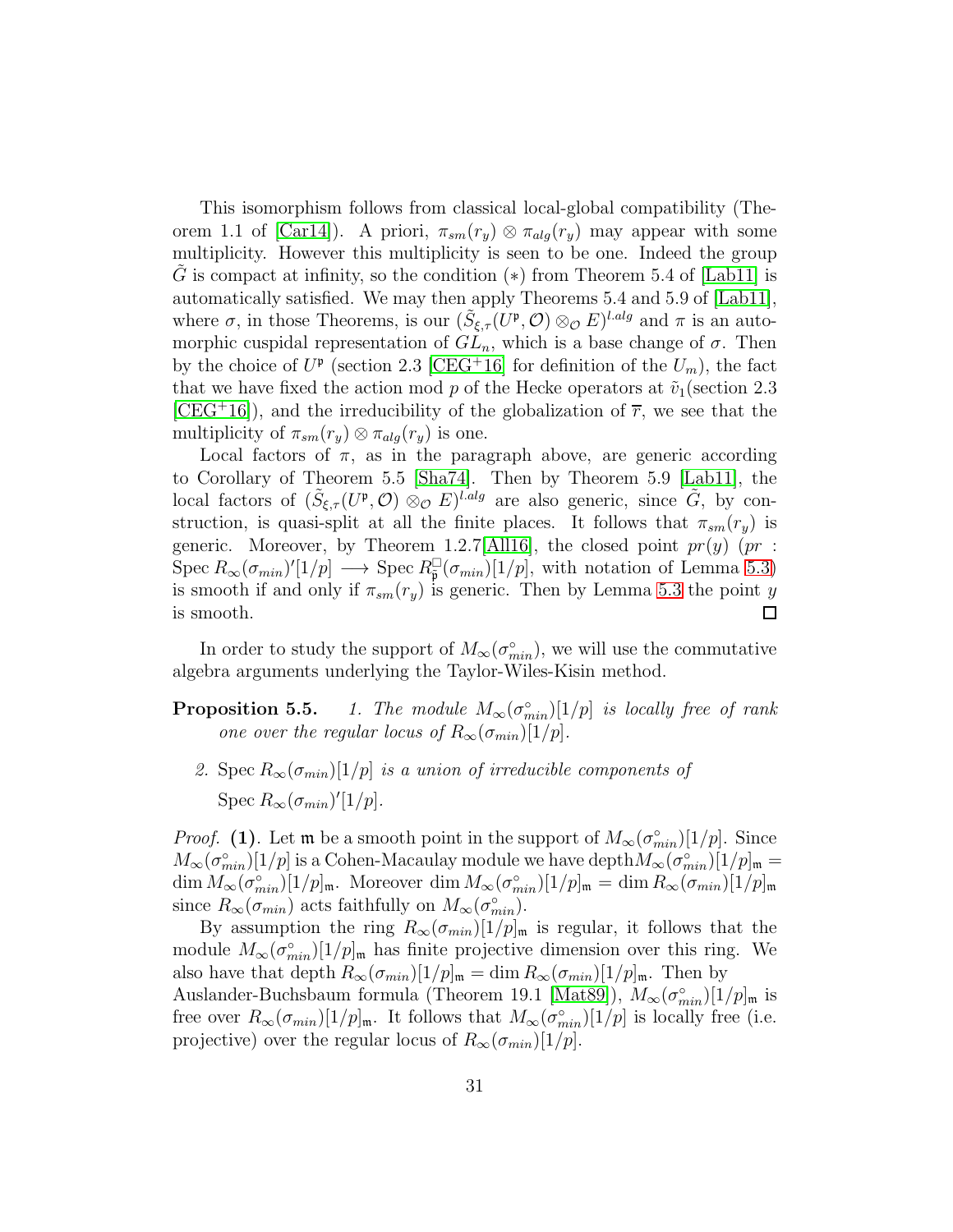Let's check that it is locally free of rank one. Let  $x \in \text{Supp } M_{\infty}(\sigma_{min}^{\circ})$ and  $y \in \text{Supp}(M_{\infty}(\sigma_{min}^{\circ})) \cap V(\mathfrak{a})$  a smooth closed point that lies on the same irreducible component  $V$  as  $x$ . Such a point  $y$  always exists because  $V \cap V(\mathfrak{a}) \neq 0$ . Indeed by Proposition [5.4,](#page-29-0) if  $y \in V \cap V(\mathfrak{a})$ , then y is smooth. Since  $M_{\infty}(\sigma_{min}^{\circ})[1/p]$  is projective the local rank is constant on irreducible components of the support. It would be enough to compute the local rank at  $y$ , which is given by

$$
\dim_E M_{\infty}(\sigma_{min}^{\circ}) \otimes_{R_{\infty}} \kappa(y) = \dim_E \text{Hom}_K(\sigma_{min}, V(r_y)^{l.alg}),
$$

according to Proposition 2.22 [Paš15]. By Proposition [5.4](#page-29-0) we have that  $V(r_y)^{l.alg} \simeq \pi_{sm}(r_y) \otimes \pi_{alg}(r_y)$ . Moreover, since  $\sigma_{alg}$  is an irreducible representation of a Lie algebra of  $G$ , we have

$$
\dim_E \text{Hom}_K(\sigma_{min}, V(r_y)^{l.alg}) = \dim_E \text{Hom}_K(\sigma_{min}(\lambda), \pi_{sm}(r_y))
$$

Then dim<sub>E</sub> Hom<sub>K</sub>( $\sigma_{min}(\lambda), \pi_{sm}(r_y)$ ) = 1 by Lemma 3.2 [\[Pyv18b\]](#page-42-1), because  $\pi_{sm}(r_y)$  is generic.

(2). The proof is the same as in Lemma 4.18  $[CEG+16]$ .

 $\Box$ 

The action of  $\mathfrak{Z}_{\Omega}$  on  $M_{\infty}(\sigma_{min}^{\circ})[1/p]$  induces an E-algebra homomorphism:

$$
\alpha: \mathfrak{Z}_{\Omega} \longrightarrow \text{End}_{R_{\infty}[1/p]}(M_{\infty}(\sigma_{min}^{\circ})[1/p])
$$

From the Proposition 5.5, we deduce that:

<span id="page-31-0"></span>Theorem 5.6. We have the following commutative diagram:

(Spec 
$$
R_{\infty}(\sigma_{min})[1/p])^{reg}
$$
  $\xrightarrow{\alpha^{\sharp}}$  - Spec  $\mathcal{H}(\sigma_{min})$   
\nSpec  $R_{\infty}(\sigma_{min})[1/p] \xrightarrow{pr}$  - Spec  $R_{\tilde{p}}^{\square}(\sigma_{min})[1/p]$ ,

where  $(\text{Spec } R_{\infty}(\sigma_{min})[1/p])^{reg}$  is the regular locus of  $\text{Spec } R_{\infty}(\sigma_{min})[1/p], \alpha^{\sharp}$ the map induced by  $\alpha$  and  $pr :$  Spec  $R_{\infty}(\sigma_{min})'[1/p] \longrightarrow$  Spec  $R_{\tilde{p}}^{[1]}(\sigma_{min})[1/p]$ the map induced by  $j: R_{\tilde{\mathfrak{p}}}^{\square}(\sigma_{min}) \longrightarrow R_{\infty} \otimes_{R_{\tilde{\mathfrak{p}}}^{\square}} R_{\tilde{\mathfrak{p}}}^{\square}(\sigma_{min}), x \mapsto 1 \otimes x.$ 

*Proof.* We proceed here as in the proof of Theorem 4.19 [\[CEG](#page-40-0)<sup>+</sup>16]. It is enough to check all it on points since all the rings are Jacobson and reduced. Let  $x : R_\infty(\sigma_{min})[1/p] \to E$  a closed point smooth point. Note firstly that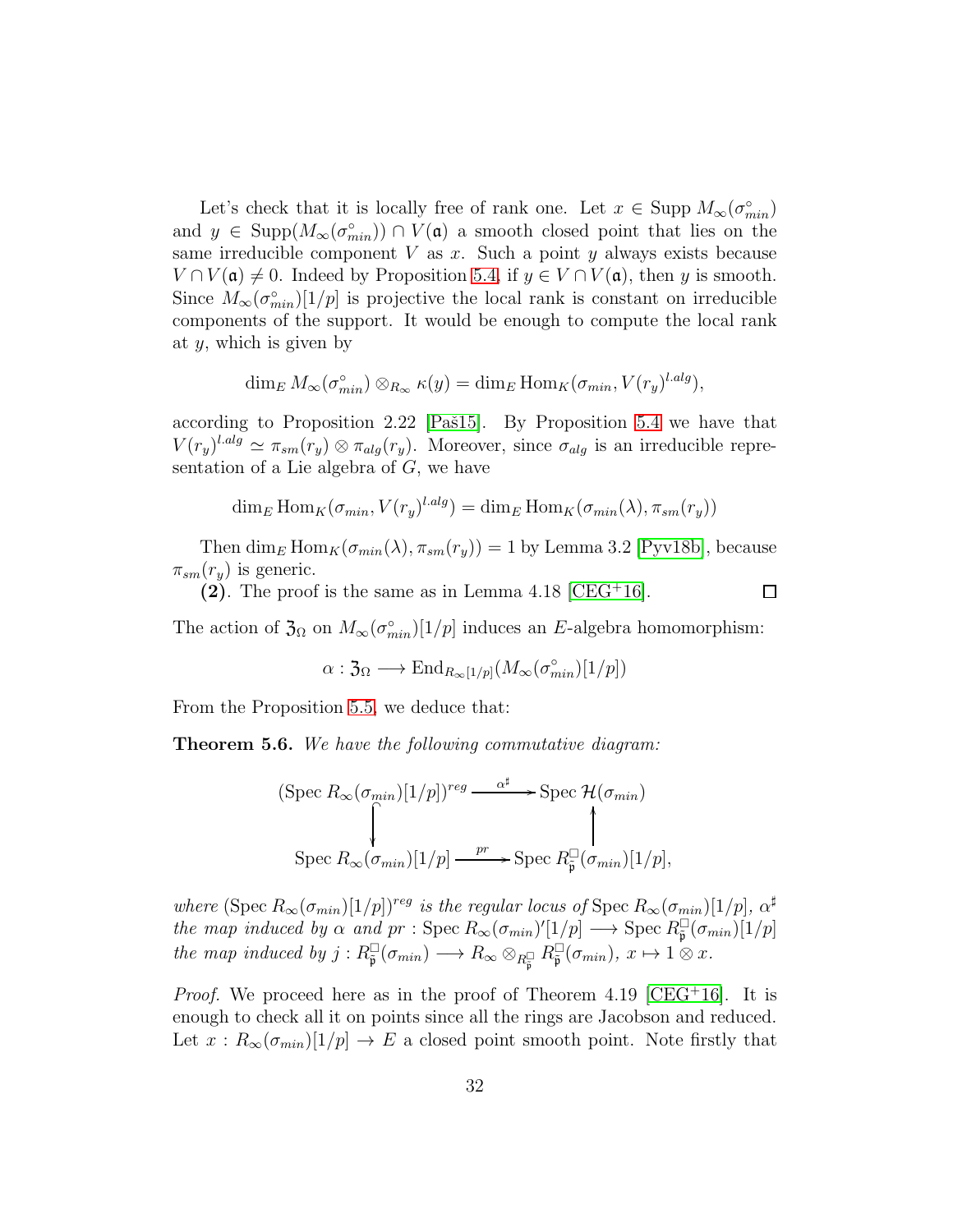if  $z \in \mathcal{H}(\sigma_{min}^{\circ})$  is such that  $\beta(z) \in R_{\tilde{\mathfrak{p}}}^{\square}(\sigma_{min})$ , then  $x(\alpha(z)) = x(j(\beta(z)))$  by Lemma [5.2.](#page-27-0) Since  $R_{\infty}(\sigma_{min})$  is p-torsion free by Lemma [5.1,](#page-26-0) it is therefore enough to show that  $\mathcal{H}(\sigma_{min}^{\circ})$  is spanned over E by such elements. But,  $\mathcal{H}(\sigma_{min}^{\circ})$  certainly spans  $\mathcal{H}(\sigma_{min})$  over E, so it is enough to show that for any element  $z \in \mathcal{H}(\sigma_{min}^{\circ})$ , we have  $\beta(p^Cz) \in R_{\tilde{\mathfrak{p}}}(\sigma_{min})$  for some  $C \geq 0$ . The latter condition is obviously true, this concludes the proof. □

# <span id="page-32-0"></span>6 Support of patched modules

Let  $(J, \lambda)$  be the type, a locally algebraic representation  $\lambda \otimes (\sigma_{alg} J)$  of J will be again denoted by  $\lambda$ . We have also a patched module  $M_{\infty}(\lambda^{\circ}) :=$  $(\text{Hom}^{cont}_{\mathcal{O}[[J]]}(M_{\infty},(\lambda^{\circ})^d))^d$ , where  $\lambda^{\circ}$  is a *J*-stable lattice in  $\lambda$ . Define also  $R_{\infty}(\lambda) := R_{\infty}/\text{ann}(M_{\infty}(\lambda^{\circ}))$ . We would like to have some statements about a support of patched modules. More precisely, we will prove that  $M_{\infty}(\sigma_{min}^{\circ})$ and  $M_{\infty}(\lambda^{\circ})$  have the same support.

#### <span id="page-32-1"></span>Proposition 6.1.

$$
\mathrm{Supp}(M_{\infty}(\sigma_{min}^{\circ}))=\mathrm{Supp}(M_{\infty}(\lambda^{\circ}))
$$

Proof. It follows from decomposition:

$$
\mathrm{Ind}_{J}^{K} \lambda = \bigoplus_{\mathcal{P}} \sigma_{\mathcal{P}}^{\oplus m_{\mathcal{P}}}
$$

that

$$
M_\infty(\lambda^\circ)=\bigoplus_{\mathcal{P}}M_\infty(\sigma_{\mathcal{P}}^\circ)^{\oplus m_{\mathcal{P}}}.
$$

Then  $\text{Supp}(M_{\infty}(\sigma_{min}^{\circ})) \subseteq \text{Supp}(M_{\infty}(\lambda^{\circ}))$ . By definition,  $\text{Supp}(M_{\infty}(\sigma_{min}^{\circ})) =$ Spec  $R_\infty(\sigma_{min})$  and also Supp $(M_\infty(\lambda^\circ)) = \text{Spec } R_\infty(\lambda)$ . Let  $V(\mathfrak{p})$  be an irreducible component of the spectrum Spec  $R_{\infty}(\lambda)$ . It is enough to find a point  $x \in V(\mathfrak{p})$  such that  $x \notin V(\mathfrak{q})$  for any minimal prime  $\mathfrak{q}$  of  $R_{\infty}(\lambda)$ such that  $\mathfrak{q} \neq \mathfrak{p}$  and  $x \in \text{Spec } R_{\infty}(\sigma_{min})$ . The ideal  $\mathfrak{a}$  is generated by a regular sequence  $(y_1, \ldots, y_h)$  and  $y_1, \ldots, y_h$ ,  $\varpi$  is a system of parameters for Spec  $R_{\infty}(\lambda)/\mathfrak{p}$ . Then by Lemma 3.9 [Paš16],  $V(\mathfrak{p})$  contains a closed point  $x \in \text{Spec } R_{\infty}(\lambda)/(y_1, \ldots y_h)[1/p].$  The point x is smooth by the Lemma [5.4,](#page-29-0) hence it does not lie on the intersection of irreducible components.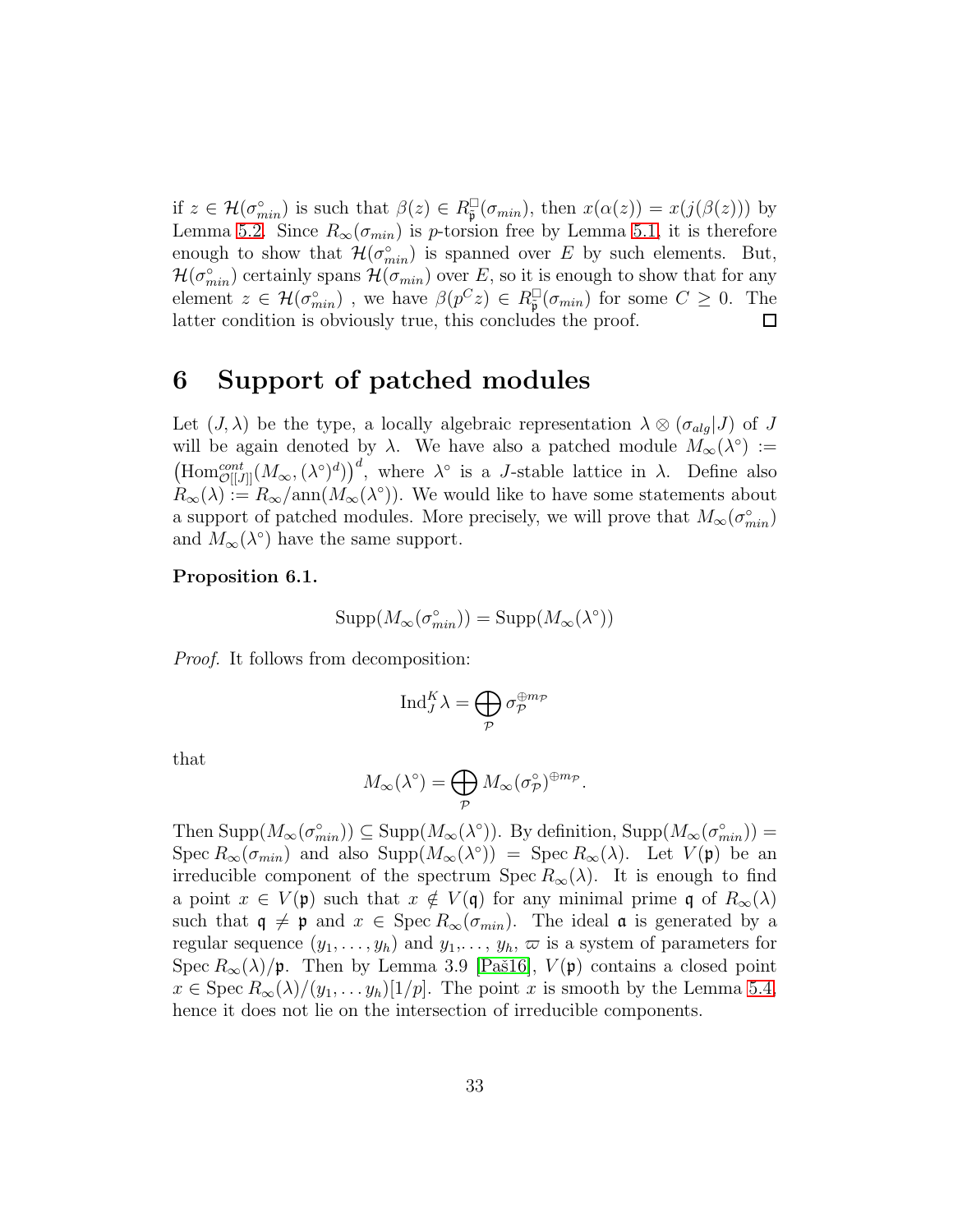We have that  $x \in \text{Spec } R_{\infty}(\lambda)[1/p] \cap V(\mathfrak{a})$ , so it is a closed point of  $\text{Supp}(M_{\infty}(\lambda^{\circ}))$ , then

$$
M_{\infty}(\lambda^{\circ}) \otimes_{R_{\infty}} \kappa(x) \neq 0
$$

and by Proposition 2.22 [Paš15], we have that:

$$
M_{\infty}(\lambda^{\circ}) \otimes_{R_{\infty}} \kappa(x) = \text{Hom}_{E}^{cont} \left( \text{Hom}_{J}(\lambda, V(r_{x})^{l.alg}), E \right) \neq 0
$$

Then by Proposition [5.4](#page-29-0) we have that  $V(r_x)^{l.alg} \simeq \pi_{sm}(r_x) \otimes \pi_{alg}(r_x)$ . Moreover the representation  $\pi_{sm}(r_x)$  is generic, it follows then from Theorem 3.1 [\[Pyv18b\]](#page-42-1) that we also have  $\text{Hom}_K(\sigma_{min}, V(r_x)^{l.alg}) \neq 0$ . This means that  $x \in \text{Spec } R_{\infty}(\sigma_{min})[1/p] \cap V(\mathfrak{a}).$  $\Box$ 

### <span id="page-33-0"></span>7 Computation of locally algebraic vectors

By Proposition [6.1,](#page-32-1) we have  $\text{Supp}(M_{\infty}(\sigma_{min}^{\circ})) = \text{Supp}(M_{\infty}(\lambda^{\circ}))$ . In what follows we always identify these two sets, so we have  $Spec R_{\infty}(\sigma_{min})$  =  $\text{Supp}(M_{\infty}(\sigma_{min}^{\circ})) = \text{Supp}(M_{\infty}(\lambda^{\circ})) = \text{Spec } R_{\infty}(\lambda)$ . Let  $x \in \text{m-Spec } R_{\infty}[1/p]$ be such that  $V(r_x) \neq 0$ . Assume moreover that  $x \in \text{Supp}(M_\infty(\lambda^\circ))$  and that the representation  $\pi_{sm}(r_x) := r_p^{-1}(WD(r_x))$  is generic and irreducible. By definition  $\pi_{sm}(r_x)$  lies in  $\Omega$ .

As always for any partition-valued function P, we will write  $\sigma_{\mathcal{P}} := \sigma_{\mathcal{P}}(\lambda) \otimes$  $\sigma_{alg}$ , so that  $(\sigma_{\mathcal{P}})_{sm} = \sigma_{\mathcal{P}}(\lambda)$  and  $(\sigma_{\mathcal{P}})_{alg} = \sigma_{alg}$ .

By Proposition 4.33 [\[CEG](#page-40-0)<sup>+</sup>16], we have  $V(r_x)^{l.alg} = \pi_x \otimes \pi_{alg}(r_x)$ , where  $\pi_x$  is an admissible smooth representation which lies in  $\Omega$ .

Since  $x \in \text{Supp}(M_{\infty}(\sigma_{min}^{\circ}))$ , then by Proposition 2.22 [Paš15] we have that  $0 \neq \text{Hom}_K(\sigma_{min}, V(r_x)^{l.alg}) = \text{Hom}_K(\sigma_{min}(\lambda), \pi_x)$ 

The action of  $\mathfrak{Z}_{\Omega}$  on  $\pi_{sm}(r_x)$  defines a E-algebra morphism  $\chi_{sm} : \mathfrak{Z}_{\Omega} \longrightarrow$  $\text{End}_G(\pi_{sm}(r_x)) \simeq E$ , the kernel of such a morphism is a maximal ideal in  $\mathfrak{Z}_{\Omega}$ .

The space  $M_{\infty}(\sigma_{min}^{\circ}) \otimes_{R_{\infty}} \kappa(x)$  is one dimensional by Proposition 5.5 and the Hecke algebra  $\mathcal{H}(\sigma_{min}(\lambda))$  acts on this space by a character  $\chi'$ :  $\mathcal{H}(\sigma_{min}(\lambda)) \longrightarrow E$ . Composing  $\chi'$  with an isomorphism  $\mathfrak{Z}_{\Omega} \simeq \mathcal{H}(\sigma_{min}),$ obtained from Lemma 1.4 [\[ST06\]](#page-43-5) and Corollary 7.2 [\[Pyv18a\]](#page-42-0), we get an Ealgebra morphism  $\chi : \mathfrak{Z}_{\Omega} \longrightarrow E$ .

#### <span id="page-33-1"></span>**Lemma 7.1.** The E-algebra morphisms  $\chi$  and  $\chi_{sm}$  defined above coincide.

Proof. It follows from Theorem [5.6](#page-31-0) and Theorem [3.3](#page-15-1) and the isomorphism  $\mathfrak{Z}_\Omega \simeq \mathcal{H}(\sigma_{min})$  as above.  $\Box$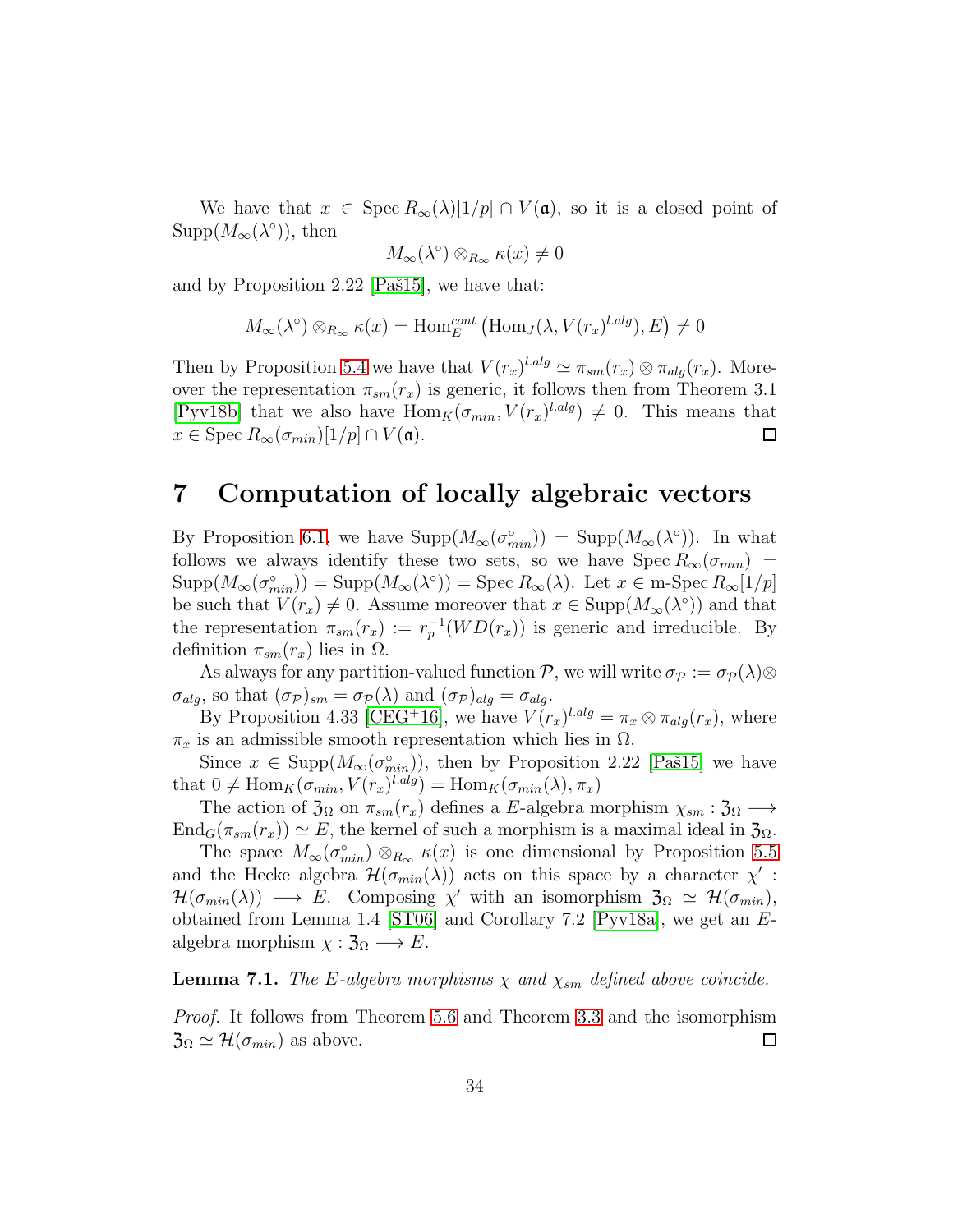<span id="page-34-0"></span>**Lemma 7.2.** The representation  $\pi_{sm}(r_x)$  is a G-subquotient of  $\pi_x$ .

*Proof.* Define  $\gamma_x := c-\text{Ind}_{K}^{G}(\sigma_{min}(\lambda)) \otimes_{\mathfrak{Z}_{\Omega},\chi} E$ . Since  $x \in \text{Supp}(M_{\infty}(\sigma_{min}^{\circ})),$ we have by definition  $0 \neq \text{Hom}_K(\sigma_{min}, V(r_x)^{l.alg}) = \text{Hom}_K(\sigma_{min}(\lambda), \pi_x)$ . So, there exists a non zero map  $\psi : \gamma_x \longrightarrow \pi_x$ .

Let  $\pi'$  be any irreducible quotient of  $\gamma_x$ ; then  $\text{Hom}_K(\sigma_{min}(\lambda), \pi') \neq 0$ , by Theorem 3.1 [\[Pyv18b\]](#page-42-1) since  $\pi'$  is generic. It follows that by Corollary 3.11 [\[CEG](#page-40-0)<sup>+</sup>16], that the representation  $\pi'$  is the socle of c-Ind ${}_{K}^{G} \sigma_{max}(\lambda) \otimes_{\mathfrak{Z}_{\Omega},\chi} E$ . We write it  $\pi' \simeq \sec_G(\mathrm{c\text{--} Ind}_K^G(\sigma_{max}(\lambda)) \otimes_{\mathfrak{Z}_{\Omega,X}} E)$ . Similarly by corollary 3.11 [\[CEG](#page-40-0)<sup>+</sup>16],  $\pi_{sm}(r_x) \simeq \text{soc}_G(c-\text{Ind}_K^G(\sigma_{max}(\lambda)) \otimes_{\mathfrak{Z}_{\Omega},\chi_{sm}} E)$ . By Lemma [7.1](#page-33-1)  $\chi_{sm} = \chi$ , then  $\pi' \simeq \pi_{sm}(r_x)$ . So at this stage we proved that the cosocle of  $\gamma_x$  is generic, irreducible and isomorphic to  $\pi_{sm}(r_x)$ .

Let  $\kappa = \text{Ker}(\psi)$ , then  $\gamma_x/\kappa \hookrightarrow \pi_x$ . Let now  $\pi'$  be any irreducible quotient of  $\gamma_x/\kappa$ ; in particular  $\pi'$  is a sub-quotient of  $\pi_x$ . Moreover  $\gamma_x \to \gamma_x/\kappa \to \pi'$ , so  $\pi'$  is an irreducible quotient of  $\gamma_x$ . By what we have proven above,  $\pi' \simeq$  $\pi_{sm}(r_x)$ . It follows that  $\pi_{sm}(r_x)$  is a sub-quotient of  $\pi_x$ .  $\Box$ 

<span id="page-34-1"></span>**Proposition 7.3.** Let x, y be two closed, E-valued points of Spec  $R_{\infty}(\sigma_{min})[1/p]$ , lying on the same irreducible component. Let  $P$  be a partition-valued function. If x is smooth, then

$$
\dim_E \text{Hom}_K(\sigma_{\mathcal{P}}, V(r_x)^{l.alg}) \le \dim_E \text{Hom}_K(\sigma_{\mathcal{P}}, V(r_y)^{l.alg})
$$

*Proof.* The proof follows the proof of the Proposition 4.34 [\[CEG](#page-40-0)<sup>+</sup>16] by replacing  $\lambda$  with  $\sigma_{\mathcal{P}}$  everywhere.  $\Box$ 

<span id="page-34-3"></span>**Lemma 7.4.** Let x,  $y \in \text{m-Spec } R_{\infty}(\sigma_{min})[1/p]$  be smooth points such that the monodromy operators of  $WD(r_x)$  and  $WD(r_y)$  are the same and  $WD(r_x)|I_F \simeq$  $WD(r_y)|I_F$ . Then  $\pi_{sm}(r_x)|K \simeq \pi_{sm}(r_y)|K$ .

*Proof.* Since x and y are both smooth points, the representations  $\pi_{sm}(r_x)$ and  $\pi_{sm}(r_u)$  are both irreducible and generic. Moreover, it follows from hypotheses that  $\pi_{sm}(r_x)$  and  $\pi_{sm}(r_y)$  have the same inertial support and as well as the same number and the same size of segments for Bernstein-Zelevisky classification. So if  $\pi_{sm}(r_x) = Q(\Delta_1) \times ... \times Q(\Delta_r)$  then there are unramified characters  $\chi_i$  such that  $\pi_{sm}(r_y) = Q(\Delta_1 \otimes \chi_1) \times \ldots \times Q(\Delta_r \otimes \chi_r)$ . Restricting to K, we get  $\pi_{sm}(r_x)|K \simeq \pi_{sm}(r_y)|K$ .  $\Box$ 

<span id="page-34-2"></span>**Lemma 7.5.** Let  $x \in \text{m-Spec } R_{\infty}(\sigma_{min})[1/p]$  be such that  $\pi_{sm}(r_x)$  is generic, then  $x \in \text{Supp } M_{\infty}(\sigma_{\mathcal{P}_x})$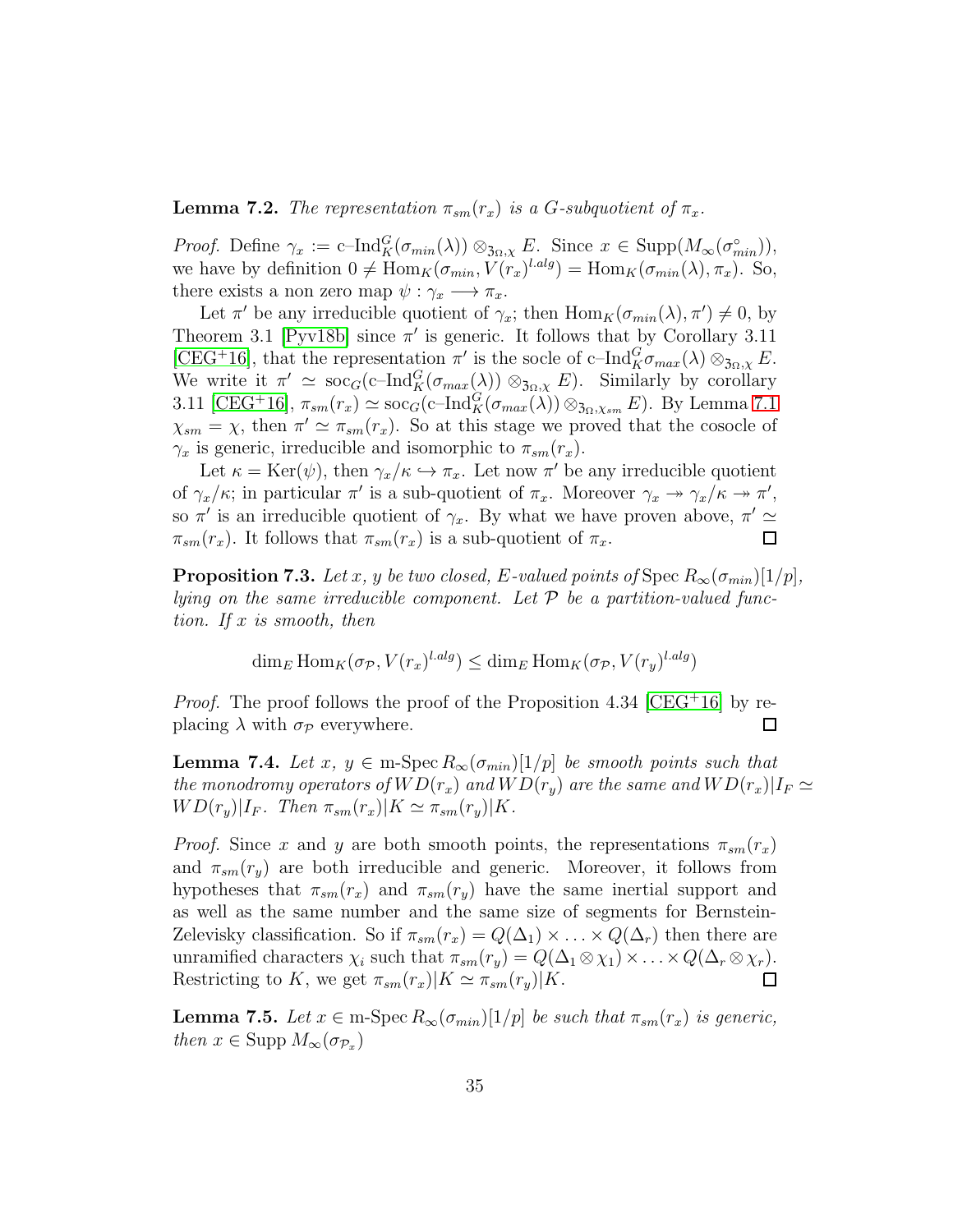*Proof.* By Lemma [7.2,](#page-34-0)  $\pi_{sm}(r_x)$  is a subquotient of  $\pi_x$ , then for any partitionvalued function  $P$ , we have:

$$
\dim_E \text{Hom}_K((\sigma_{\mathcal{P}})_{sm}, \pi_{sm}(r_x)) \le \dim_E \text{Hom}_K((\sigma_{\mathcal{P}})_{sm}, \pi_x)
$$

In particular we have

$$
\dim_E \text{Hom}_K((\sigma_{\mathcal{P}_x})_{sm}, \pi_{sm}(r_x)) \le \dim_E M_\infty(\sigma_{\mathcal{P}_x}) \otimes_{R_\infty} \kappa(x)
$$

Since  $\dim_E \text{Hom}_K((\sigma_{\mathcal{P}_x})_{sm}, \pi_{sm}(r_x)) \neq 0$  then  $\dim_E M_\infty(\sigma_{\mathcal{P}_x}) \otimes_{R_\infty} \kappa(x) \neq 0$ . This means that  $x \in \text{Supp } M_{\infty}(\sigma_{\mathcal{P}_x}).$  $\Box$ 

<span id="page-35-1"></span>**Proposition 7.6.** Let x be any point of m-Spec  $R_{\infty}(\sigma_{min})[1/p]$ . Then  $x \in$ Supp  $M_{\infty}(\sigma_{\mathcal{P}}^{\circ})$  implies that  $\mathcal{P}_x \geq \mathcal{P}$ .

*Proof.* By Lemma [5.1,](#page-26-0) the action of  $R_{\infty}$  on  $M_{\infty}(\sigma_{\mathcal{P}}^{\circ})$  is a reduced torsion free quotient of  $R_{\infty}(\sigma_{\mathcal{P}})'$ . So if  $x \in \text{Supp } M_{\infty}(\sigma_{\mathcal{P}}^{\circ})$  then  $x \in \text{Spec } R_{\infty}(\sigma_{\mathcal{P}})' =$ Spec  $R_{\infty} \otimes_{R_{\tilde{\mathfrak{p}}}^{\square}} R_{\tilde{\mathfrak{p}}}^{\square}(\sigma_{\mathcal{P}})$  then by definition of  $R_{\tilde{\mathfrak{p}}}^{\square}(\sigma_{\mathcal{P}})$  we have that  $\mathcal{P}_x \geq \mathcal{P}$ .

<span id="page-35-0"></span>**Theorem 7.7.** Let x a closed E-valued point of Spec  $R_{\infty}(\sigma_{min})[1/p]$ , such that  $\pi_{sm}(r_x)$  is generic and irreducible. Then

$$
V(r_x)^{l.alg} \simeq \pi_{sm}(r_x) \otimes \pi_{alg}(r_x)
$$

*Proof.* By Lemma [7.2](#page-34-0)  $\pi_{sm}(r_x)$  is a G-subquotient of  $\pi_x$ , and for every partitionvalued function P

$$
\dim_E \text{Hom}_K((\sigma_{\mathcal{P}})_{sm}, \pi_{sm}(r_x)) \le \dim_E \text{Hom}_K((\sigma_{\mathcal{P}})_{sm}, \pi_x)
$$

Let  $y \in \text{Supp}(M_{\infty}(\lambda)) \cap V(\mathfrak{a})$  a smooth closed point that lies on the same irreducible component  $V(\mathfrak{p})$  as x. Such a point y always exists because  $V(\mathfrak{p}) \cap V(\mathfrak{a}) \neq 0$  (by definition of an automorphic component). Indeed by Proposition [5.4,](#page-29-0) if  $y \in V \cap V(\mathfrak{a})$ , then y is smooth. Moreover we have that,

$$
V(r_y)^{l.alg} \simeq \pi_{sm}(r_y) \otimes \pi_{alg}(r_y)
$$

by Proposition [5.4.](#page-29-0) Then it follows from Proposition [7.3,](#page-34-1) that for every partition-valued function  $P$ , we have

$$
\dim_E \text{Hom}_K((\sigma_P)_{sm}, \pi_x) = \dim_E \text{Hom}_K((\sigma_P), V(r_x)^{l.alg})
$$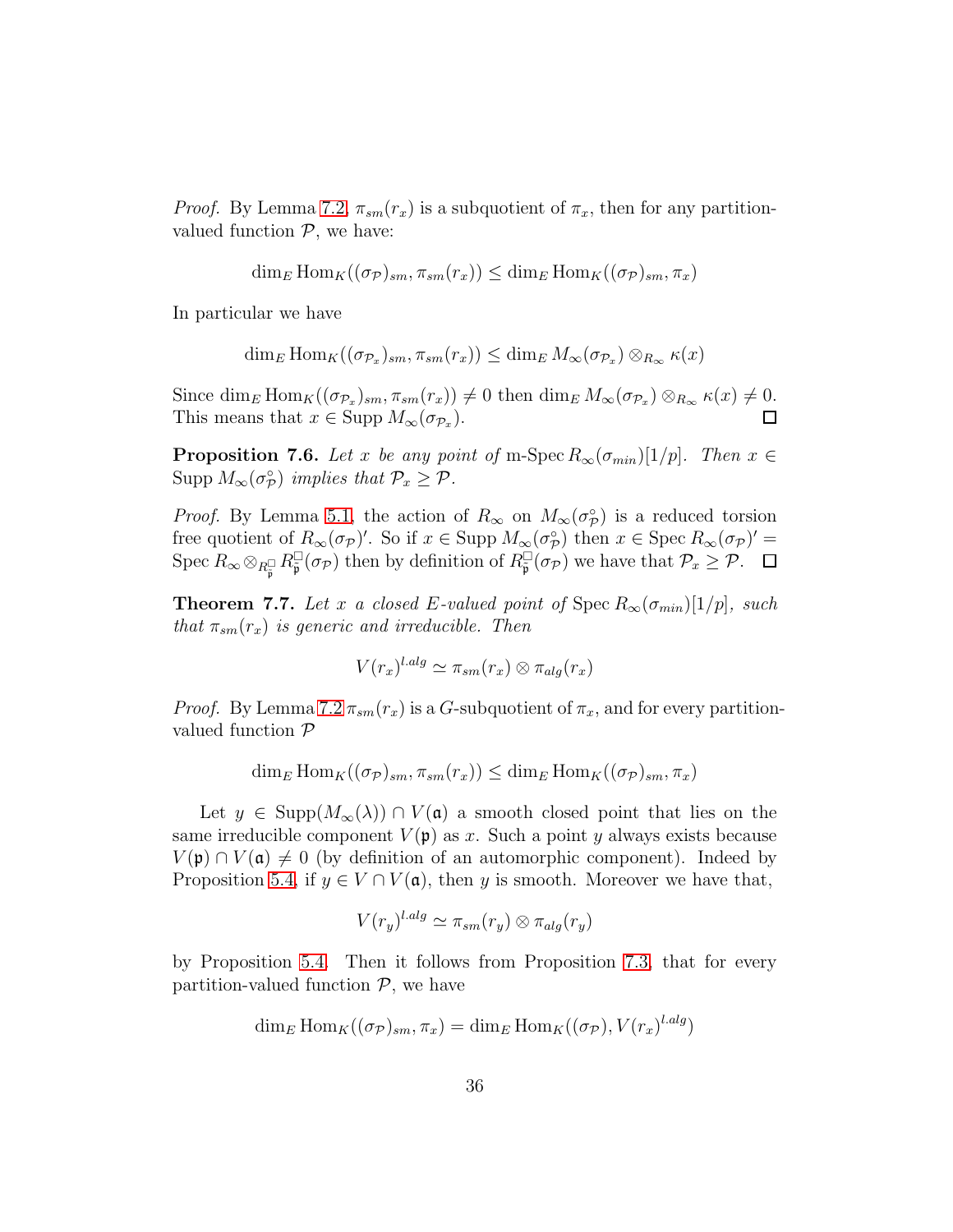= dim<sub>E</sub> Hom<sub>K</sub>(( $\sigma_p$ ),  $V(r_y)^{l.alg}$ ) = dim<sub>E</sub> Hom<sub>K</sub>(( $\sigma_p$ )<sub>sm</sub>,  $\pi_{sm}(r_y)$ )

because x and y are both smooth points, lying on the same component. In particular we have that

$$
\dim_E M_\infty(\sigma_{\mathcal{P}}^{\circ}) \otimes_{R_\infty} \kappa(x) = \dim_E M_\infty(\sigma_{\mathcal{P}}^{\circ}) \otimes_{R_\infty} \kappa(y)
$$

Then  $y \in \text{Supp } M_{\infty}(\sigma_{\mathcal{P}}^{\circ})$  if and only if  $x \in \text{Supp } M_{\infty}(\sigma_{\mathcal{P}})$ .

Taking  $\mathcal{P} = \mathcal{P}_x$ , by Lemma [7.5](#page-34-2) we have that  $x \in \text{Supp } M_{\infty}(\sigma_{\mathcal{P}_x}^{\circ})$  hence  $y \in \text{Supp}\,M_\infty(\sigma_{\mathcal{P}_x}^{\circ})$ . Then by Proposition [7.6,](#page-35-1)  $\mathcal{P}_y \geq \mathcal{P}_x$ . Exchanging the roles of x and y, we get  $\mathcal{P}_y = \mathcal{P}_x$ . This means that the monodromy operators of  $WD(r_x)$  and  $WD(r_y)$  are the same. All together we have:

$$
\dim_E \text{Hom}_K((\sigma_{\mathcal{P}})_{sm}, \pi_{sm}(r_x)) \le \dim_E \text{Hom}_K((\sigma_{\mathcal{P}})_{sm}, \pi_{sm}) =
$$

$$
= \dim_E \text{Hom}_K((\sigma_{\mathcal{P}})_{sm}, \pi_{sm}(r_y))
$$

Similarly using the Proposition 4.34 [\[CEG](#page-40-0)<sup>+</sup>16],we get

$$
\dim_E \text{Hom}_J(\lambda_{sm}, \pi_{sm}(r_x)) \le \dim_E \text{Hom}_J(\lambda_x, \pi_x) =
$$
  
= 
$$
\dim_E \text{Hom}_J(\lambda_{sm}, \pi_{sm}(r_y))
$$

We have shown that  $x$  and  $y$  have the same monodromy, then by Lemma [7.4,](#page-34-3) we get that  $\pi_{sm}(r_x)|K \simeq \pi_{sm}(r_y)|K$ , so  $\pi_{sm}(r_x)|J \simeq \pi_{sm}(r_y)|J$ . It follows that the inequality above, is an equality.

We know that the functor  $\text{Hom}_J(\lambda_{sm},.)$  is an exact functor. It follows that  $\text{Hom}_J(\lambda_{sm}, \pi_{sm}(r_x))$  is a subquotient of  $\text{Hom}_J(\lambda_{sm}, \pi_x)$  in the category of  $\mathcal{H}(G, \lambda_{sm})$ -modules, because by Lemma [7.2](#page-34-0)  $\pi_{sm}(r_x)$  is a subquotient of  $\pi_x$ . Since those two  $\mathcal{H}(G, \lambda_{sm})$ -modules have the same dimension they must be equal. Using the fact that the functor  $\text{Hom}_J(\lambda_{sm},.)$  is an equivalence of categories, we get that  $\pi_{sm}(r_x) \simeq \pi_x$ .  $\Box$ 

Corollary 7.8. Let  $x \in \text{m-Spec } R_{\infty}(\sigma_{min})[1/p]$  such that  $\pi_{sm}(r_x)$  is generic, then  $P_x \ge P$  implies that  $x \in \text{Supp } M_\infty(\sigma_P^{\circ})$ .

*Proof.* From Theorem 3.7 [\[Sho18\]](#page-43-6), it follows that  $\mathcal{P}_x$  is the maximal partition P such that  $\text{Hom}_K((\sigma_{\mathcal{P}})_{sm}, \pi_{sm}(r_x)) \neq 0$ . Then by maximality,  $\mathcal{P}_x \geq \mathcal{P}$ implies that  $\text{Hom}_K((\sigma_{\mathcal{P}})_{sm}, \pi_{sm}(r_x)) \neq 0$ . However by the Theorem [7.7](#page-35-0) combined with Proposition 2.22 of [Paš15] we have that  $\text{Hom}_K((\sigma_{\mathcal{P}})_{sm}, \pi_{sm}(r_x)) \neq$ 0 if and only if  $M_{\infty}(\sigma_{\mathcal{P}}^{\circ}) \otimes_{R_{\infty}} \kappa(x) \neq 0$ . So  $x \in \text{Supp } M_{\infty}(\sigma_{\mathcal{P}}^{\circ})$ .  $\Box$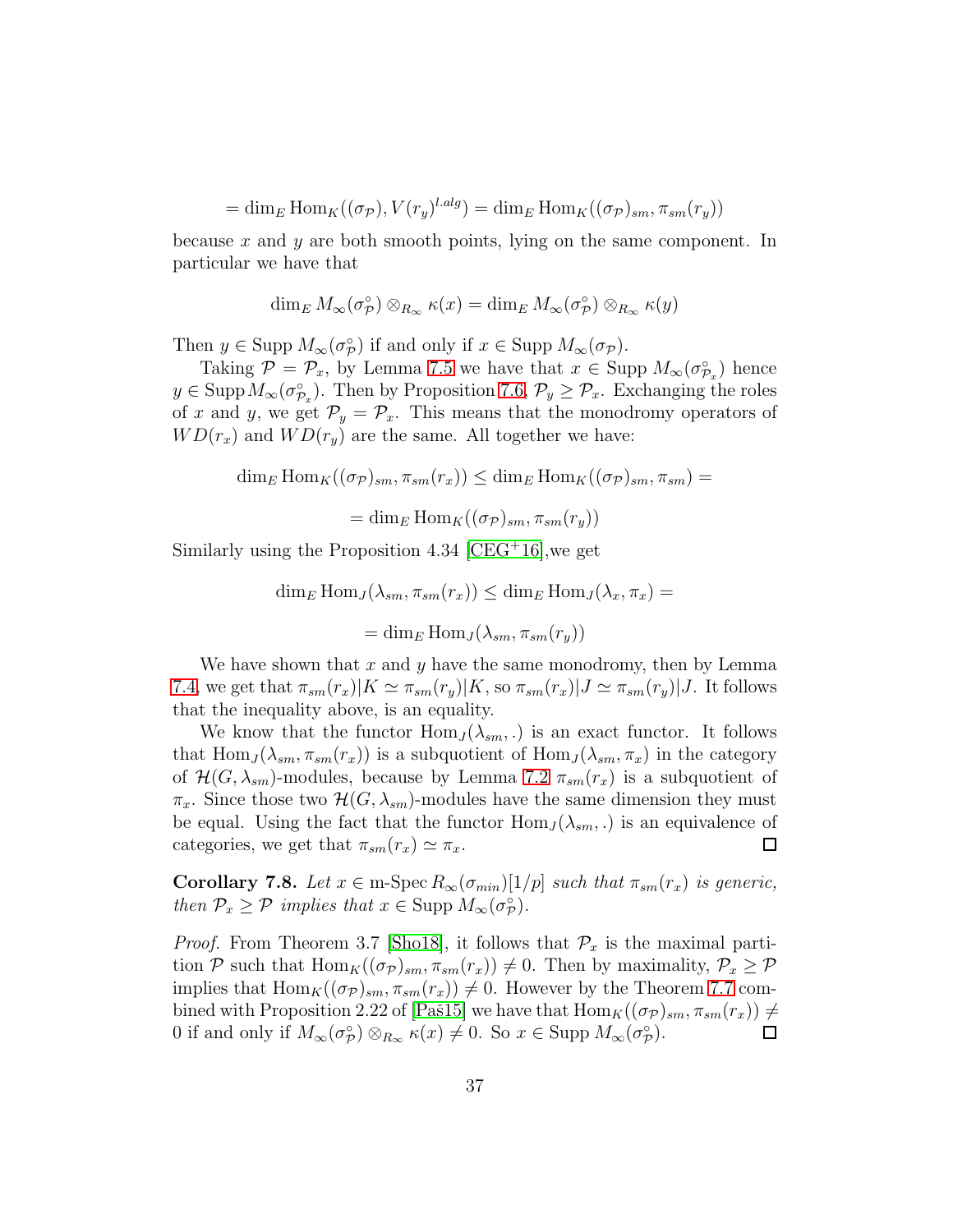### <span id="page-37-0"></span>8 Points on automorphic components

Recall from section [6,](#page-32-0) that

Spec 
$$
R_{\infty}(\sigma_{min}) = \text{Supp}(M_{\infty}(\sigma_{min}^{\circ})) = \text{Supp}(M_{\infty}(\lambda^{\circ})) = \text{Spec } R_{\infty}(\lambda).
$$

In what follows we will not differentiate between these four sets.

In this section we will prove that if a Galois representation  $r$  is generic and corresponds to a closed point lying on an automorphic component then  $BS(r)$  admits a G-invariant norm. Let's say a few words about automorphic components. It follows from Proposition 5.5, that Spec  $R_{\infty}(\sigma_{min})$  is a union of irreducible components of Spec  $R_{\infty}(\sigma_{min})'$ . An irreducible component of Spec  $R_{\infty}(\sigma_{min})'$  which is also an irreducible component of Spec  $R_{\infty}(\sigma_{min})$  is called an automorphic component.

By Corollary 2.11 [\[CEG](#page-40-0)<sup>+</sup>16], we have  $M_{\infty}/\mathfrak{a} M_{\infty} \simeq \tilde{S}_{\xi,\tau}(U^{\mathfrak{p}},\mathcal{O})_{\mathfrak{m}}^{d}$ , where the ideal  $a = (x_1, ..., x_h)$  is generated by a regular sequence  $(x_1, ..., x_h)$ on  $M_{\infty}(\sigma_{min}^{\circ})$ . We know that  $(\varpi, x_1, \ldots, x_h)$  is a system of parameters for  $M_{\infty}(\sigma_{min}^{\circ})$ . Then by Lemma 3.9 [Paš16], an irreducible component of Spec  $R_{\infty}(\sigma_{min})$  contains a closed point  $x \in \text{m-Spec}(R_{\infty}(\sigma_{min})/\mathfrak{a})[1/p]$ . The set m-Spec $(R_{\infty}(\sigma_{min})/\mathfrak{a})[1/p]$  is finite, since the ring  $(R_{\infty}(\sigma_{min})/\mathfrak{a})[1/p]$  is zero-dimensional. This point  $x \in \text{Supp}(M_{\infty}(\sigma_{min}^{\circ})) \cap V(\mathfrak{a})$  corresponds to a Galois representation attached to algebraic automorphic forms (cf. section  $2.6$  [\[CEG](#page-40-0)<sup>+</sup>16]).

Let's outline, briefly, how x gives rise to a Galois representation. By Proposition 5.3.2 [\[EG14\]](#page-41-5) there is a unique lift of a globalization to the Hecke algebra; then by universal property of a global deformation ring we get a surjective map from this global deformation ring to the Hecke algebra. The point x corresponds to a maximal ideal of this Hecke algebra. Thus  $x$  corresponds to a maximal ideal of this global deformation ring via the map from global deformation ring to the Hecke algebra. The maximal ideals of global deformation ring correspond to Galois representations of a number field, restricting it to the decomposition group we get a local Galois representation we have been looking for.

The components of Spec  $R_{\infty}(\sigma_{min})'$  which contain such a point are precisely the automorphic components. This observation justifies why those components are called automorphic. Now we will deduce some new cases of the Breuil-Schenider conjecture.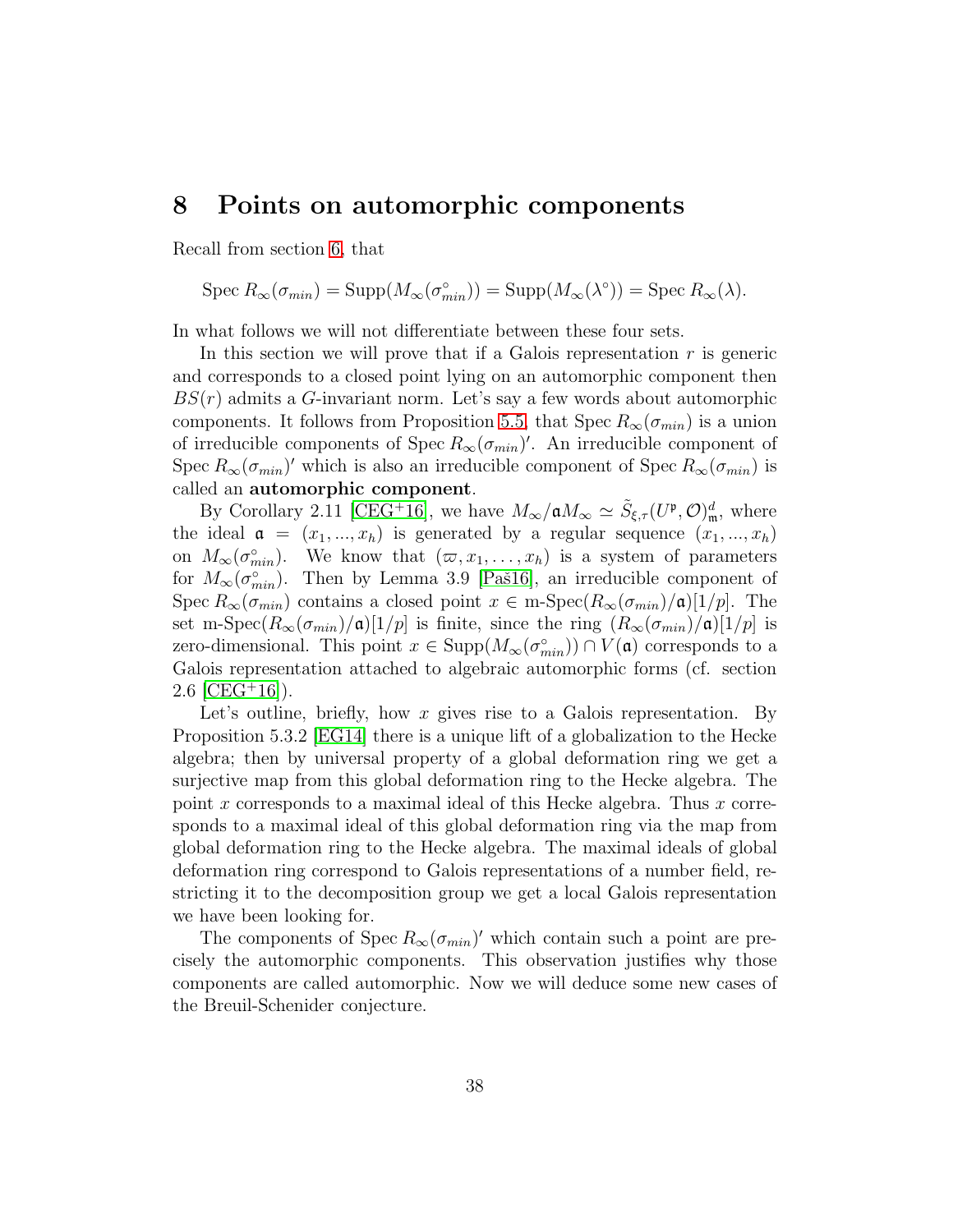**Theorem 8.1.** Suppose  $p \nmid 2n$ , and that  $r : G_F \longrightarrow GL_n(E)$  is a potentially semi-stable Galois representation of regular weight, such that  $\pi_{sm}(r)$ is generic. If r corresponds to a closed point  $x \in \text{Spec } R_\infty(\sigma_{min})[1/p]$ , then  $\pi_{sm}(r) \otimes \pi_{ala}(r)$  admits a non-zero unitary admissible Banach completion.

*Proof.* By Theorem [7.7,](#page-35-0) we have that  $\pi_{sm}(r) \otimes \pi_{alg}(r) \simeq V(r)^{l.alg}$ , and by Proposition 2.13 [\[CEG](#page-40-0)<sup>+</sup>16],  $V(r)$  is an admissible unitary Banach space representation, hence a G-invariant norm on  $V(r)$  restricts to a G-invariant norm on  $\pi_{sm}(r) \otimes \pi_{alg}(r)$ .  $\Box$ 

**Remark.** It is expected that  $Spec R_{\infty}(\sigma_{min})[1/p] = Spec R_{\infty}(\sigma_{min})'[1/p],$ i.e. that all the components are automorphic.

### <span id="page-38-0"></span>Acknowledgments

The results of this paper are the main part of the author's PhD thesis. The author tremendously grateful to his advisor Vytautas Paškūnas for sharing his ideas with the author and for many helpful discussions. The author would also like to thank the referee for useful comments and corrections. This work was supported by SFB/TR 45 of the DFG.

# References

- <span id="page-38-2"></span>[All16] Patrick B. Allen. Deformations of polarized automorphic Galois representations and adjoint Selmer groups. Duke Math. J., 165(13):2407–2460, 2016.
- [BC09] Joël Bellaïche and Gaëtan Chenevier. Families of Galois representations and Selmer groups.  $Ast\acute{e}risque$ , (324):xii+314, 2009.
- <span id="page-38-1"></span>[Ber84] J. N. Bernstein. Le "centre" de Bernstein. In Representations of reductive groups over a local field, Travaux en Cours, pages 1–32. Hermann, Paris, 1984. Edited by P. Deligne.
- [BH93] Winfried Bruns and Jürgen Herzog. Cohen-Macaulay rings, volume 39 of Cambridge Studies in Advanced Mathematics. Cambridge University Press, Cambridge, 1993.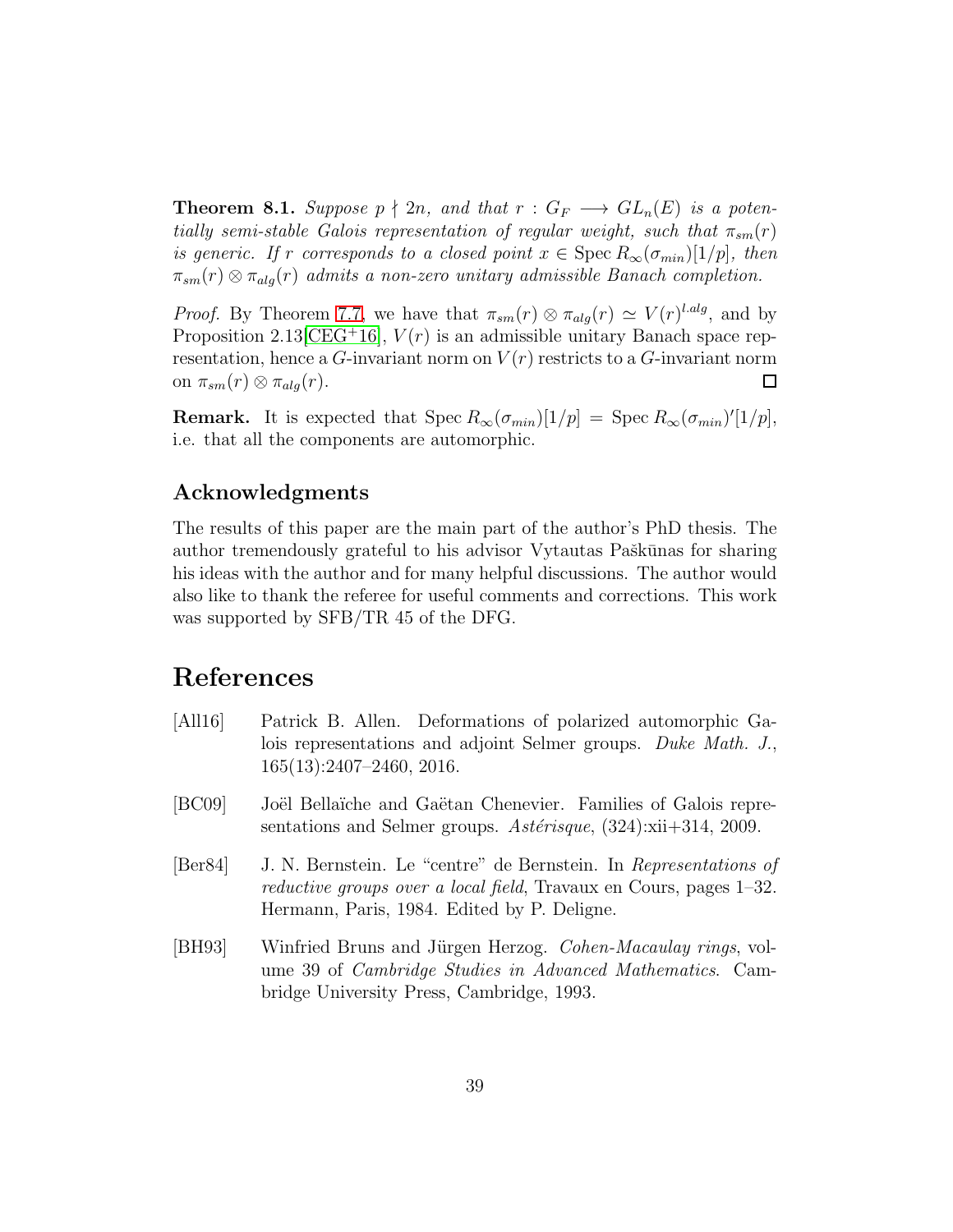- [BH06] Colin J. Bushnell and Guy Henniart. The local Langlands conjecture for  $GL(2)$ , volume 335 of *Grundlehren der Mathematis*chen Wissenschaften [Fundamental Principles of Mathematical Sciences]. Springer-Verlag, Berlin, 2006.
- <span id="page-39-1"></span>[BK93] Colin J. Bushnell and Philip C. Kutzko. The admissible dual of  $GL(N)$  via compact open subgroups, volume 129 of Annals of Mathematics Studies. Princeton University Press, Princeton, NJ, 1993.
- <span id="page-39-0"></span>[BK98] Colin J. Bushnell and Philip C. Kutzko. Smooth representations of reductive p-adic groups: structure theory via types. Proc. London Math. Soc. (3), 77(3):582–634, 1998.
- <span id="page-39-2"></span>[BK99] Colin J. Bushnell and Philip C. Kutzko. Semisimple types in  $GL_n$ . Compositio Math., 119(1):53–97, 1999.
- [Bor76] Armand Borel. Admissible representations of a semi-simple group over a local field with vectors fixed under an Iwahori subgroup. Invent. Math., 35:233–259, 1976.
- [Bou85a] Nicolas Bourbaki. *Éléments de mathématique*. Masson, Paris, 1985. Algèbre commutative. Chapitres 1 à 4. [Commutative algebra. Chapters 1–4], Reprint.
- [Bou85b] Nicolas Bourbaki. Éléments de mathématique. Masson, Paris, 1985. Algèbre commutative. Chapitres 5 à 7. [Commutative algebra. Chapters 5–7], Reprint.
- [Bou03] Nicolas Bourbaki. Algebra II. Chapters 4–7. Elements of Mathematics (Berlin). Springer-Verlag, Berlin, 2003. Translated from the 1981 French edition by P. M. Cohn and J. Howie, Reprint of the 1990 English edition [Springer, Berlin; MR1080964 (91h:00003)].
- $[Bound6]$  N. Bourbaki. Eléments de mathématique. Algèbre commutative. Chapitres 8 et 9. Springer, Berlin, 2006. Reprint of the 1983 original.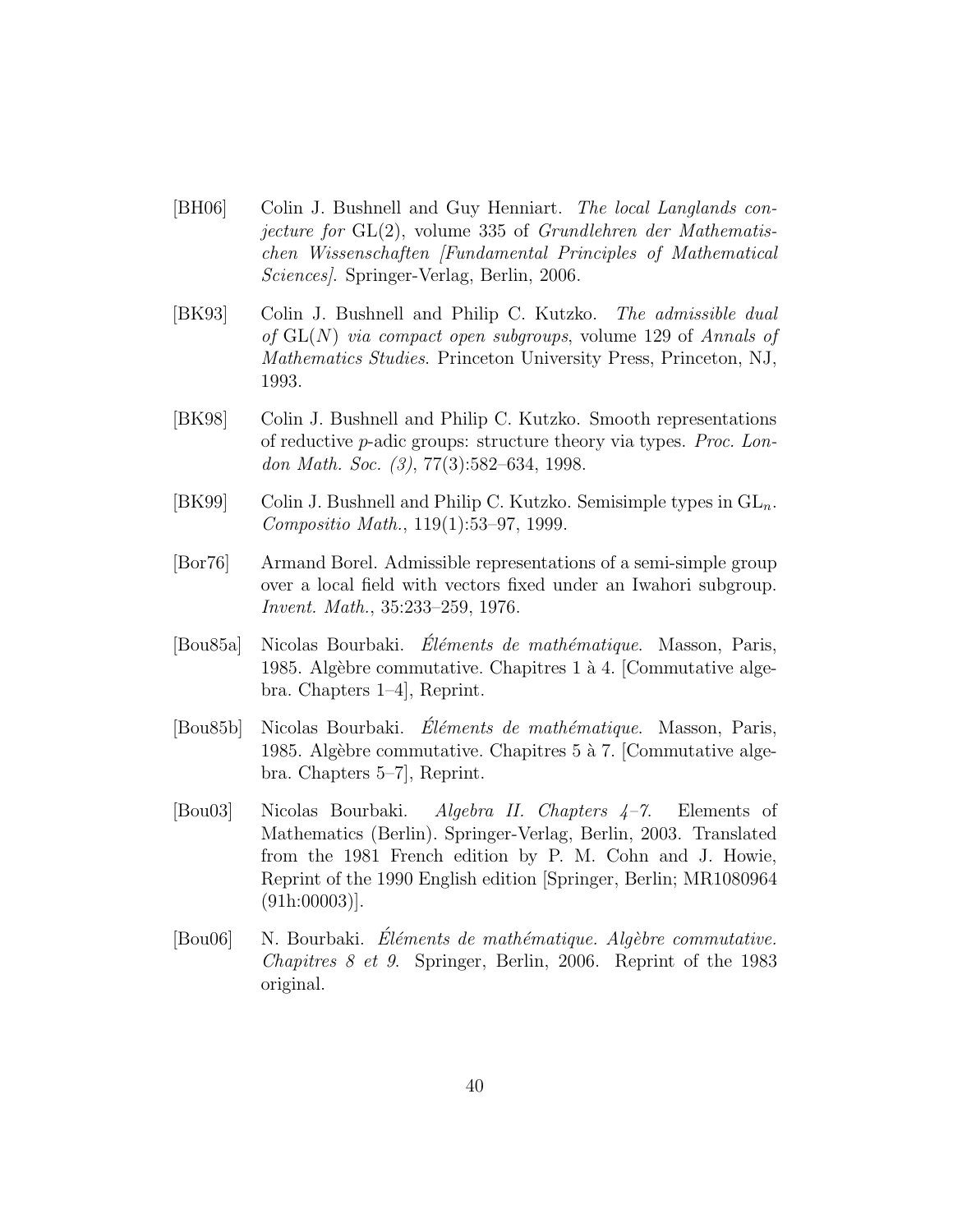- $[Bound7]$  N. Bourbaki. Eléments de mathématique. Algèbre commutative. Chapitre 10. Springer-Verlag, Berlin, 2007. Reprint of the 1998 original.
- $[Bou12]$  N. Bourbaki. Eléments de mathématique. Algèbre. Chapitre 8. Modules et anneaux semi-simples. Springer, Berlin, 2012. Second revised edition of the 1958 edition [MR0098114].
- <span id="page-40-1"></span>[BS07] Christophe Breuil and Peter Schneider. First steps towards p-adic Langlands functoriality. J. Reine Angew. Math., 610:149–180, 2007.
- <span id="page-40-3"></span>[Bum] Daniel Bump. Hecke algebras. http://sporadic.stanford.edu/bump/math263/hecke.pdf.
- [BZ77] I. N. Bernstein and A. V. Zelevinsky. Induced representations of reductive **p**-adic groups. I. Ann. Sci. Ecole Norm. Sup.  $(4)$ , 10(4):441–472, 1977.
- <span id="page-40-4"></span> $[Car14]$  Ana Caraiani. Monodromy and local-global compatibility for  $l =$ p. Algebra Number Theory, 8(7):1597–1646, 2014.
- [Cas] Bill Casselman. Introduction to the Theory of Admissible Representations of p-adic reductive groups. http://www.math.ubc.ca/ cass/research/pdf/p-adic-book.pdf.
- [CDP15] Pierre Colmez, Gabriel Dospinescu, and Vytautas Paškūnas. Irreducible components of deformation spaces: wild 2-adic exercises. Int. Math. Res. Not. IMRN, (14):5333–5356, 2015.
- <span id="page-40-0"></span>[CEG<sup>+</sup>16] Ana Caraiani, Matthew Emerton, Toby Gee, David Geraghty, Vytautas Paškūnas, and Sug Woo Shin. Patching and the  $p$ -adic local Langlands correspondence. Camb. J. Math., 4(2):197–287, 2016.
- [Che04] Gaëtan Chenevier. Familles p-adiques de formes automorphes pour  $GL_n$ . *J. Reine Angew. Math.*, 570:143–217, 2004.
- <span id="page-40-2"></span>[Che09] Gaëtan Chenevier. Une application de variétés de Hecke des groupes unitaires. 2009. Preprint.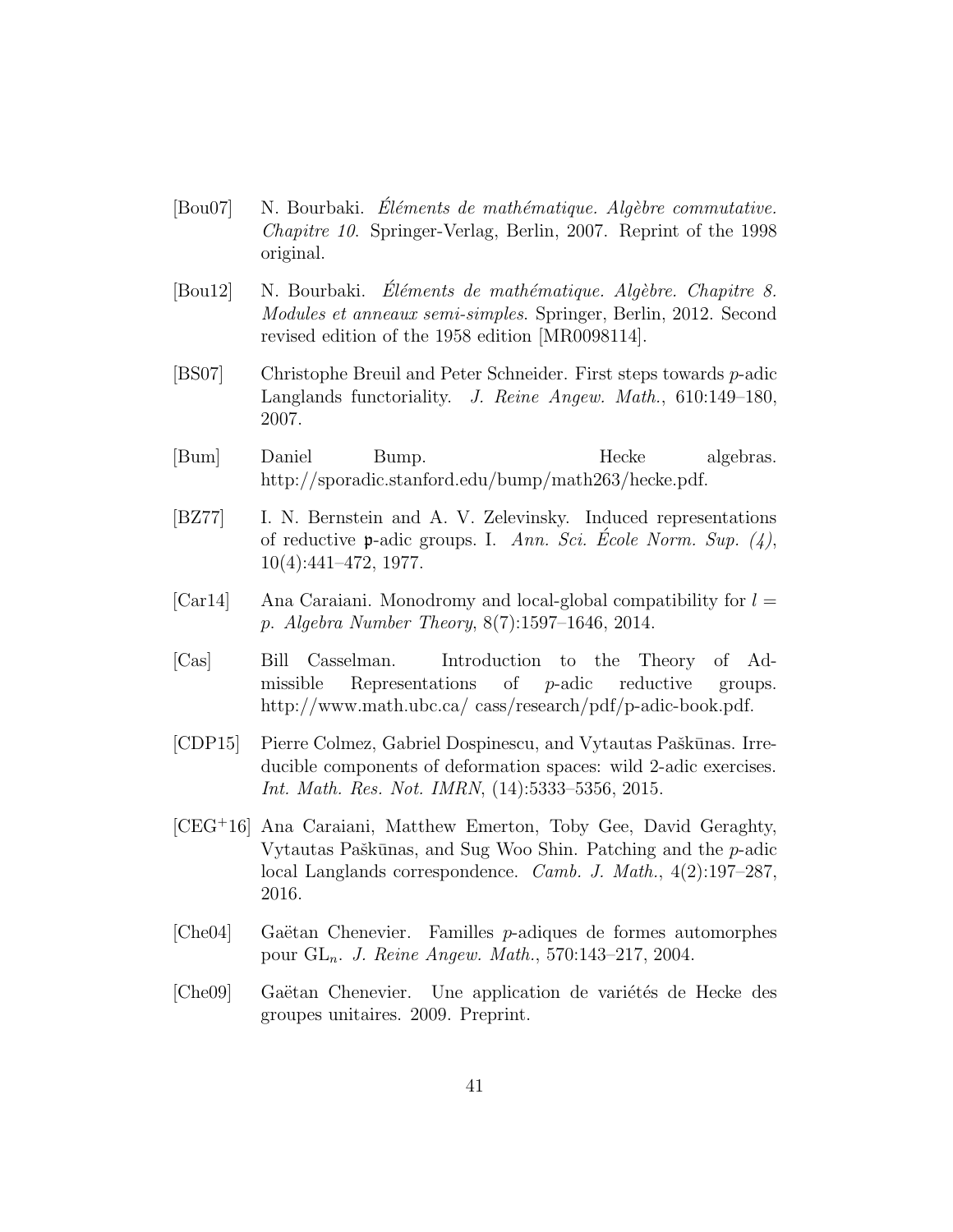- [CHT08] Laurent Clozel, Michael Harris, and Richard Taylor. Automorphy for some *l*-adic lifts of automorphic mod *l* Galois representations. Publ. Math. Inst. Hautes Etudes Sci.,  $(108):1-181$ , 2008. With Appendix A, summarizing unpublished work of Russ Mann, and Appendix B by Marie-France Vignéras.
- <span id="page-41-3"></span>[dJ95] A. J. de Jong. Crystalline Dieudonn´e module theory via formal and rigid geometry. *Inst. Hautes Études Sci. Publ. Math.*,  $(82):5$ – 96 (1996), 1995.
- <span id="page-41-5"></span>[EG14] Matthew Emerton and Toby Gee. A geometric perspective on the Breuil-Mézard conjecture. J. Inst. Math. Jussieu, 13(1):183–223, 2014.
- <span id="page-41-4"></span>[Eme06] Matthew Emerton. On the interpolation of systems of eigenvalues attached to automorphic Hecke eigenforms. Invent. Math.,  $164(1):1-84, 2006.$
- $[Eme07]$  Matthew Emerton. Locally analytic representation theory of padic reductive groups: a summary of some recent developments. In L-functions and Galois representations, volume 320 of London Math. Soc. Lecture Note Ser., pages 407–437. Cambridge Univ. Press, Cambridge, 2007.
- [HH] Urs Hartl and Eugen Hellmann. The universal family of semistable p-adic Galois representations. Preprint.
- <span id="page-41-0"></span>[HT01] Michael Harris and Richard Taylor. The geometry and cohomology of some simple Shimura varieties, volume 151 of Annals of Mathematics Studies. Princeton University Press, Princeton, NJ, 2001. With an appendix by Vladimir G. Berkovich.
- <span id="page-41-1"></span>[Hu09] Yongquan Hu. Normes invariantes et existence de filtrations admissibles. J. Reine Angew. Math., 634:107–141, 2009.
- [Kis06] Mark Kisin. Crystalline representations and F-crystals. In Algebraic geometry and number theory, volume 253 of Progr. Math., pages 459–496. Birkh¨auser Boston, Boston, MA, 2006.
- <span id="page-41-2"></span>[Kis08] Mark Kisin. Potentially semi-stable deformation rings. J. Amer. Math. Soc., 21(2):513-546, 2008.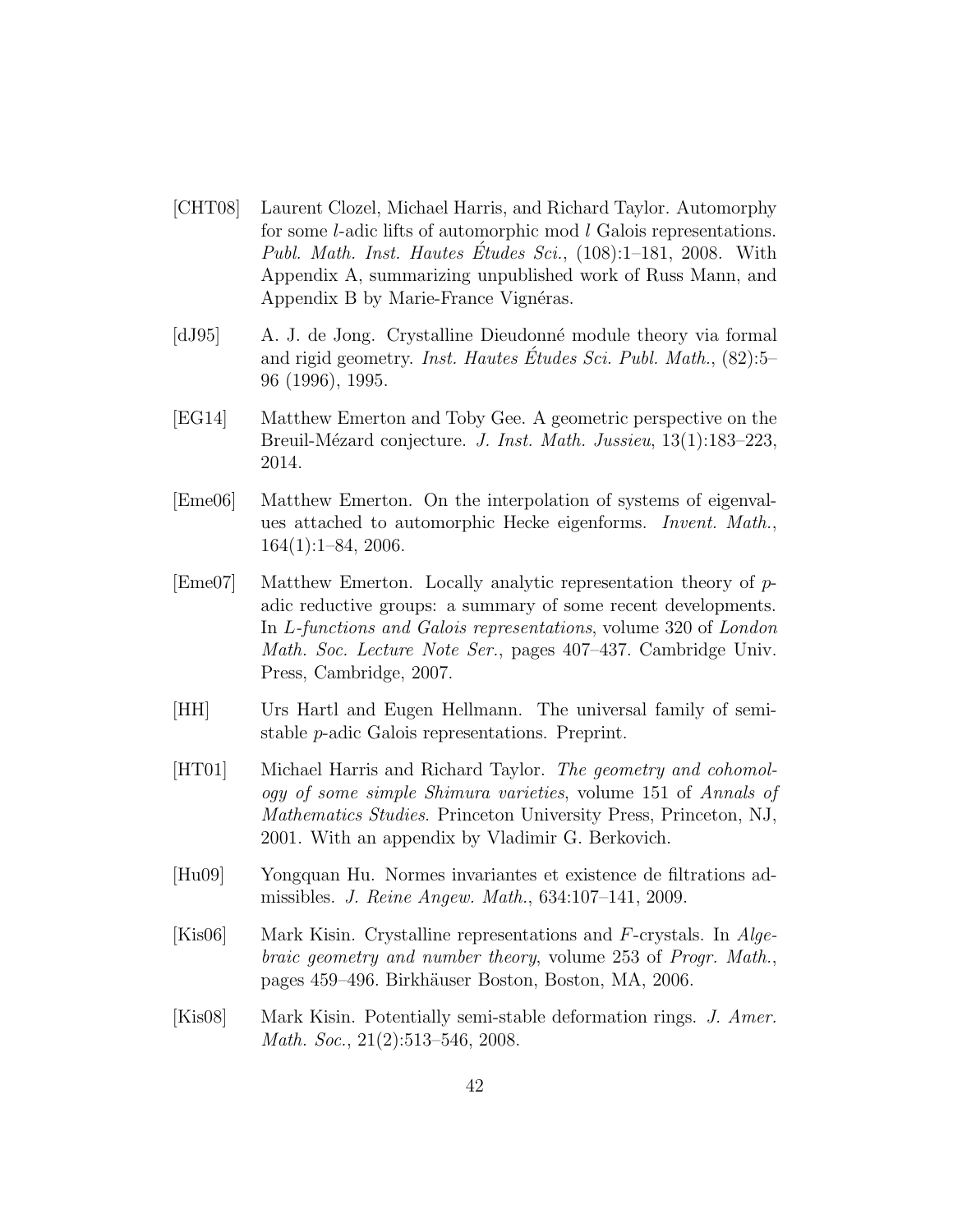- <span id="page-42-3"></span>[Knu98] Donald E. Knuth. The art of computer programming. Vol. 3. Addison-Wesley, Reading, MA, 1998. Sorting and searching, Second edition [of MR0445948].
- <span id="page-42-2"></span>[Kud94] Stephen S. Kudla. The local Langlands correspondence: the non-Archimedean case. In Motives (Seattle, WA, 1991), volume 55 of Proc. Sympos. Pure Math., pages 365–391. Amer. Math. Soc., Providence, RI, 1994.
- <span id="page-42-5"></span>[Lab11] J.-P. Labesse. Changement de base CM et séries discrètes. In On the stabilization of the trace formula, volume 1 of Stab. Trace Formula Shimura Var. Arith. Appl., pages 429–470. Int. Press, Somerville, MA, 2011.
- <span id="page-42-7"></span>[Mat89] Hideyuki Matsumura. Commutative ring theory, volume 8 of Cambridge Studies in Advanced Mathematics. Cambridge University Press, Cambridge, second edition, 1989. Translated from the Japanese by M. Reid.
- <span id="page-42-4"></span>[Paš15] Vytautas Paškūnas. On the Breuil-Mézard conjecture. Duke Math. J., 164(2):297–359, 2015.
- <span id="page-42-8"></span>[Paˇs16] Vytautas Paˇsk¯unas. On 2-dimensional 2-adic Galois representations of local and global fields. Algebra Number Theory, 10(6):1301–1358, 2016.
- <span id="page-42-0"></span>[Pyv18a] Alexandre Pyvovarov. Endomorphism ring of projectives and the Bernstein centre. Preprint, https://arxiv.org/abs/1803.01584, 2018.
- <span id="page-42-1"></span>[Pyv18b] Alexandre Pyvovarov. Generic smooth representations. Preprint, https://arxiv.org/abs/1803.02693, 2018.
- $\lvert \text{Ren10} \rvert$  David Renard. Représentations des groupes réductifs p-adiques, volume 17 of Cours Spécialisés *[Specialized Courses]*. Société Mathématique de France, Paris, 2010.
- <span id="page-42-6"></span>[Sha74] J. A. Shalika. The multiplicity one theorem for  $GL_n$ . Ann. of Math. (2), 100:171–193, 1974.